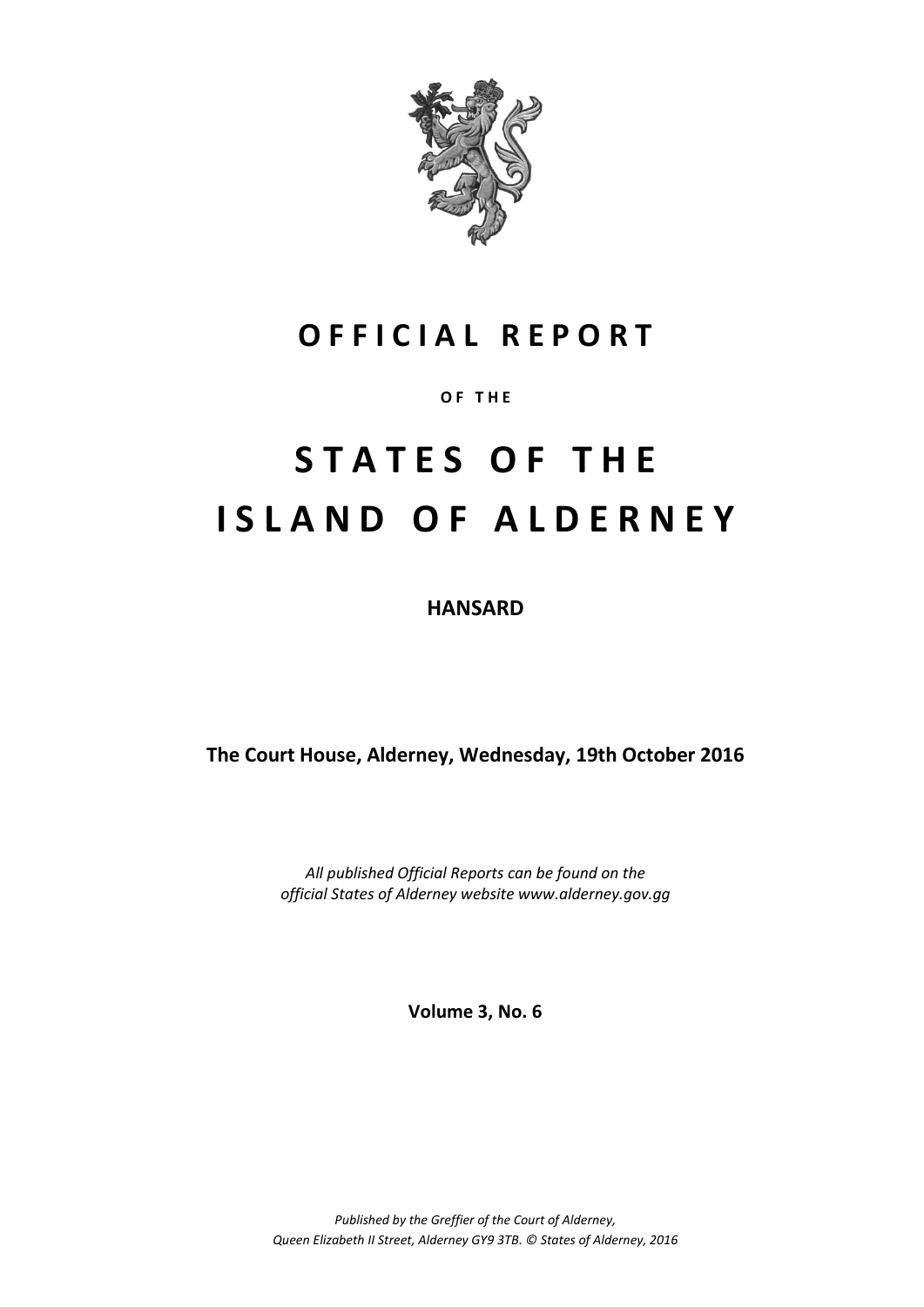## **Present:**

## **Mr Stuart Trought, President**

#### **Members**

Mr Matthew Birmingham Mr Neil Harvey Mr Louis Jean Mr Robert McDowall Mr Graham McKinley Mrs Norma Paris Mr Steve Roberts Mr Chris Rowley Mr Francis Simonet Mr Ian Tugby

## **The Greffier of the Court**

Mr Jonathan Anderson

## **Business transacted**

| Welcome to HE Lieutenant Governor, Vice Admiral Sir Ian Corder KBE, CB and his wife, Lady   |  |
|---------------------------------------------------------------------------------------------|--|
|                                                                                             |  |
|                                                                                             |  |
|                                                                                             |  |
| II. Alderney's Choices - Report on the Governance Review - Item debated without             |  |
| III. Aurigny Air Services – Vote of no confidence in its management and its articles – Item |  |
|                                                                                             |  |
|                                                                                             |  |
| 1. St Anne's Church Repairs - Capital funding, final phase - Item approved  38              |  |
|                                                                                             |  |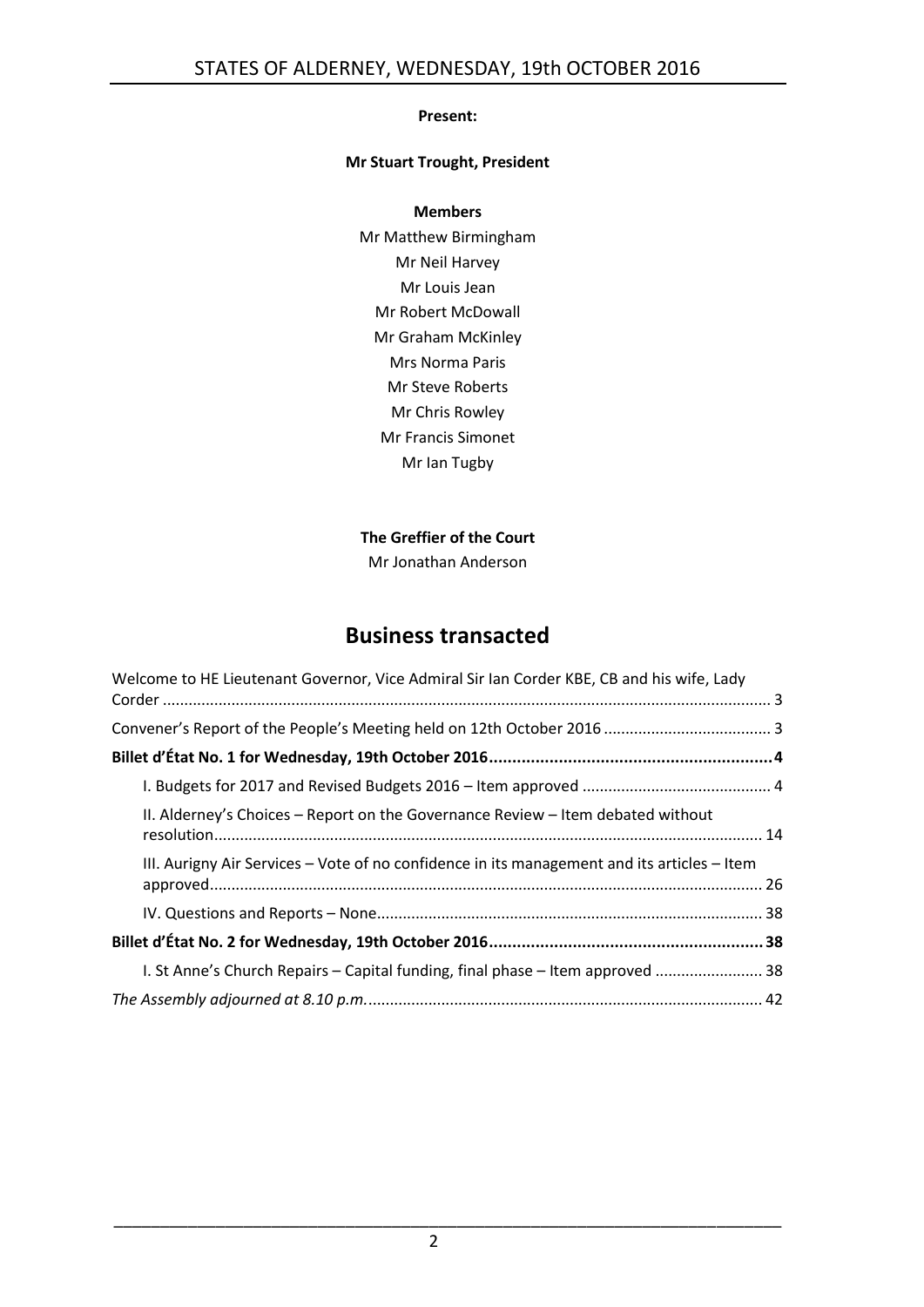## States of Alderney

## *The States met at 5.30 p.m. in the presence of His Excellency Vice Admiral Sir Ian Corder KBE, CB, Lieutenant-Governor and Commander-in-Chief of the Bailiwick of Guernsey*

[THE PRESIDENT *in the Chair*]

## **PRAYERS**

*The Greffier*

## **Welcome to HE Lieutenant Governor, Vice Admiral Sir Ian Corder KBE, CB and his wife, Lady Corder**

<span id="page-2-0"></span>**The President:** Before we go any further, I would like to welcome the Lieutenant Governor and Lady Corder here this evening. I am very pleased to have you here and I am sure I speak on behalf of the States and all the people of Alderney when I bid you very welcome.

5 If you would like to continue please, Mr Greffier.

## **ROLL CALL**

*The Greffier*

## **Convener's Report of the People's Meeting held on 12th October 2016**

<span id="page-2-1"></span>**The President:** Mr McKinley, as Convener, would you care to give us the Convener's Report from the People's Meeting.

**Mr McKinley:** Yes, indeed, sir.

10 Your Excellency, Mr President, States' Members, the People's Meeting was attended by the President, five States' Members and about 45 members of the public, three press reporters, and we were assisted by the Chief Executive and the States' Treasurer.

Would you like me to go on to the first Item, sir?

15 **The President:** No, if you would do that later please.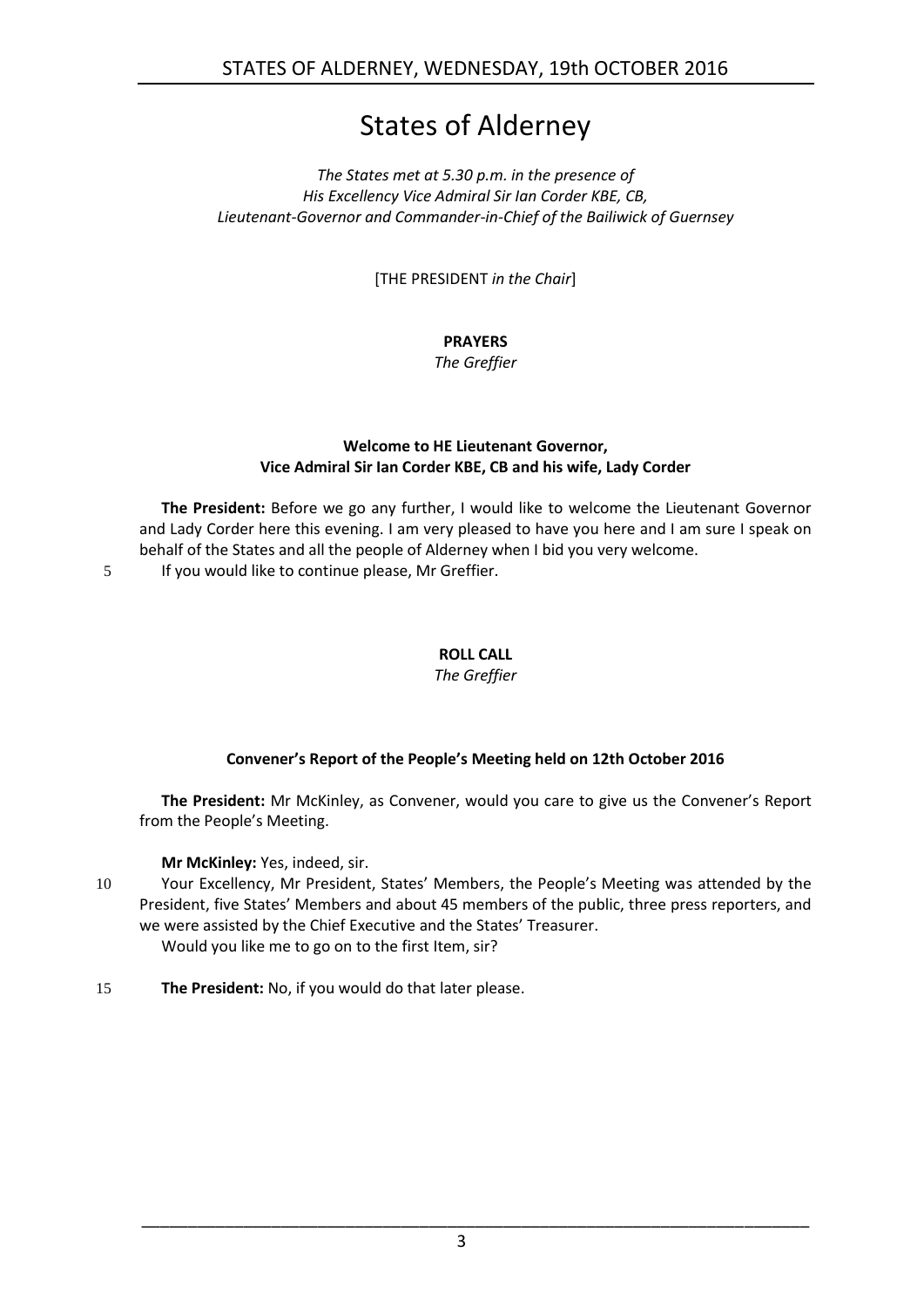## <span id="page-3-0"></span>Billet d'État No. 1 for Wednesday, 19th October 2016

## **I. Budgets for 2017 and Revised Budgets 2016 – Item approved**

<span id="page-3-1"></span>*Item I.*

*The States of Alderney is asked, after consideration of the Budget Report: to accept the States of Alderney Revenue and Capital Budgets for 2017; to accept the States of Alderney Water Board Revenue and Capital Budgets for 2017; to approve The Occupier's Rate (Level for 2017) Ordinance, 2016; to approve The States Water Supply (Rates of Charge) (Alderney) Ordinance, 2016.*

**The President:** Mr Greffier, could you take us to Item I, please.

**The Greffier:** Thank you, sir.

20 Item I this evening is the Budgets for 2017 and Revised Budgets of 2016.

The States of Alderney have been asked, after consideration of the Budget Report, to accept the States of Alderney Revenue and Capital Budgets for 2017; to accept the States of Alderney Water Board Revenue and Capital Budgets for 2017; to approve The Occupier's Rate (Level for 2017) Ordinance, 2016; and finally to approve The States Water Supply (Rates of Charge)

25 (Alderney) Ordinance, 2016.

**The President:** Thank you very much, Mr Greffier. Mr McKinley, as Convener, would you give us the Convener's Report on Item I, please?

## 30 **Mr McKinley:** Indeed, sir.

There were 11 questions asked on Item  $1 -$  mainly questions seeking explanation or clarification. There is nothing seriously contentious in the questions, but I would be very happy to read them out – and the answers – if that is what other States' Members wish me to do, sir.

35 **The President:** I would like you to do that, please, Mr McKinley.

## **Mr McKinley:** Right, sir.

The first person asked, 'Why has there been an increase of £95,000 for States' Works Department expenditure?' The Treasurer clarified that this was due to the increase in gate 40 charges at Mont Cuet for the waste disposal, maintenance costs for the Connaught Care Home, States' Works Department administration and agricultural wages.

The second question was that the numismatic and philatelic profits were queried. The Treasurer clarified that the new coin tender contract  $-$  shortly to be issued  $-$  included a minimum royalty figure to be paid to the States ranging from £85,000 per annum in year one, up 45 to £100,000 by year five.

Question 3: 'What is the Property Transfer Duty of £200,000 from?' It was clarified that this amount is from Congé and transfer duties which have been moved from Capital into Revenue in order to balance the budget for 2017, and also for consistency once Document Duty is repatriated in 2018.

50 Question 4: 'Transfer to Currency Reserve – what is this for?' The Treasurer clarified that this reserve is held in order to cover any base metal coins that are redeemed.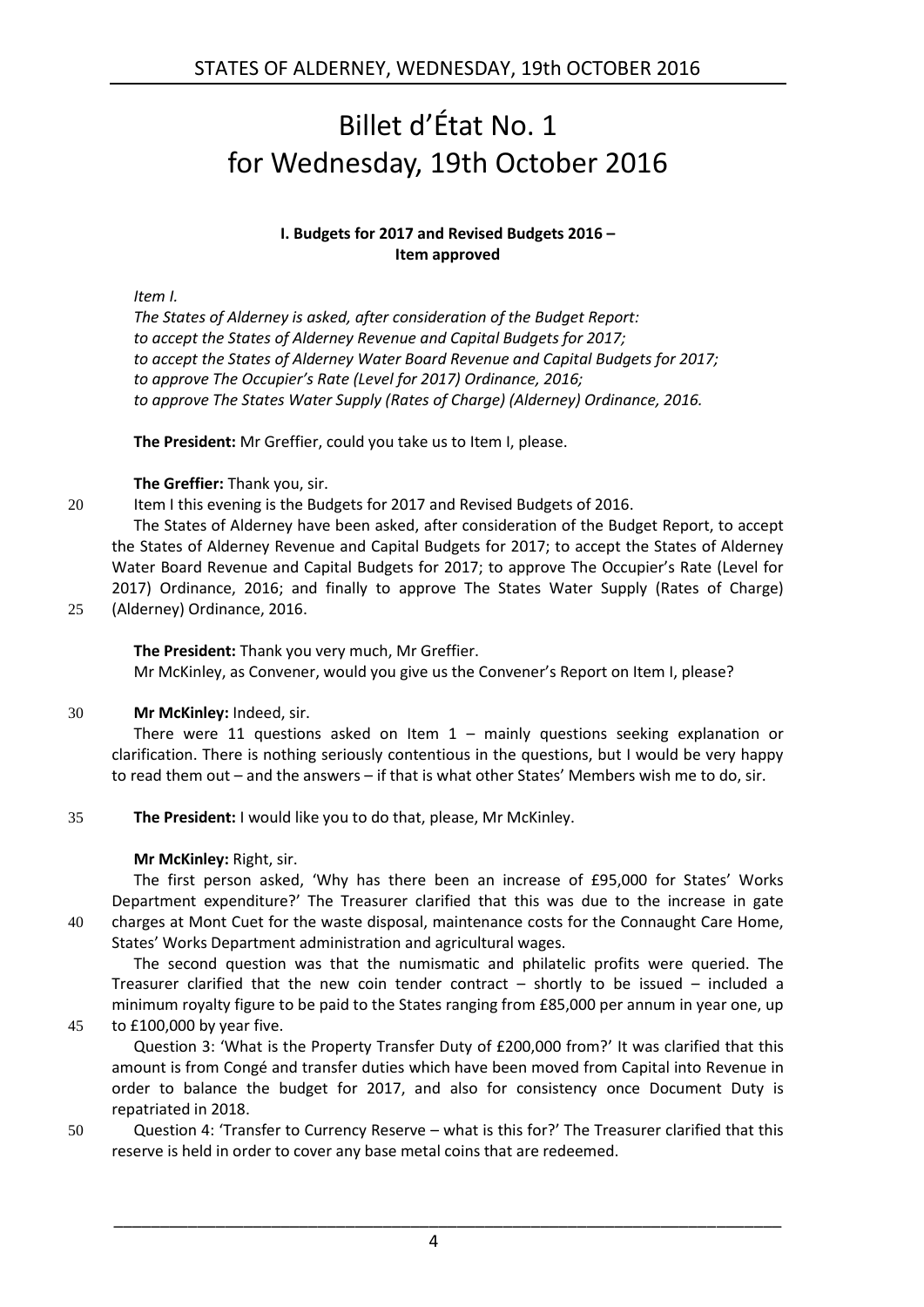## STATES OF ALDERNEY, WEDNESDAY, 19th OCTOBER 2016

Question 5: 'Transfer to General Revenue Reserves – £35,000 is a small surplus for 2017.' The Treasurer advised that this is for building a reserve for 2017, as approved under the new procedures.

55 Question 6: 'What is the £50,000 quarry improvement for?' It was advised that this was for works carried out at the Corporation Quarry on the new stage and improved facilities, and the funds have already been approved and spent.

Question 7: 'What is the AEL sale and leaseback?' The Treasurer clarified that this had been approved by the States of Guernsey and is for the improvement to the AEL distribution grid.

60

**The President:** Can I just correct you there for a minute, please Mr McKinley. I think it was approved by the States of Alderney, not by the States of Guernsey.

**Mr McKinley:** Oh, you are quite correct! Oh, was it? Right.

65 Question 8: 'Is the £60,000 for the outfall for Fort Doyle still included within the budget?' The Treasurer clarified that this is still part of the Mouriaux Platte Saline Works and there is provision within the budget to resolve the issue.

Question 9: '£40,000 for Impot improvements – what improvements?' It was advised that the States' Works Department are looking to reorganise the Impot, with new separation bays and 70 also improvements to the Recycling Centre access.

Question 10: '£40,000 for a road-mender?' The Treasurer advised that this is a provisional sum which has yet to be approved.

And the final question 11: 'Works Department Relocation?' It was advised that this is a ballpark figure included in the Budget for 2019 for the potential relocation of the States' Works 75 Department depot from Les Butes. Again, this has yet to be approved.

Those are the questions asked.

**The President:** Thank you very much, Mr McKinley.

Mr McDowall, I believe you wish to propose this Item.

80

**Mr McDowall:** Yes, indeed. Thank you very much, Your Excellency, Mr President, States' Members, ladies and gentlemen.

I shall go through the Budget briefly. I will also talk a little bit about the future as well, but let me go through some of the major points.

85 Alderney, like Guernsey, is suffering from historic expenditure and reduction in revenues and taxation because of the economic situation. The 2017 revenue cash allocation from Guernsey will be set at £1.83 million, a reduction of 3% – this is in line with what is happening in Guernsey. Then there will be annual reductions of 5% going forward, hopefully not into perpetuity.

With effect from 2018, when the financial relationship starts to change and we repatriate 90 some of the fees and revenues – I am talking about tax on real property; I am talking about Document Duty, Excise Duty and so on, which will put within our own control about £1.5 million of taxation – that contribution from Guernsey will go down to under £300,000.

The capital programme at the moment is funded very much by the net licence fees from the Alderney Gambling Control Commission. This is a very, very important part of our capital budget. 95 I will come on to talk a little bit about that in more detail later.

There will be a net surplus in 2017 of about £1 million. That is after a transfer of about £630,000 to fund the marketing of the regulation. Revenues from regulation are up and we are looking to increase our marketing capabilities, particularly for social gaming, both of the monetary reward type and also that which is of the addictive nature.

100 We also transfer £300,000 to the Economic Development Reserve and, indeed, going forward for the next three years, we will take £300,000 from the Alderney gambling licence fees and transfer it to Economic Development, where hopefully we will use that to stimulate and support economic development.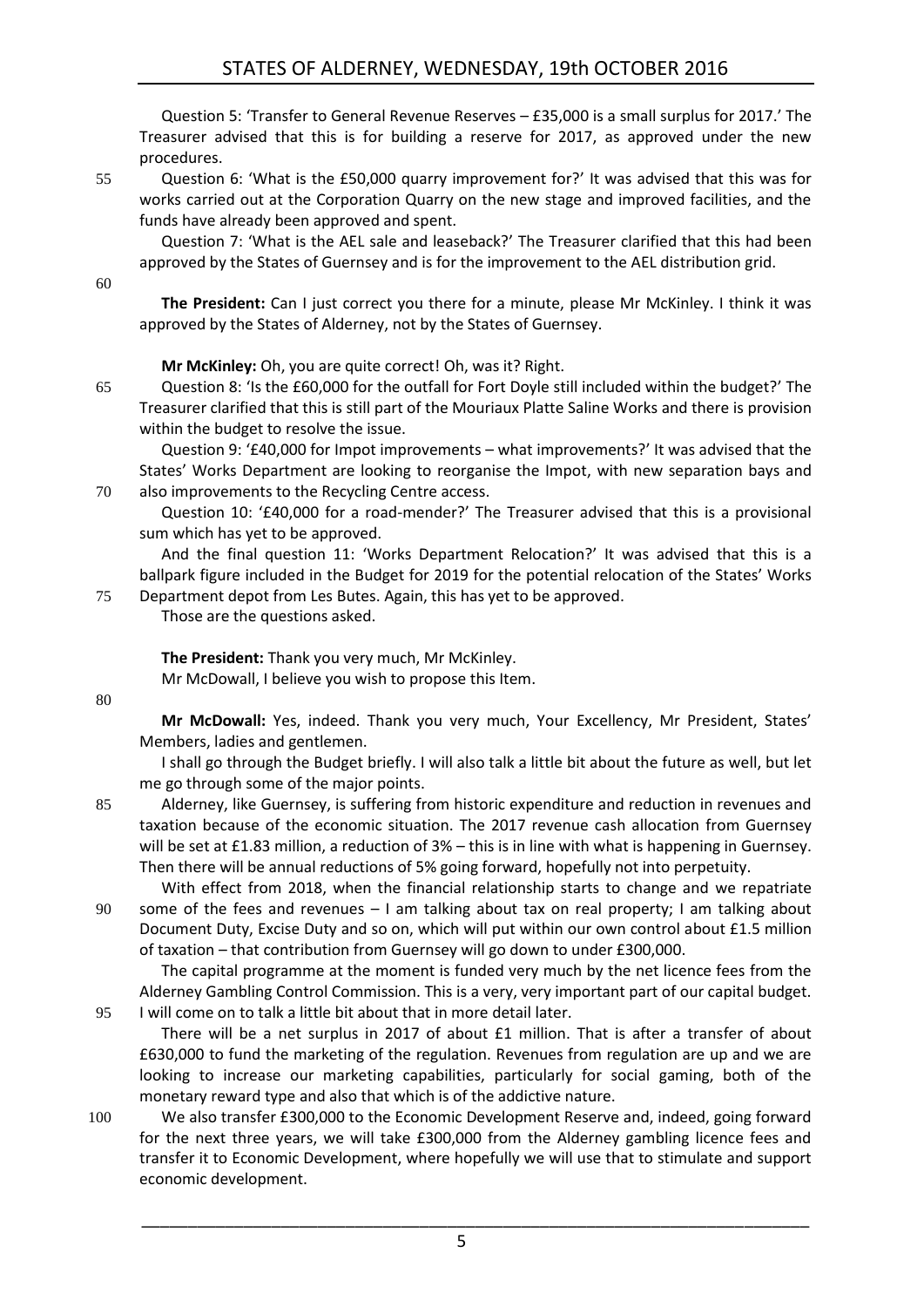The Water Board will raise about £650,000 from water rates and charges and that will cover 105 its operating costs. The Water Board Capital Programme will continue successfully and that is funded by grants from the States. It has been about £2.3 million since 2008 and a further grant of £250,000 is anticipated for 2017.

I mentioned the £300,000 being allocated each year to the Economic Development Reserve Fund – that will continue. I think one or two of the more interesting aspects of that: it has been

- 110 clearly used to help planning and housing strategy very important and also very important in the context of the big subject of discussion at the moment, the FAB Link. Some of it has been used to underwrite air routes and also to initiate one or two new initiatives. We are looking to put into commercial form next year exercising standards over technologies, particularly blockchain.
- 115 Moving on a little bit, the Revised Budget for 2016 will provide a modest surplus. This has been assisted by the off-set of the retention of £49,000 from the 2015 surplus. So the revised budget allocation from Guernsey for this year will be £1.884 million. The 2017 Budget, as I said, will be a reduced cash allocation from Guernsey: £1.83 million. Indeed, the Budget did show a deficit at first blush, but we are treating Congé income as revenue which I think is, from an
- 120 accounting point of view, absolutely correct. For some unknown reason it has been treated as capital up to date, but I think that rectifies it and puts it in line with what I call International Accounting Standards.

Two or three other things that I think should be brought to notice: there will be a modest increase in planning fees and that has been incorporated in the Budget. I think the details of 125 those are yet to be set out in an Ordinance.

The Harbour: there still is a deficit going forward and that is because of new arrangements which had to be made for pilotage.

Moving on, one of the perhaps more contentious issues: Occupiers' Rates. We did an indepth study on Occupiers' Rates and the Policy and Finance Committee is proposing an increase

- 130 of 5% for 2017. We have not increased the rate since 2012. We did have a reduction of 10% I guess more of a gesture than anything – for the commercial sector in 2014. So the Committee is proposing an increase which will be below the equivalent Retail Price Index increase over the same period and it will result in additional income of £23,000. I worked that out as about a pint and a half of beer a week per individual.
- 135 The States' Capital Budget: we are looking to spend about £2 million in capital over 2017. The Church is one, and I think that will come up on the Billet No. 2, Improvements in the Connaught Home and Jubilee Home. The road resurfacing contract which should have been done this year has been carried forward to next year because AEL and the Water Board are digging up the roads at the moment. We also seek to make various property refurbishments, the most notable 140 of which is the Nunnery which we hope will assist the tourist industry.

We are also predicting £1.3 million in additional projects: the AEL distribution grid – that has already started and I believe the main funding on that will come in 2017; funds have been made available for digital connectivity; some upgrades in IT improvement; it sticks in my throat, but possibly aircraft refuelling facilities; and some additional capital expenditure to bring us into line

145 with International Financial Accounting Standards. This is basically there has been valuation of the assets and producing proper profit and loss and balance sheet accounts. Slightly contentiously, we have also put aside £100,000 on a match-funding basis towards the swimming pool and sports centre. I think those are really the major points.

What I would like to say is that this is the last time the Budget will be done in its current 150 form. We will, as most people are aware, be repatriating a number of taxes and fees from 2018 so the budget process will take on quite a substantially different approach and process next year. That will also require Government changes, so, for example, some people may have to go into purdah on budget secrets which may be a stress and a challenge for some people on this Island.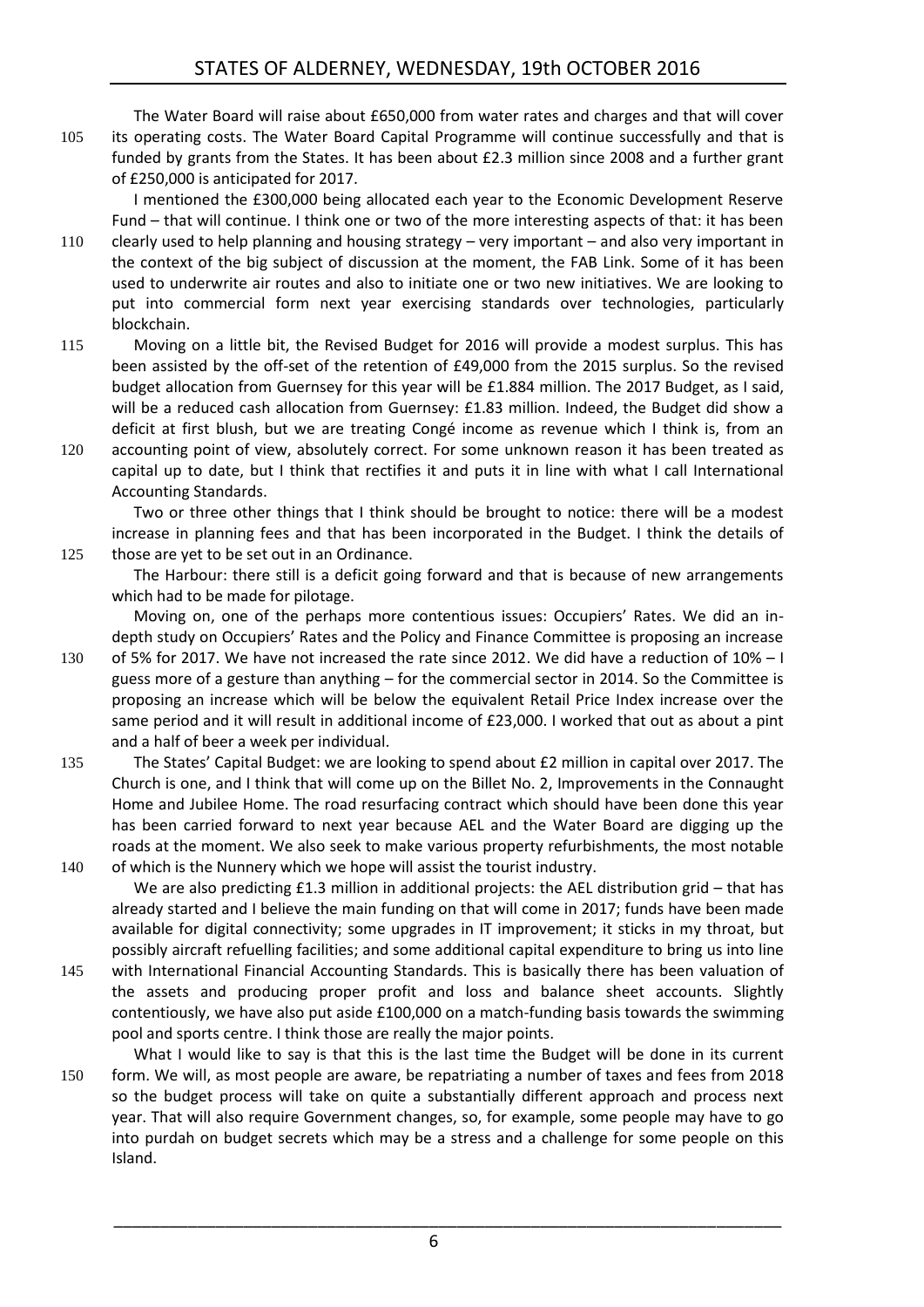- 155 I think the other important thing I would like to draw attention to is that I have included in the Billet – only for information purposes; it is not voted on this year – the Medium-Term Financial Plan. This is purely for information and for illustration. This has been presented as if the repatriation had started this year. This document will be the underlying fabric or foundation for the Budget next year, so it is here as an illustration this year. It will need to be tweaked for
- 160 next year, but it sets out financial projections for the years. It covers everything from risks, borrowings and so on. It is a comprehensive document, but this will be the document which will be the basis upon which we formulate the Budget for 2018.

It has been my pleasure to present Budgets for the last four years and this will be my last time of doing so. Thank you very much.

165 I recommend the Budget to the States.

**The President:** Thank you very much, Mr McDowall. Mr Harvey, I believe you wish to second.

## 170 **Mr Harvey:** I do, sir, indeed. Thank you.

Your Excellency, Mr President, ladies and gentlemen, I commend Mr McDowall on his speech on the Budget. I do not intend to cover much of the same ground. Indeed, I do not intend to cover too much ground numerically at all; really, just to put some of the comments on the background and place our Budgets in context, because everything we do here, whether we like it 175 or not, is greatly influenced by what happens in our neighbouring island.

Next month, Guernsey States will be discussing the Policy & Resource Plan, Phase 1, which is meant to be a 20-year look at their strategy. What comes through loud and clear on almost every page is that they need to start balancing their budget, which they have failed to do for several years now. (**A Member:** Hear, hear.) That, of course, means one of two things or a

- 180 combination of the two. It means to cut costs or to grow income. On the income side, as has been said many times, Guernsey's tax base without GST or VAT is very narrow. Ours is infinitesimal in that context. We have part of the property taxes as the only tax under our control and that will not change greatly over the next couple of years, so our ability to grow income from taxes – as many people will be relieved to hear – is strictly limited.
- 185 If we look at the cost side of things, we have got a problem there too. The Governance Review we will be talking about later indicates that the Alderney Civil Service is significantly under-strength. I do not think any of us in the States would disagree with that; it is not a new finding, so our ability to cut costs there are quite the reverse. In fact, if we are to make the executive arm of Government more effective, we will probably have to face the fact that that 190 will involve extra costs.

The one thing left open to us therefore is to grow income. The Alderney Gambling Control Commission shows that we could do that but I am afraid that nothing will be gained by a headin-the-sand attitude that demands nothing can change in Alderney so everything will be the same – it will not. The world is changing; the financial circumstances in which we operate are 195 changing and they are not changing necessarily for the better.

As I say, we will be discussing the Governance Review shortly and obviously there are flaws in our political and executive functions but I think that the financial weakness of the States of Alderney is a much greater threat to the future health and happiness of residents than any tinkering with the political or executive system.

- 200 I commend the Budget and the specific proposals to you. I would like to thank, again, the colleagues in Treasury for all their hard work in preparing these Budgets. 2017 and beyond will bring some fresh and possibly even unexpected challenges, but I am sure with the team we have in the Treasury we can overcome these.
- 205 **The President:** Thank you very much, Mr Harvey. Does any Member wish to speak on this Item? Mr Birmingham.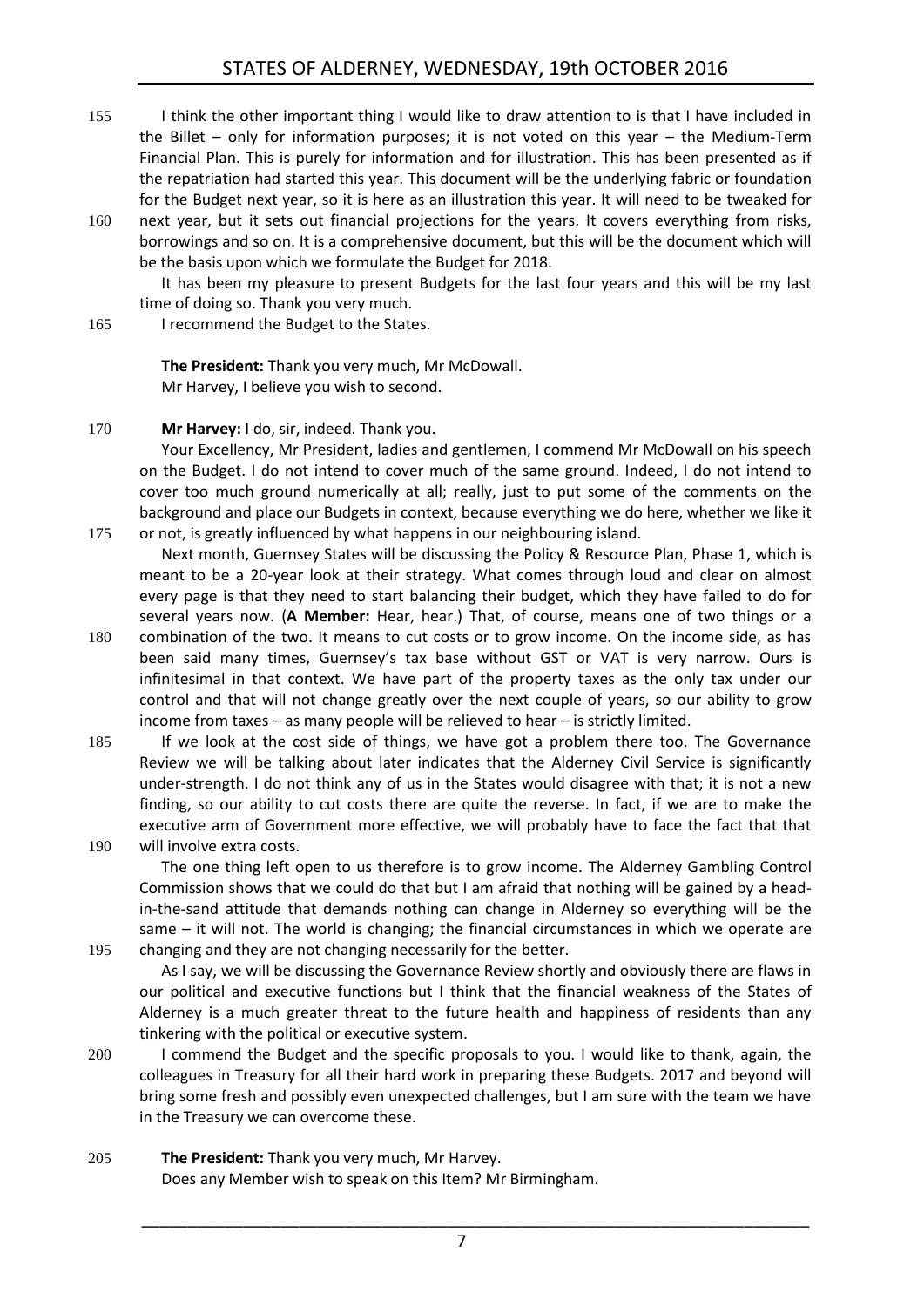**Mr Birmingham:** Thank you, Your Excellency, Mr President, fellow States' Members.

- I would like to thank Mr McDowall, the Treasurer and her team for producing such a comprehensive Budget which indicates interesting times ahead for Alderney, particularly the 210 Medium-Term Financial Plan as we head towards the significant changes proposed in our financial arrangements with Guernsey. I fully support those changes and I look forward to some fairly robust budget meetings in the future, as we look at the competing demands of different rate bands.
- I am also particularly pleased to see progress made to the proposed transfer of TRP revenues 215 to Alderney. I have always believed that this tax is quite clearly a property tax and under the 1948 Agreement that should be revenue that accrued to Alderney. In my opinion, Guernsey simply foisted this tax upon Alderney quite illegitimately and then did a runner with the cash: a good bit of Guernsey smash and grab – something we all need to keep an eye on in future negotiations.
- 220 I would just like to highlight three issues. Firstly, revenue income, as mentioned by Mr McDowall, from the BDCC. As indicated in the Report, the Budget assumes increases in fees for the Planning Department. A new schedule was discussed at yesterday's BDCC meeting and I hope to be able to bring that towards the December States' meeting for approval.

Secondly, with continuing increases in Mont Cuet gate charges, it is vital that we develop a 225 modern-way strategy and we must again look at options such as Jersey incineration to cut costs.

Thirdly – and unfortunately – my old favourite, the Water Board: I am pleased that the Water Board continues to show an operating profit, but unfortunately it is nowhere near enough. Also, a forecast projection shows the operating surplus dropping for 2018 and 2019. My view has always been that the Water Board needs to generate significantly more income to cover future

230 capital works and yet we are still funding Water Board capital projects almost entirely out of the States' capital pot.

For at least three years, I have raised this issue but have supported the Budgets due to a period of transition with new working practices and the introduction of new equipment. But those changes are bedded-in and we now need to start treating the Water Board as a

- 235 standalone entity. I believe the revenue surplus needs to be in the order of 10% of turnover and not the 0.5% projected for forthcoming years. We need to return to the series of above inflation rate rises that the States undertook at the start of the decade but have since chickened out on. A simple agreement of a 2.5% above inflation for four years of the next two States would significantly help matters without, in my view, imposing an undue burden.
- 240 So, unfortunately, I find myself in a position of not being able to support either the Budget for the Water Board or the proposals for next year's water rises. The fees have to increase and the longer we wait, the greater the pain and the harder it becomes. Thank you.
- 245 **The President:** Thank you, Mr Birmingham. Does any other Member wish to speak on Item I? Mr Jean.

**Mr Jean:** Your Excellency, sir, fellow Members, ladies and gentlemen, I am concerned about several things, and I will start on pay settlement awards. There are very few awards in the 250 private sector and I am concerned about any to our own sector, so I think we should be very careful about this.

I am also not happy about Congé being taken and being used the way that it is – I think it is wrong. Whilst I raise that point, one of the things that I hope will happen when we bring some of these finances back to Alderney is that we will look at how and if it is possible to do away with 255 the Guernsey side of the tax, because this is an example where Alderney pays two taxes on

property sales and this is without doubt a retirement to property sale in this Island and a very big drawback. My colleague, Mr Simonet, used to be very keen on that at one time. We might hear from him this evening.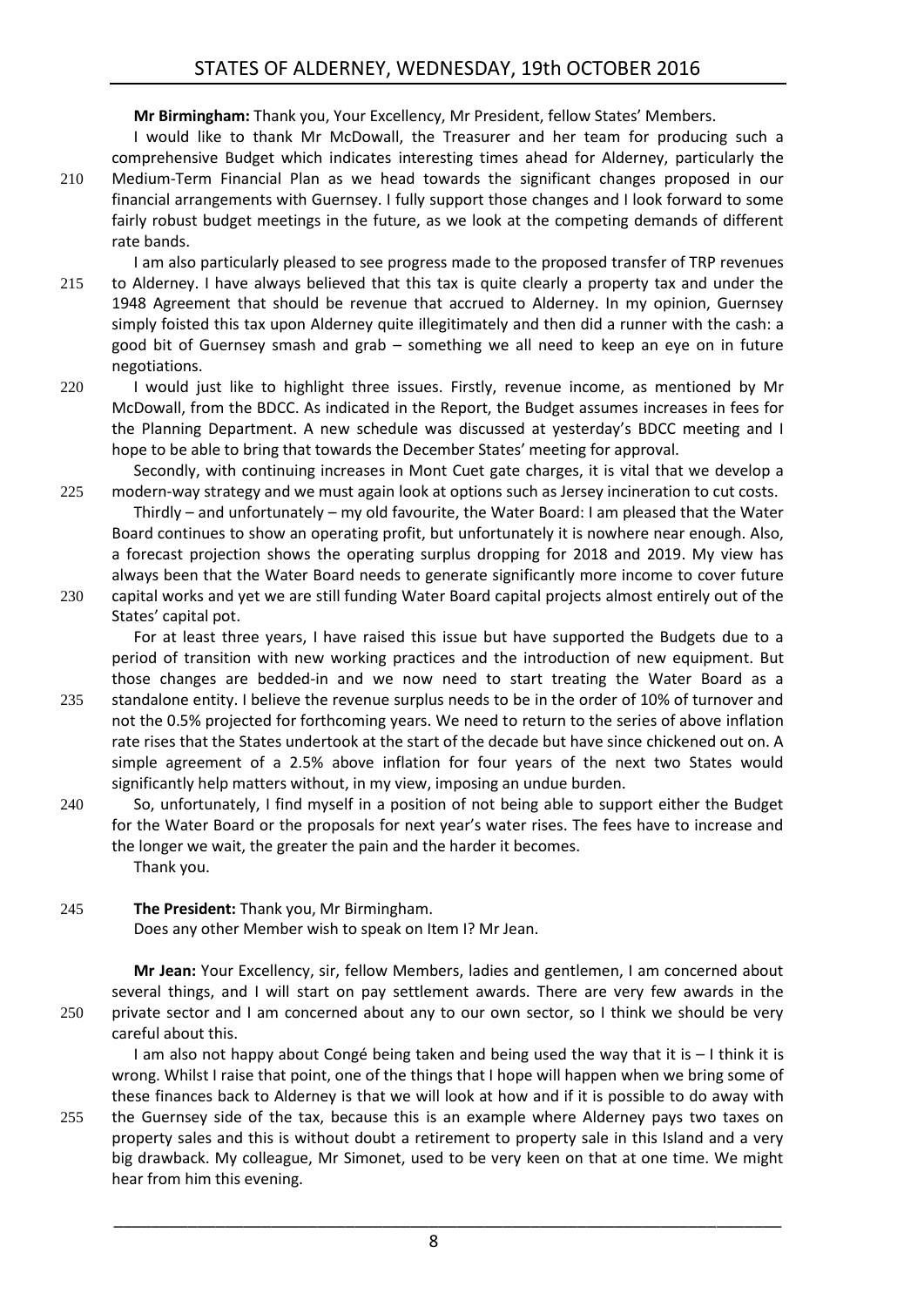I am also concerned about any rising of fees within Building and Development Control on 260 new works, and I will explain why. We regularly look – or I regularly look – at the Gazette Official and I see only … I have explained it this way before, and I think you understand and you probably know that what I am saying is correct, because it is important that it is said and that is that we are in a situation where there is only usually a tree removal or a shed panel or a small shed to be erected or a fence panel and that is basically what is in the Gazette Official for this month. So 265 that is something I will be looking at with interest. I am very concerned and I do not think these

fees should be raised. I also feel this may result also in less work for the construction industry. I am also sorry to hear that at the Harbour, the pilotage issue has not been resolved. I think we must try and think in a different way about this and we must try to look at other ways to try and resolve this because we really cannot have a situation where we are bringing in finance from 270 Guernsey forever. It is neither self-reliant nor is it good practice.

I am also very interested in the coin and stamp sales, and I understand discussions took place over our share percentage of the royalties. I would like that to continue being resolved as there seems to be some discrepancy. A lot of work was done on this voluntarily by a very kind member of the public for us and I am very interested in seeing that pursued. If it is correct, that should 275 come back to us.

You have already raised this evening, Mr McDowall … I am supporting this Budget. There are some interesting things happening. There is an issue now in P&F. I did not support the rises in either rates or water.

- Let me explain some of my concerns. We have got a bit of a double whammy situation 280 coming along and that is disturbing me because as we do this … I am told that there was no communication between T&R Guernsey and Alderney and I am concerned about that. Because we are in this situation here in our meeting of raising two of our rates – water and rates – and in Guernsey next month they are also coming with another two or three proposals that are going to affect Alderney. In fact, there are three: fuel and TRP, domestic and commercial. I think it is
- 285 5% on domestic and 10% for commercial. (**A Member:** The other way round.) What I am saying is that we are in the situation where we find ourselves caught between two stools: two Governments coming with significant tax rises for Alderney and I am very concerned about that, I really am. I do not know what to do about it, but I think you are going to have to try and do something.
- 290 I am delighted to hear of the blockchain technology. It seems to be out of our £300,000 being spent annually. I was never really very keen on it, but there does seem to be something coming out of it which does please me.

Again, I see more mention of wages off-set by the recovery of in-house labour and supervision on capital projects which is probably a little better there.

295 AEL always causes me concern, as you well know.

I think that is all that I have to say. I do put out a marker that, in future, I would like to see better communication between our Government and Guernsey's with regard to any rises. We are in this situation this year where it is all going to come at once. I am not very happy about that.

- 300 I was actually, at one stage, offered the chance to put together, at P&F, an alternative Budget. If you would ever like to take me up on that opportunity, I would be more than willing and, as I said, there are certain items I would hook out and deal with in order to … What I would like to try and achieve and see us achieve is to try to hold back on some of this capital amount – gambling money, what little we have – because slowly over the next few years I do see that
- 305 being eroded at 5% per time and 3% for 2016. That does concern me because what I feel is, as we are trying to drive towards a solution to our transport problems, we are in a situation where each and every year that we do not do it, we are actually getting weaker. The most crucial thing that I think we can do to make an economy strong is to sort out our transport costs. We do have one gateway that is open to us and entirely under our control. We have had some interesting
- 310 proposals and that is down at the Harbour. I believe that something could be done fairly swiftly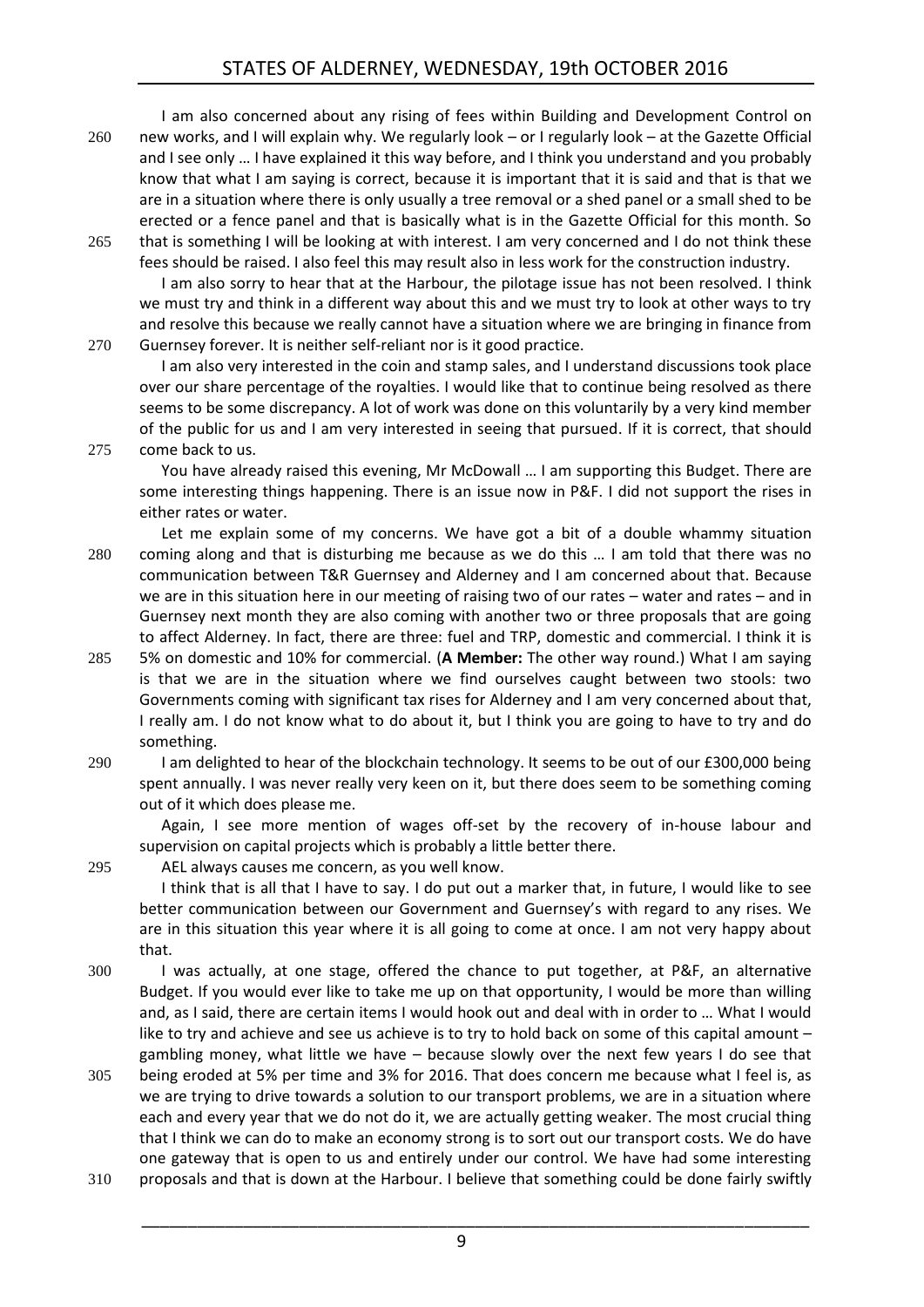there. Four years have passed by that I have been here in this House and we have not yet done it. I am grateful that the States now addresses in its budget other solutions to transport, because it must not be one thing that we look at; we must not keep looking at the airport. I think the airport and Aurigny are longer term and I tend to think that we could move and we could do

315 something down at the Harbour which would really benefit these businesses and people who live in Alderney, who are now most clearly going to be charged more by Guernsey – and I understand that. But we must try to get the strength back in the community to withstand winters where those businesses survive largely on what they have earned during a short and difficult summer. We know these summers are difficult because we have very little in the line of 320 ferry service and a very difficult airline service as well.

Thank you, sir. Thank you, Your Excellency and fellow Members.

**The President:** Does any other Member wish to speak on Item I? Mr Rowley.

## 325 **Mr Rowley:** Yes. Thank you, Your Excellency, Mr President.

Mr McDowall, thank you for the Budget. It is not usually my strong point, but I am very pleased to see that you are actually putting aside some money to spend on the proper maintenance and restoration of some of our most important buildings: the Nunnery. Also, that we are actually reaping the benefits of investing in AEL and they are now restoring the grades of 330 their proper, up-to-date electricity grid which has been neglected for decades, and a set of new

substations which are long overdue, and it is very welcome. I think that is really all I have got to say. And the Church, which will be coming up later.

**The President:** Thank you, Mr Rowley.

335 Mr Tugby, you wish to speak.

**Mr Tugby:** Your Excellency, the President and States' Members, I am very concerned basically about what is going to happen in the next few years with this present Budget and also what happens when we take back more of our finances from Guernsey.

340 At the present time, we are not breaking even, basically, because we could not have broken even this year if we had not taken over the Congé money to actually balance the books, which is not looking very good for the future.

We are going to have our money cut on a regular basis from Guernsey and we will take back certain income that Guernsey is presently getting, but what is proposed in the future? More civil 345 servants, which have all got to be paid for, and everything else that is going to happen. Where are we going to get the money? We say we are going to generate extra income. How are we going to do it? I have not heard anybody say how we are going to generate extra income.

Without extra income coming in, where are we going to go from here? If we do not get the extra income, what is going to happen? The people are going to have to pay more taxes. It is 350 already creeping up this year, because we have got a deficit and we cannot go into the red any more. We have got to find money from somewhere. If we do not actually control our expenditure and we use the money from Guernsey and our  $TRP - or$  whatever the new rate is that we are going to have in Alderney – decreases, we are short of money. What is going to

- happen? 355 At the moment everything is relying on the gambling money for any future development or anything like that. If we were to even lose a slight amount of that, we have got major problems. We will have taken it away … Guernsey seems hell-bent on us taking over our TRP and that. Yes, because if it all goes pear-shaped in a few years' time, they will not get the blame. It is us that will have to pick up the can. How many of the people will stay here if we continue putting up the
- 360 taxes? Because that is what will happen.

At the moment, our airline is a total shambles and until we address those problems – the airline and shipping – we are not going to attract new business in Alderney, I am afraid, unless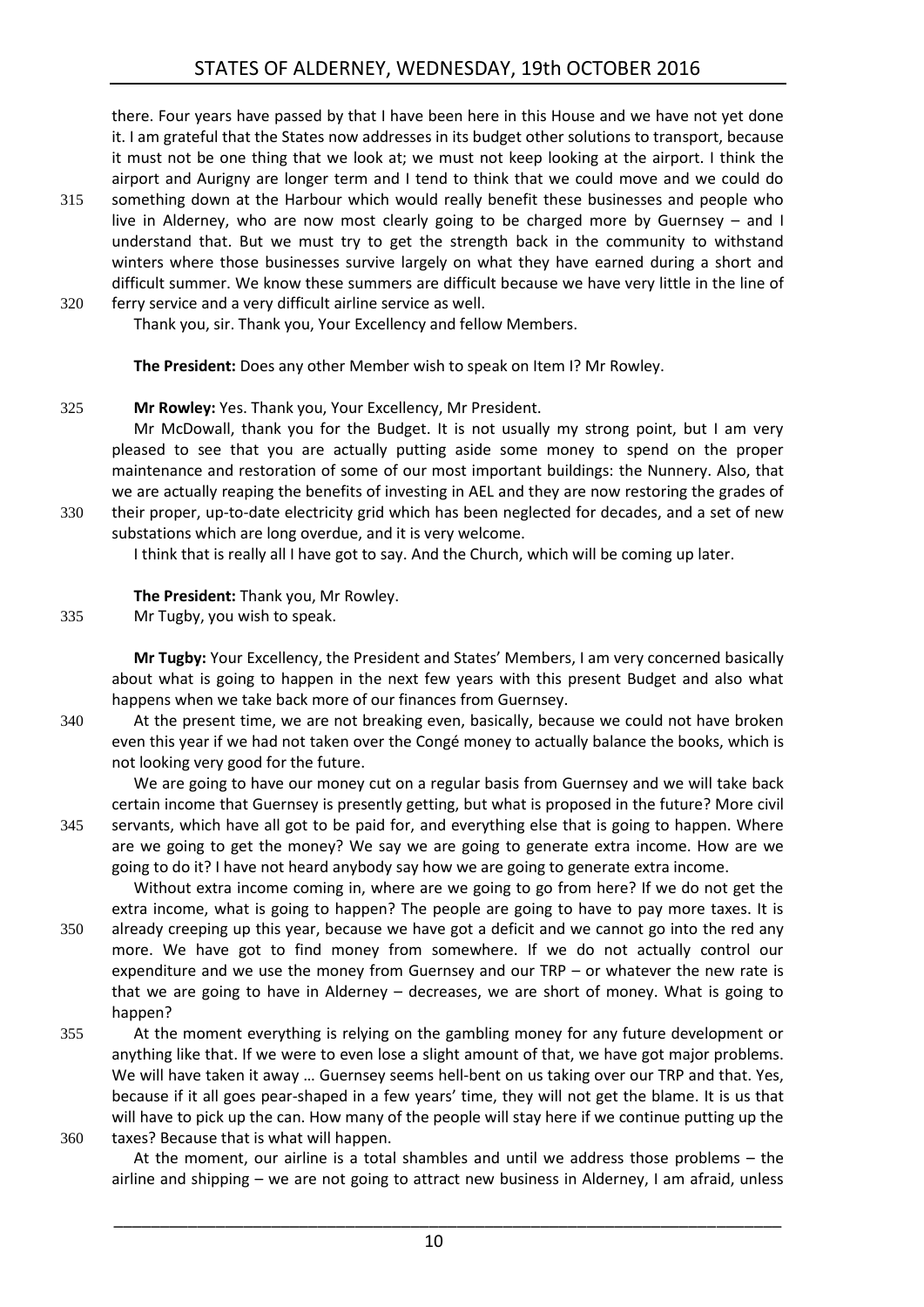we are very, very lucky. Two years ago, I was assured, when I was going to stand for the States, that major things were going to happen and we would be getting a lot more income. That was

- 365 one of the reasons I stood again. I thought, 'Well, I have been here for the bad part, I might as well be here and give it a go for the good part.' But lo and behold, what has happened? We have gone backwards, I am afraid. We do not seem to have the courage to stand up to a vocal minority sometimes. We are looking for extra income and yet we have turned down the chance of losing £70,000 on a yearly basis by not standing up.
- 370 The other night at the People's Meeting, a question was put to the Chair about what was going to happen and the Chair actually said that we were going to … He asked the audience what was their opinion and one of the vocal speakers at that meeting said, 'You are the Government. You should be telling us what to do!'

### 375 **The President:** Mr Tugby, can you keep your remarks to the Budget, please.

**Mr Tugby:** Well that was on the Budget at the People's Meeting. (**The President:** Just ...) Okay. So where are we going to get this extra money, unless we improve our business within Alderney?

380 If we have more civil servants, that is going to require more money. There are extra ones floating around as it is, plus consultants that we have been employing. There is a limit to what we can do.

A couple of years ago, we spent £¾ million streamlining things on the advice of consultants. They came over here and advised us what to do, and now we have had another consultant 385 advising us to go the other way. Where do we go?

I think it is time the States took control and made decisions. You can never actually satisfy everybody, and if you upset some people so be it because there is no way we can satisfy everybody. We must just accept that.

I will save a bit more of what I have got to say for later on, in some of the other things, sir.

390 Thank you.

## **The President:** Okay. Thank you very much, Mr Tugby.

Does any other Member wish to speak on Item I? No other Member wishes to speak on Item I? Very well. Thank you very much.

395 Mr Greffier, would you please take the vote and could you take these four items – sorry, would you like to exercise your right of reply, Mr McDowall?

**Mr McDowall:** Yes, I would, if I may. (**The President:** Please do.)

Thank you very much.

400 Yes, I feel obliged to certainly respond to some of the comments. I think we have a slight philosophical difference over the Water Board. That will have to be accepted, Mr Birmingham, but I do hear you loud and clear.

With regard to pay settlements, I think they are extremely modest at the moment and, in fact, it looks as if they will be going onto a freeze over the next year. (**Mr Jean:** Thank you!)

405 With regard to Congé, Congé is a source of income, it is not a capital. Candidly, it has not been correctly treated from an accounting point of view to date, but I do hear the anxieties.

With regard to the lack of co-ordination on budgets, I am afraid Guernsey would not tell us their budget secrets. We would be very happy to tell them ours, but … Certainly from next year, it will be very important that we do have some form of co-ordination and I think some of the 410 governance changes will need to reflect that co-ordination, particularly on some of the more emotive things like excise duties and property taxes.

I understand Mr Jean's anxieties, as with other property owners, on increase in building fees. I actually think these will be relatively modest in numerical terms, particularly for what you call the routine trees and windows savings. The larger increases will come over more substantial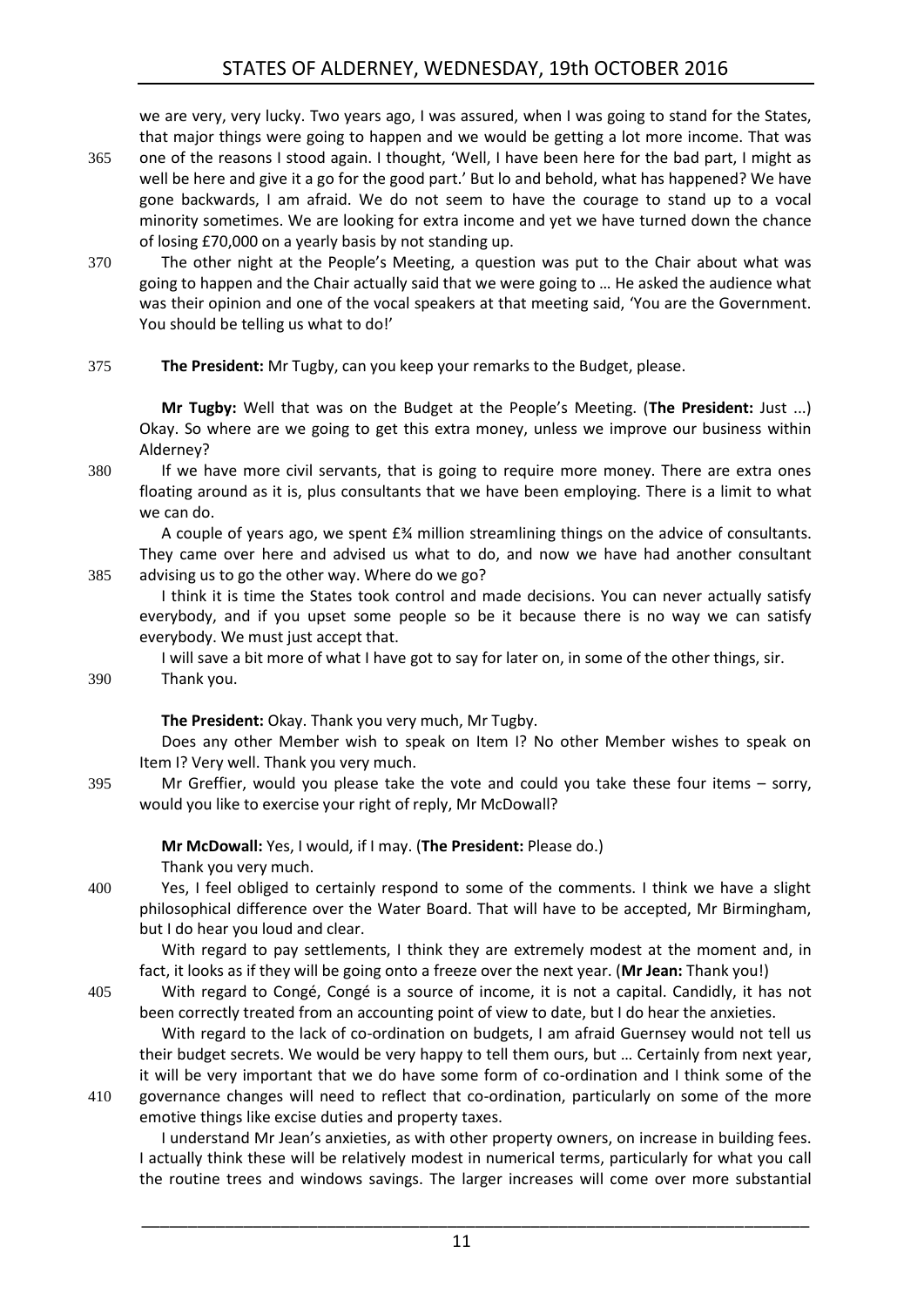415 development, but that is actually part of the normal capital cost of development. But the small things: the trees, the windows, the sheds and so on, the proposed increases are in fact relatively modest – and I see Mr Birmingham nodding sagely on that point.

With regard to the philatelic income, there is a long-running sore on this going back to the 1990s and, as I say, we have been extremely obliged for help from a member of public who is a 420 philatelic specialist – I must get my tongue around those words. In fact, we will be having the Head of the Guernsey Post Office, Mr Boley Smillie, over here for a meeting later in November

and hopefully we can put that to bed once and for all. I do share your anxieties on that, Mr Jean. TRP is a thorny issue. Property taxes, I am afraid, are the way that the Channel Islands

- generally seem to be going to supplement its Income Tax. They do not want to dip into Capital 425 Gains or Inheritance Tax as these things that burden people in other jurisdictions, so they are looking at property taxes. In fact, one of the big challenges for the next States will be to come up with some form of harmonisation of existing Occupiers' Rates and the TRP, which is going to be repatriated as well as streamlining the 26 alternative choices of where TRP can be allocated.
- I think that is really all I have to say, other than I do share Mr Tugby's real concern on 430 revenues and non-tax revenues. There are opportunities to do that. It does require, sometimes, taking risks and investing capital, and that is the challenge with that; there are risks in doing that. I have always been a little bit of risk taker, but one is often held back by the prudence of others, but yes that is really the only and main way that we can continue to achieve a balanced budget not by raising taxes, Mr Tugby. I am afraid I agree with you entirely on that point.
- 435 I commend the Budget, if that is the right word, and I would like thank everybody for their contribution.

Thank you.

## **The President:** Thank you, Mr McDowall.

440 Mr Greffier, if you would put that to the vote and take that as four separate items, please.

## **The Greffier:** Thank you, sir.

The Budgets for 2017 and Revised Budgets of 2016. Firstly, the States of Alderney are asked to accept the States of Alderney Revenue and Capital Budgets for 2017.

*A vote was taken and the results were as follows:*

| <b>FOR</b>    | <b>AGAINST</b> | <b>ABSTAINED</b> |
|---------------|----------------|------------------|
| Mr Tugby      | None           | None             |
| Mr Birmingham |                |                  |
| Mr Jean       |                |                  |
| Mr Harvey     |                |                  |
| Mr Simonet    |                |                  |
| Mr McDowall   |                |                  |
| Mr Rowley     |                |                  |
| Mr Roberts    |                |                  |
| Mrs Paris     |                |                  |
| Mr McKinley   |                |                  |

445 **The Greffier:** Sir, that motion is passed.

Secondly, the States are asked to accept the States of Alderney Water Board Revenue and Capital Budgets for 2017.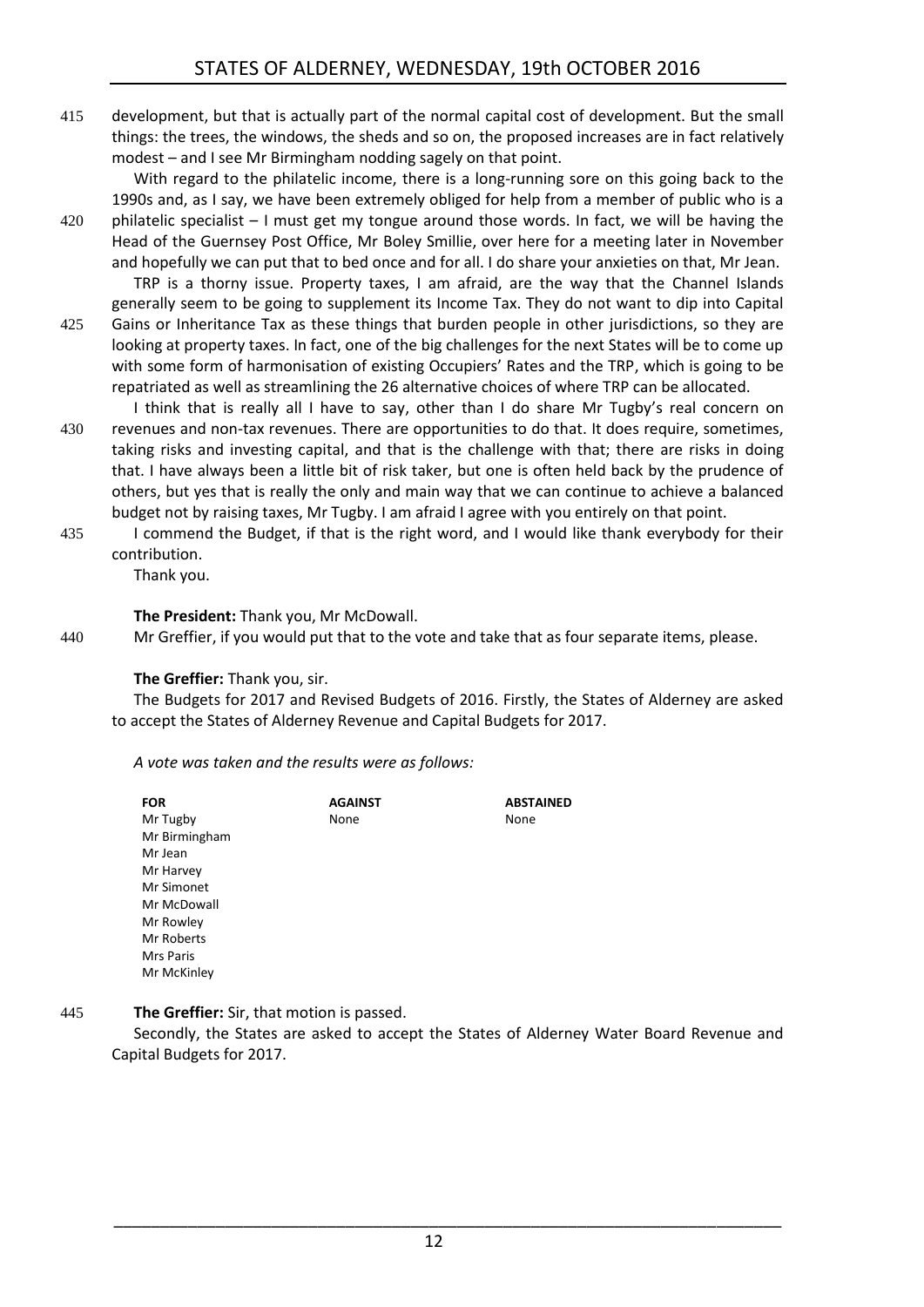#### *A vote was taken and the results were as follows:*

| <b>FOR</b>  | <b>AGAINST</b> | <b>ABSTAINED</b> |
|-------------|----------------|------------------|
| Mr Tugby    | Mr Birmingham  | None             |
| Mr Jean     |                |                  |
| Mr Harvey   |                |                  |
| Mr Simonet  |                |                  |
| Mr McDowall |                |                  |
| Mr Rowley   |                |                  |
| Mr Roberts  |                |                  |
| Mrs Paris   |                |                  |
| Mr McKinley |                |                  |
|             |                |                  |

**The Greffier:** Thank you, again. That motion is passed.

450 Thirdly, the States are asked to approve the Occupiers' Rates (Level for 2017) Ordinance, 2016.

*A vote was taken and the results were as follows:*

| <b>AGAINST</b> | <b>ABSTAINED</b> |
|----------------|------------------|
| None           | None             |
|                |                  |
|                |                  |
|                |                  |
|                |                  |
|                |                  |
|                |                  |
|                |                  |
|                |                  |
|                |                  |
|                |                  |

**The Greffier:** Thank you, again. That is passed, sir.

Finally, the States are asked to approve the States Water Supply (Rates of Charge) (Alderney) Ordinance, 2016.

*A vote was taken and the results were as follows:*

|     | <b>FOR</b>               | <b>AGAINST</b> | <b>ABSTAINED</b> |
|-----|--------------------------|----------------|------------------|
|     | Mr Tugby                 | Mr Birmingham  | None             |
|     | Mr Jean                  |                |                  |
|     | Mr Harvey                |                |                  |
|     | Mr Simonet               |                |                  |
|     | Mr McDowall              |                |                  |
|     | Mr Rowley                |                |                  |
|     | Mr Roberts               |                |                  |
|     | <b>Mrs Paris</b>         |                |                  |
|     | Mr McKinley              |                |                  |
| 455 | The Greffier: Thank you. |                |                  |

Again, sir, that motion is passed.

**The President:** Thank you very much.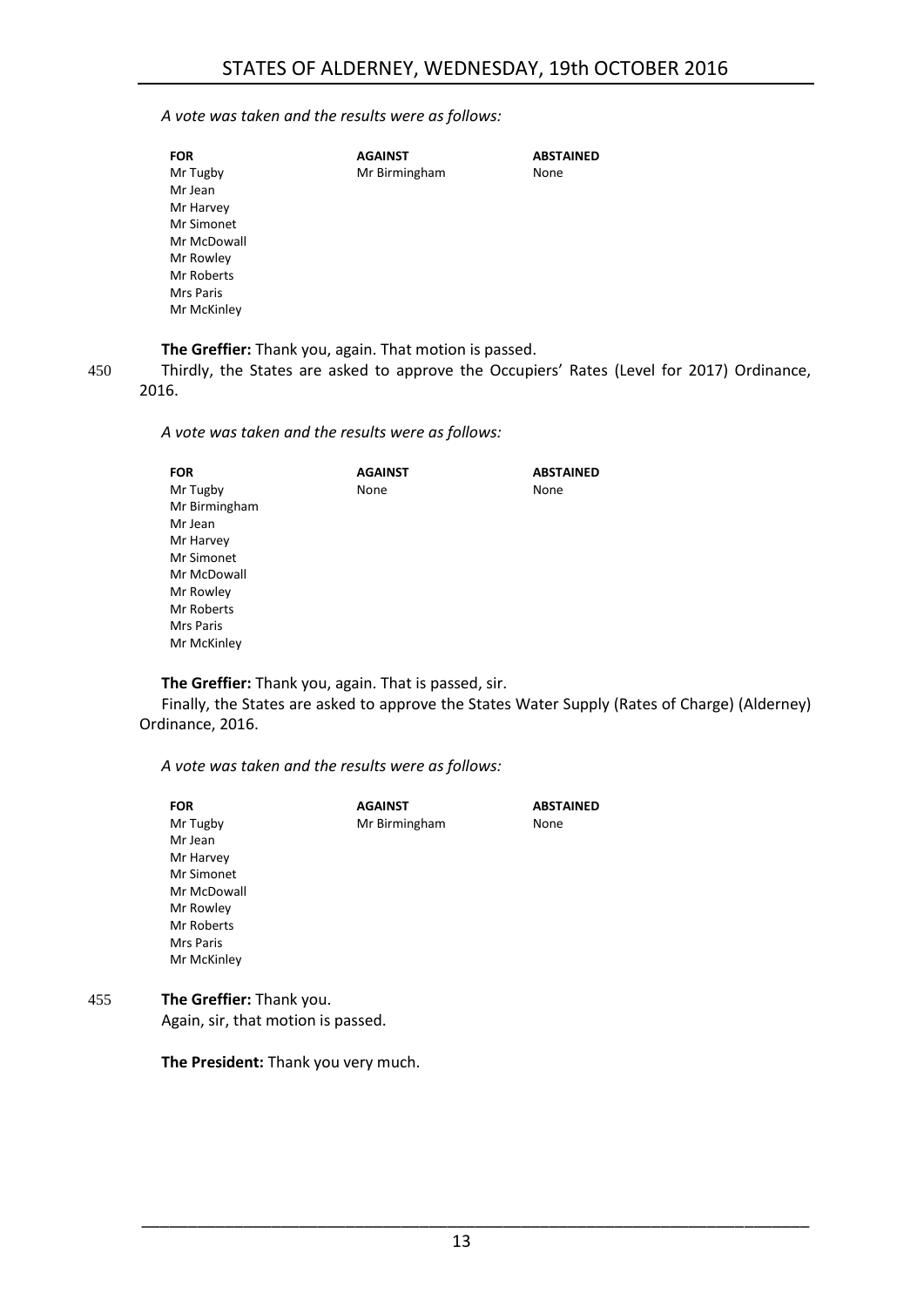#### **II. Alderney's Choices – Report on the Governance Review – Item debated without resolution**

<span id="page-13-0"></span>460 **The President:** Monsieur Greffier, could you introduce Item II, please.

### **The Greffier:** Thank you, sir.

Item II this evening is the Report from the Governance Review, 'Alderney's Choices'. A letter has been received from Mr McDowall, in his capacity as Chairman of the Policy and Finance 465 Committee, and he has asked that the Report, 'Alderney's Choices', be debated by the States without any resolution.

### **The President:** Thank you very much.

Mr McKinley, as Convener, were there any comments on this Item?

470

### **Mr McKinley:** There were, sir, yes.

The comments on this Item included: 'From the 2012 Stephen Taylor Report, little of the Report has been implemented. The Governance Review Report by Mr Andrew McDonald, presented by the President, identified a number of deficiencies. This went to P&F in September

- 475 but the funding was not approved to progress further with the Governance work. We feel, as the electorate, we have not been consulted – where do we go from here? The States' Members need to explain why they supposedly know better. The Review will not be fit for purpose if not done now. The right structures need to be put in place for what is best for the Island and its future.'
- 480 The Convener acknowledged that this was a good Report from Mr Andrew McDonald and that it is an important issue that will be discussed again at the next Policy and Finance meeting this month on 25th October. Mr McDowall stated that this was the only opportunity for the current Members to discuss their views on the subject before the next election. It was clarified that there is funding available from the EDF for this Review. The Convener stated that the
- 485 Members were not fully prepared and informed of all the papers and reports from the previous Governance Review public meeting before discussing at the September P&F meeting.

A further comment made was, 'There is strong support for this Review. There will be potentially dramatic changes, but this shall create a more effective States and help to facilitate the States of Alderney.'

490 That is all, sir.

**The President:** Thank you very much, Mr McKinley. Mr McDowall, would you care to introduce the Report.

495 **Mr McDowall:** Yes, I would. Thank you very much indeed, Your Excellency, Mr President, States' Members, ladies and gentlemen.

The Constitution Unit of UCL published a Report on 12th September, 'Alderney's Choices', to broadly positive reaction from the public and the media. It made a very strong case for the radical democratic reform of Alderney's political system and for strengthening of its 500 administration.

- At the subsequent meeting of the Policy and Finance Committee, a decision was taken that Members wanted more time to explore this particular proposition and, as was said in the Convener's Report, it will be discussed at P&F on 25th October.
- I have had a very full both paper and electronic post bag on this matter from all sections 505 of the Alderney community. I did not bring the electronic ones with me. I have one here from the Chamber of Commerce. They did a survey in which 65 Island businesses took part: 98.5% supported the belief that Alderney is not being governed in a satisfactory manner, and 95.5%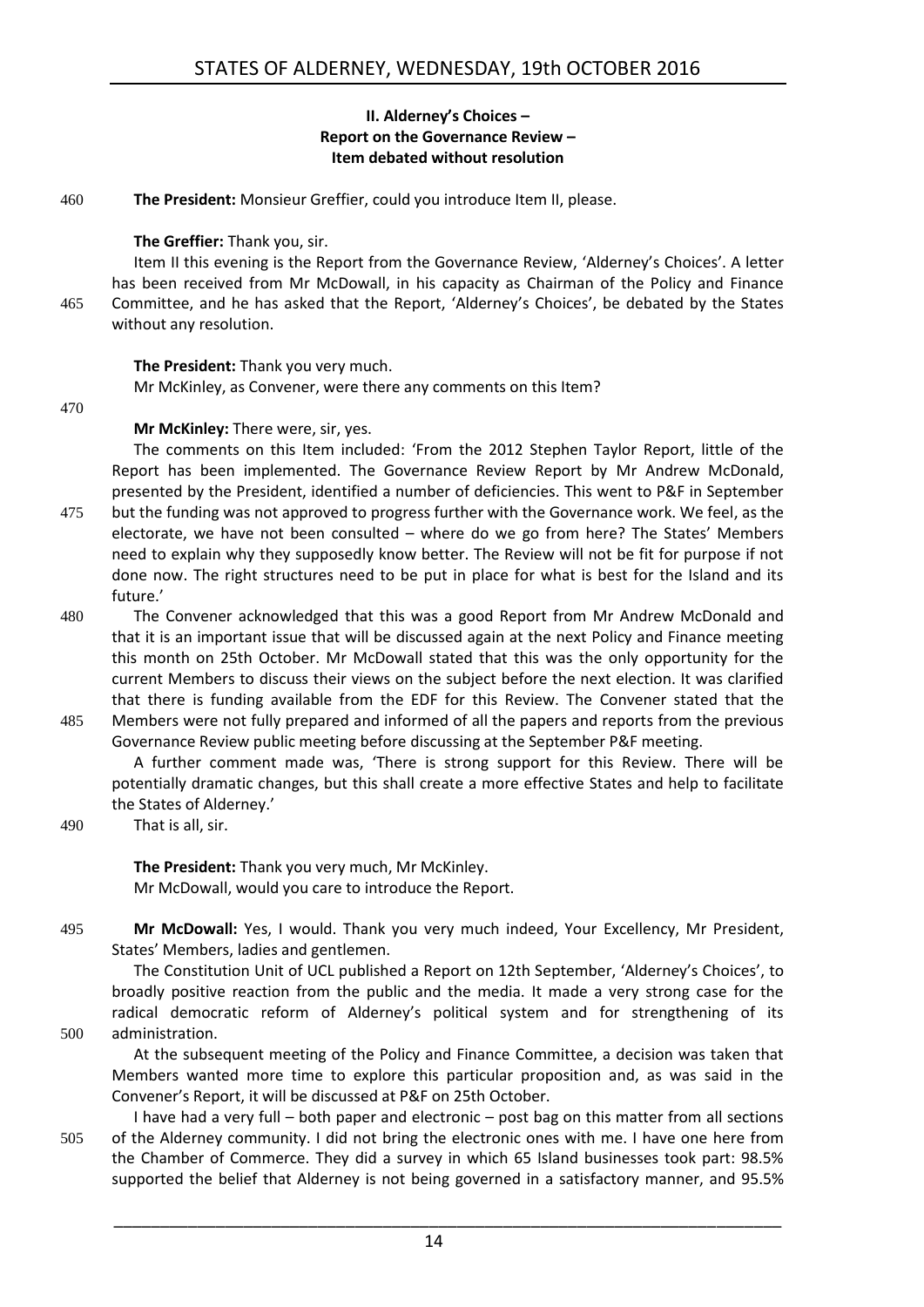confirmed that Government reform is needed – and I have variations on that that I have received in electronic form from all different parts of the Alderney community.

510 I put this on the Billet because this will be the only opportunity before the November elections in which the public will have the opportunity to hear what sitting States' Members would like to say in terms of reform of Government and administration in Alderney.

I think there are four key questions to ask. Are States' Members in favour of vigorous open debate on political reform, leading to radical change in the way that Alderney governs itself – 515 changes which will give Alderney stronger political leadership? Is the States willing to reform the

- Civil Service so it has both the capacity and the capability to give full effect to decisions of the States? Does the States wish to tighten protection against wrongdoing in public office and, more importantly, open up the workings of Government more effectively to the public? And, I think, are States' Members willing to demonstrate their commitment to the reform agenda by backing 520 this particular proposition from the Constitutional Unit at UCL in terms of starting this Review
	- before the end of the year?

I would just like to make two or three other points. Some people may argue that we cannot afford the changes. Alderney cannot afford to stand still. It needs to face the future with strong political leadership, clear democratic mandate and effective Civil Service. The reform 525 programme can be delivered by drawing on economic development funds. A good sound

Government administration is part of the underlying fabric to attract economic investment and that is a very important component of this.

There was mention of the Taylor Report. The Taylor Report is actually not about fundamental constitutional reform but about restructuring of the Civil Service. It was approved. Some 530 elements have been implemented but a lot has not.

Finally, my personal view is I do not think the States can deliver the reform on its own without external advice. I do not think it will look credible to the public, and it has not been achieved anywhere else. The Civil Service, as has been mentioned already, is already greatly overloaded and it does not have the expertise on constitutional reform.

535 With that introduction, I will hand over to debate. Thank you.

**The President:** Thank you, Mr McDowall.

Does any Member of the States wish to speak on this? Please.

540

**Mrs Paris:** Your Excellency, Mr President, fellow States' Members, ladies and gentlemen, I want to say straightaway that I think it is very important – and I want to say this as clearly as possible – that I support a review of how governance is conduct here. I cannot possibly deny the accuracy of many of the findings in UCL's Report. I have my notes of the points I wished to raise 545 in my meeting with Andrew McDonald when he was researching matters. Many of these are then addressed in his Report, albeit with a couple of glaring exceptions, such as female representation.

Of course, it goes without saying that the States and the Civil Service should seek to operate competently and to high ethical standards at all times, and be brought to account by the 550 transparency of its operations. However, these standards must apply just as much to anyone who is telling us how to improve ourselves as they do to us as a jurisdiction. This has not always been the case. I quote from UCL's Report:

First, I would ask you to set aside … any [doubts] you might have about how the report came to be written …

That is actually on the first page.

I would ask, was it really discourteous that a Report commissioned and paid for by the States 555 should be put into the public domain before States' Members had the opportunity to read or discuss it?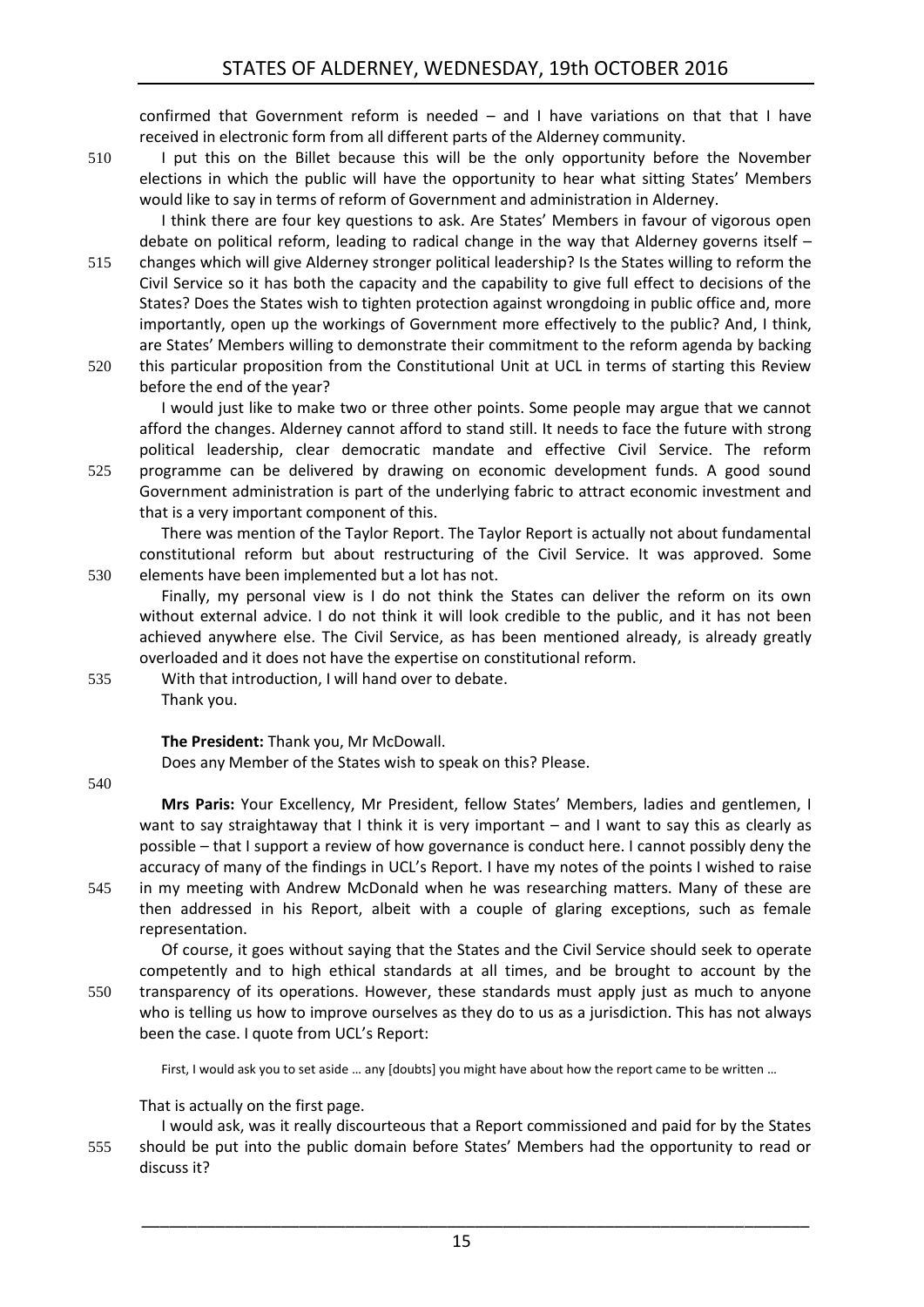I would ask again, was it reasonable that the protocols on how long before meetings Reports should be available to States' Members for scrutiny were then substantially breached?

I ask again, should the need for agreed budgets before any work commences – consultancy 560 or otherwise – have been ignored?

It is truly one of life's ironies that as a result of refusing to abandon the States' agreed due processes and insisting on waiting until the October P&F meeting to discuss matters, we have been accused of not wanting to do anything at all. Believe me, I am not complacent about this, we must face up to the challenges highlighted, but in my opinion the UCL Report is harsh and a

565 sad note to bring to an election season. This is especially true when it can be seen from the notes attached to the 2017 Budget on this month's Billet that the States have actually achieved quite a lot and in a really quite professional manner, not least with the imminent changes and the financial relationship with Guernsey.

Two years ago, in his previous newsletter, the President wrote:

We live in one of the most democratic places in the world.

570 And he quoted a previous Solicitor General as describing Alderney as:

The most open, democratically functioning constitution in which he had ever worked.

These, I have to say, will have to be taken as words of comfort, which the five ongoing Members of the States should keep in mind as we go forward with our either new or re-elected colleagues in January, all the while acknowledging that we could and must do better. Thank you.

575

## **The President:** Thank you, Mrs Paris.

Does any other Member wish to speak on this? Please.

## **Mr Harvey:** Thank you, sir.

- 580 Your Excellency, Mr President, ladies and gentlemen, the McDonald Report did not, of course, materialise out of thin air. It was part of that Economic Development Plan that Mr McDonald seemed to have overlooked – ironically – which was published early in 2015 and which the Chief Executive and I held public meetings about – so much for that particular issue! But it has to be seen in context: it is not a single Report; it is part of a continuum, as others
- 585 have referred to. We cannot go too far back but certainly I think it is legitimate to go back to the Home Office Report of 1996 which said there were far too many committees, often dealing with day-to-day operational issues, and the degree to which States' Members were making decisions was quite unbelievable in those days. It reflected the probably even smaller Civil Service, but nevertheless there were no annual priorities, there was no committee responsibility for policy
- 590 and there was not a great deal of public engagement beyond the People's Meetings, Part 1, to explain the Billet.

Fast forward to 2012, a year of particular interest to me because it was the year when I first started thinking about standing for the States and decided not to jump off the breakwater but stand for the States instead! *(Laughter)* At that time, the Taylor Report did come out – although

- 595 obviously, not being in the States, I was not aware of it which said that there was no strategic planning, no accurate demographic data, lack of community engagement. As I was interested in the States, I took it upon myself to try and find out a bit more about what was happening. I went to the People's Meeting, which did not tell me a great deal beyond the Billet Items, because there was not a Part 2 at that stage. I looked on the States' website for minutes of meetings and
- 600 I found that they were typically two months out of date and, when you did finally get to them, 80% or 75% of the detail was redacted because it was confidential and never did appear in those minutes.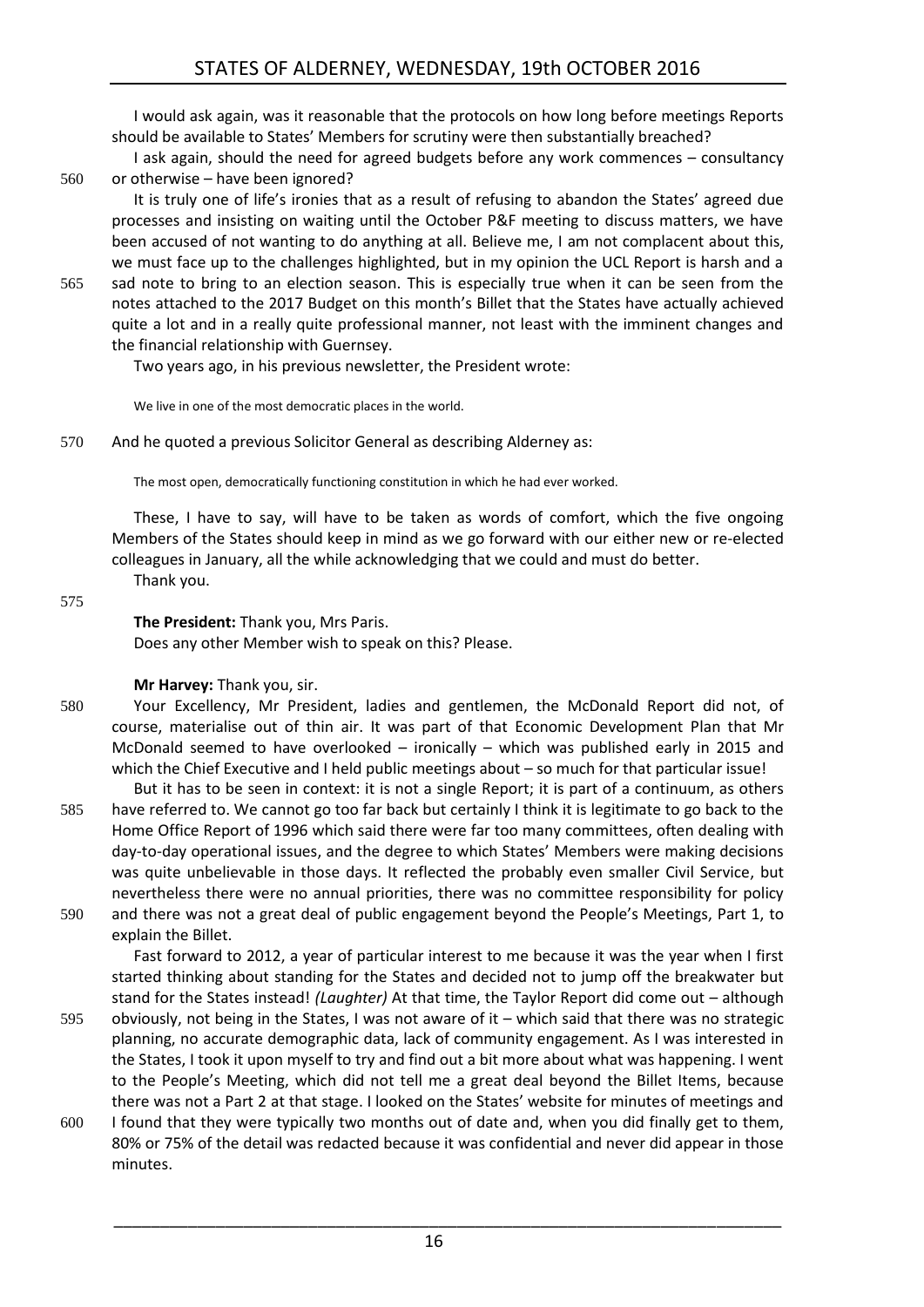Let's move on to the end of 2016 and where we find ourselves now. We have an Economic Development Plan, launched publicly in 2015 and updated regularly since. We have reduced the 605 number of committees to three plus two subcommittees. The People's Meetings now are much better attended. We have non-Billet items and an opportunity for written questions. The Chief Executive has committed to publishing minutes of meetings on States' website within two weeks of the meeting, and I suspect any delays there are purely resourcing issues rather than any desire or intention not to fulfil that obligation. We have better financial controls, including the

610 States' employee pension scheme – in much part thanks to Mr McDowall. So, does this mean our political and executive functions are perfect? Of course not, there is always room for improvement and probably room for quite a bit of improvement, but let's get it into perspective. There was often, over the last four years, a suggestion that the States were divided and could not actually agree on anything. Mr President, you will know better than

615 anybody else how often you had to exercise your casting vote, and I suspect it was one or less occasions. Please do not confuse debate with division. Yes, we debate matters; we debate them publicly; we debate them, sadly, sometimes through the pages or the airwaves of the media, which is not always entirely accurate, but we do debate these things in a fairly public manner and we ultimately, generally, either receive a unanimous decision or one that is a strong 620 majority.

Obviously, on occasion, we will be approached by people with particular plans and schemes. They are considered by the States. They are usually considered in great depth and they are usually decided on democratically so that, if people do not like the answers they get, they are probably inclined to think it is the system that is wrong rather than the proposal.

625 Whilst working within a system with 10 independent Members can be frustrating and at times slow, I challenge the author of this Report to show us any real evidence those 10 individual Members cannot come together when necessary – at least in majority – to promote this Island and the economy of the Island.

Looking a bit at the Report in slightly more detail, there are a number of issues which were 630 tabled by Mr McDonald for action under phase one, i.e. before the end of this year. I will take the three of them in turn. Transparency: open committee meetings to the public. Well, that is something I have long supported, but I know not all of my fellow Members are comfortable with the idea of opening committee meetings to the public. Perhaps BDCC might be one case I know that has been discussed where next year progress could be made on that.

- 635 I think equally the committee system we have got into with 10 Members all States' Members – being on Policy and Finance, we have long been aware of the dangers of that when to comes to the States *in camera* and probably too many decisions have at times been made in Policy and Finance – albeit minuted subsequently – rather than in this Assembly in the full gaze of the public and the broadcasting media. I think there is work that can certainly be done on that
- 640 and I would not for a minute suggest the committee system as it currently stands is not in need of some review.

Quicker minutes published are resource issues, as I have mentioned before, not unwillingness. It is probably an ability to do better on the minutes.

Proactive publication of budgets, plans and contracts: well, the first two happened already. 645 They are already there. The budgets are in great detail on the States' website – and our plans. I think that the issue of publishing contracts does have an attraction but again I suspect there will be a resourcing issue for the Civil Service, but I would certainly be happy to support that as a principle.

Then we come to a real biggie, which is the appointment – or proposed appointment – of a 650 Commissioner for Standards in Public Life. There are real cost and proportionality issues here. I took the trouble to research Commissioners for Standards in Public Life. I could only track down two within thousands of miles: one covered the entire UK and the other one, bizarrely, covers Scotland. As Mr McDonald worked in helping to set up the Scottish Parliament, I guess that he has an affinity. Whether actually it is holding out the Scottish Parliament as model of efficiency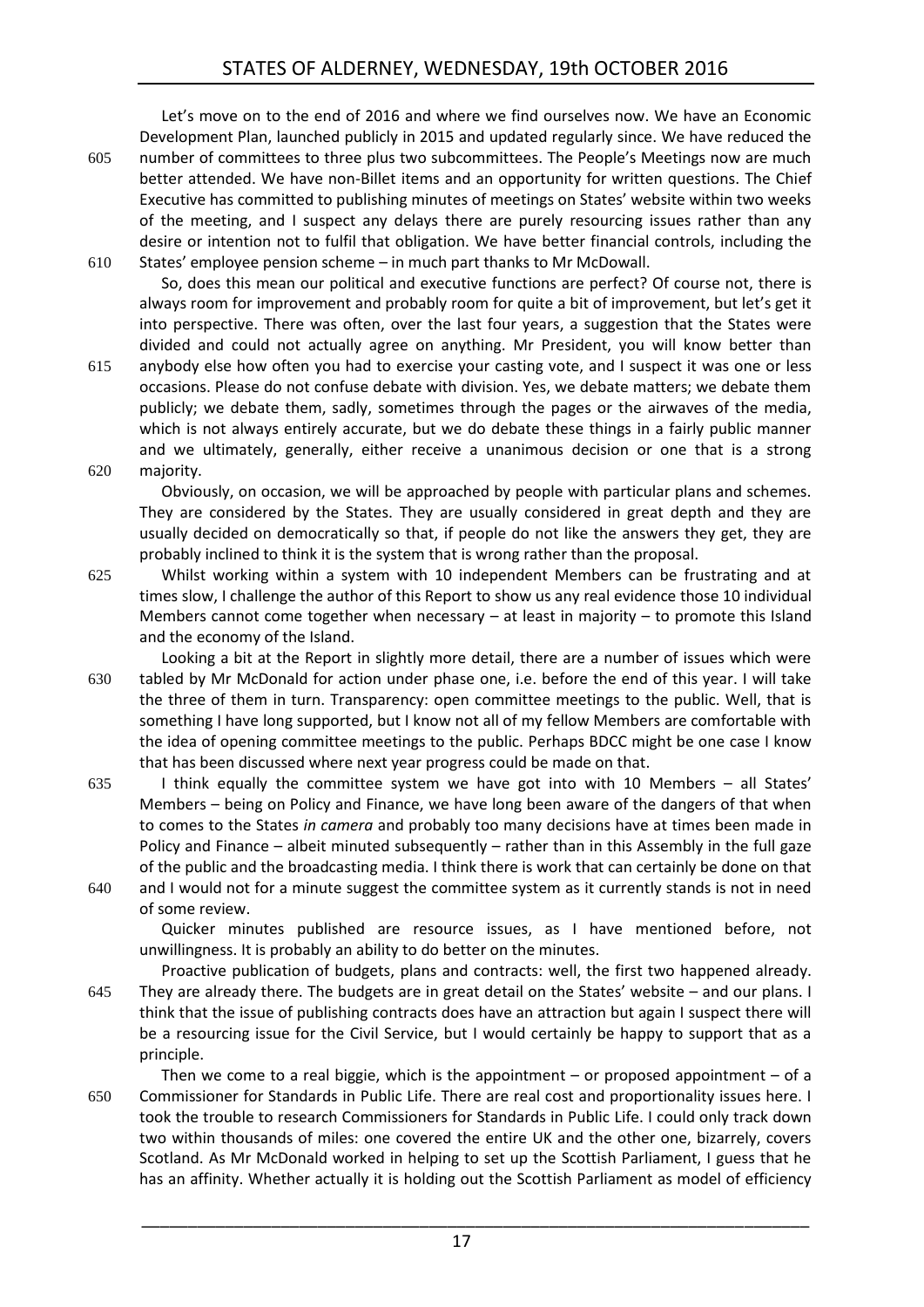655 and effectiveness, I am not quite sure, but there we are. I think, frankly, the cost would be massively out of scale for Alderney's needs. We do need Alderney solutions for Alderney problems, not international standards or compliance ones.

So much for transparency – work in progress. We have made progress over the last four years but there is more to do, of course.

- 660 Ethics: as I have already said, personally I would reject the disproportionality of the Commissioner for Standards. It is not possible to say whether the Members' Conduct Review Panel is fit for purpose for the simple reason it has never considered any of the various complaints made to it. There should be a greater willingness to use it. It probably does need a review and the penalties open to it, but it is clearly difficult in a small Island and an even smaller
- 665 States where there is perhaps a reluctance to take action against those who are seen to be doing their best for the Island, albeit not always as competently as some of us would like. It does need reviewing though, but to reject it and suggest it be dismembered, without it ever having been tried, seems to me bizarre.
- The Register of Members' Interests should include non-financial interests. I certainly could 670 not disagree with that and it should go further. I support Mr Rowley's suggestion put but then withdrawn at the previous P&F that the Register should be extended at least to Bailiwick-wide interests and I hope that is something we can bring back to Policy and Finance and show that we are extending the range of the Register of Members' Interests, at least for the Bailiwick if not beyond.
- 675 Declaration of gifts and hospitality to be published on States Members' webpages: I have no objection to that. I have never had so much as a free bottle of beer out of some of the people we have to deal with. *(Laughter)* There are dangers of course in this hospitable Island that a person with whom, in all innocence, one has had lunch and provided hospitality to over many years, you suddenly have to start recording what he ate. But I think that as long as we keep a 680 sense of proportion about it, I see no reason why it should not be included in the website.
- Finally, the recommendation for this year was the induction programme for new Members. I have supported a lot of this for some time. I remember my own induction. It was, shall we say, slightly chaotic, but I got the idea generally. Do we really need to pay a London consultant to achieve this? Once again, I think it is a resourcing issue for the Civil Service. I am sure there are 685 plenty of willing helpers. My own appearance in these assemblies may be limited either voluntarily or involuntarily. Either way, if I am no longer part of this Assembly, I would be very
	- happy to work *pro bono* for a while to help anybody who is developing an induction programme. I think it is a danger of over-engineering to bring consultants in for that. What is the way forward? Well, we will be discussing at Policy and Finance next week. The
- 690 Rules of Procedure in the States' meetings do not really allow the sort of one might call it debate or free-for-all which happens in less structured meetings, but they do produce some useful outcomes and, of course, we would hope the detailed minutes will be published as soon as possible after that meeting.
- I think we should map out a programme of priorities for the remainder of 2016 and the broad 695 scope beyond including, of course, public engagement. I do think we have to be a little careful here, because there is a feeling abroad that a change of Government is another magic wand which will transform our fortunes. It will not. Mr McDonald's Report, rather like his Brexit Report, is quite long on analysis – most of it reasonable, some of it one could question – and very short on solutions. The only solution he has proffered is that committee structures have
- 700 largely been abandoned by local authorities in the UK in favour of a cabinet-style of government. Well, Guernsey have had endless debates on that and, rightly or wrongly, have decided to stay with a committee system rather than a cabinet-style. Jersey went for a cabinet-style of government which has been under strong attack recently and almost inevitably by those States' Members who are all Deputies or Senators who are not actually members of that cabinet. It is 705 not a simple issue, but I think it does need to be considered.
	- 18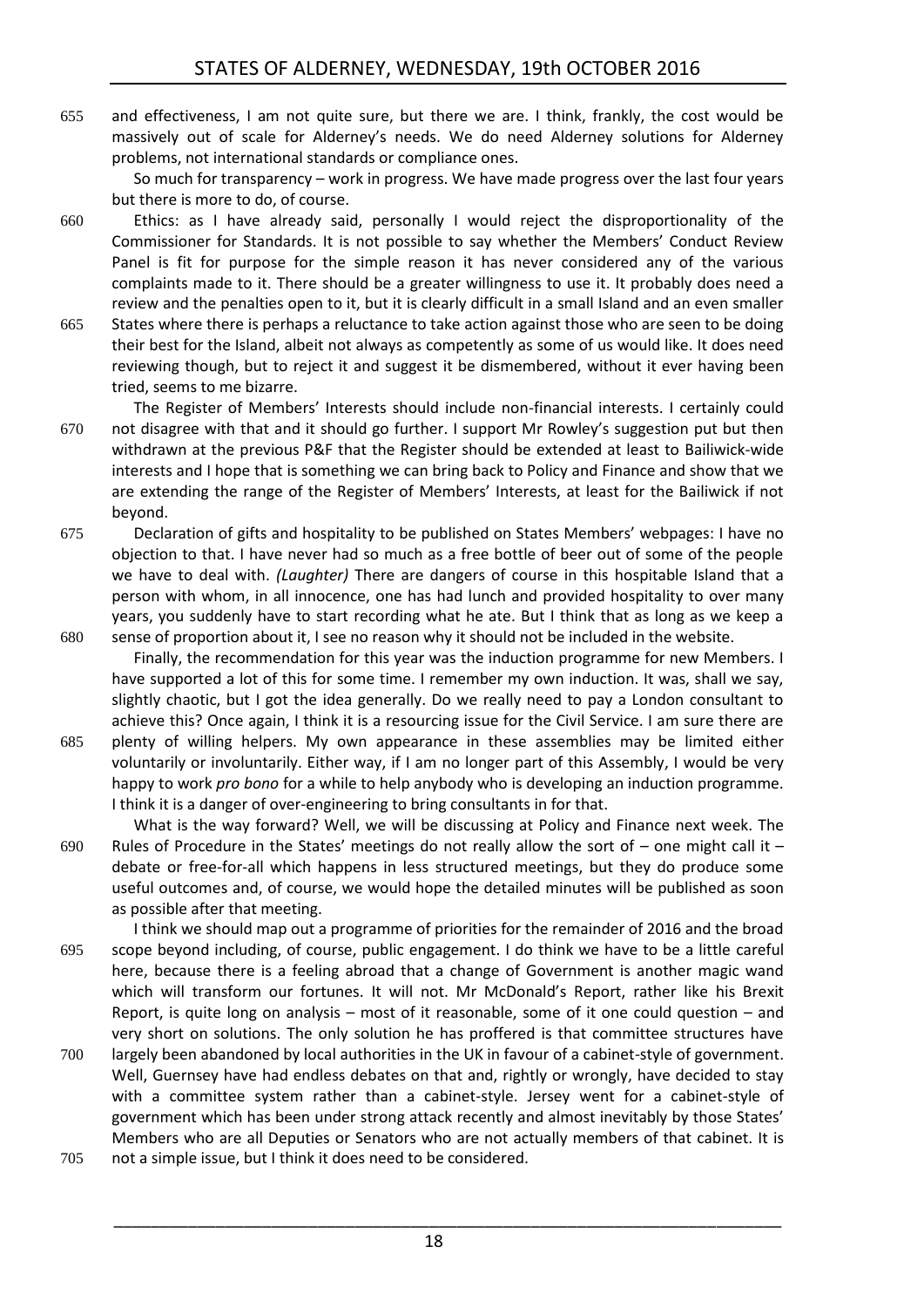How we take this forward, I would agree with Mr McDowall that, while we should have input to it, it needs to be led by somebody who is independent from the States, who has no axe to grind and who has credibility. I have suggested to Mr McDowall and others that we should look again at the services of Mr Stephen Taylor who is well-known to the States and States' Members

- 710 here over a number of years. He is highly respected in Alderney, in Guernsey and in the UK, and he has a deep knowledge of Alderney's particular political and executive problems and opportunities. I suspect, if we could engage him on this – he is already engaged on the financial relationship review, suitably costed and agreed, as Mrs Paris rightly points out – then I think we could get a fit-for-Alderney solution that we could then certainly seek public engagement on, if
- 715 not earlier he would probably wish to engage the public earlier. But we would get an Alderneyappropriate solution that meets our needs and not some international standards.

In conclusion, undoubtedly Alderney's Government can be improved. It is very clear to me that, as I have mentioned earlier, far and away the biggest problem facing us is not political weakness, but financial weakness. The ability of the States' Members to meet the legitimate 720 needs of Alderney's population is inhibited much more by our lack of tax or other income than by any internal political dysfunctionality. I would warn again against those who believe there is a

magic wand, whether it be from Mr McDonald or any legion of consultants. Thank you, sir.

725 **The President:** Thank you, Mr Harvey. Does any other Member wish to speak on Item II? Mr Rowley.

## **Mr Rowley:** Yes, thank you.

Your Excellency, Mr President, I have not got a lot to say about this because we have not 730 really discussed it at much length, but there are one or two things I would like to take issue with Mr McDonald. In section 3, paragraph 3.1, where he compares Alderney to a local authority in the west of England, he makes the point that we have 10 representatives which is proportionately a lot higher than the equivalent jurisdiction in Somerset which:

… has an electorate of 34,000 who return 28 councillors …

I think the point to be made there is that below a certain population, you actually need a fairly 735 healthy minimum of people on the States to avoid the whole thing being taken over by one or two Svengalis or dominant personalities, and we have experienced that already here. This is why we returned to having 10 people on Policy and Finance, so that you do actually get a decent number of people who can stand up to the more dominant personalities that may emerge.

The other thing was on the issue of transparency … Thanks to Mr Harvey for mentioning that 740 I put forward to increase the scope of the Register of Members' Interests at the last Policy and Finance Committee meeting. I withdrew it because I was not on the Island, so I will put that back on to extend to the rest of the Bailiwick or the rest of the Channel Islands or the UK at the next available time.

Another point I would make is that we have a very small population here and this is probably 745 a jurisdiction that has the best accessibility to States' Members of any that I have certainly come across. You can actually run into your representatives. You see them walking around the streets, so you cannot avoid them sometimes, and they will follow you around and harass you if need be *(Laughter)* but they are always there and telephone numbers are freely available on the States' website. I do not know about our addresses, but mobile phone numbers, so you can get people.

750 I have known people who have been rung up at midnight and threatened on things like building issues and stuff.

As well as being accessible, it is two-edged sword. It also makes people susceptible to pressure from … It is not so much what is happening within the Government, it is what is happening within the public that can be a danger, because people have a lot of influence where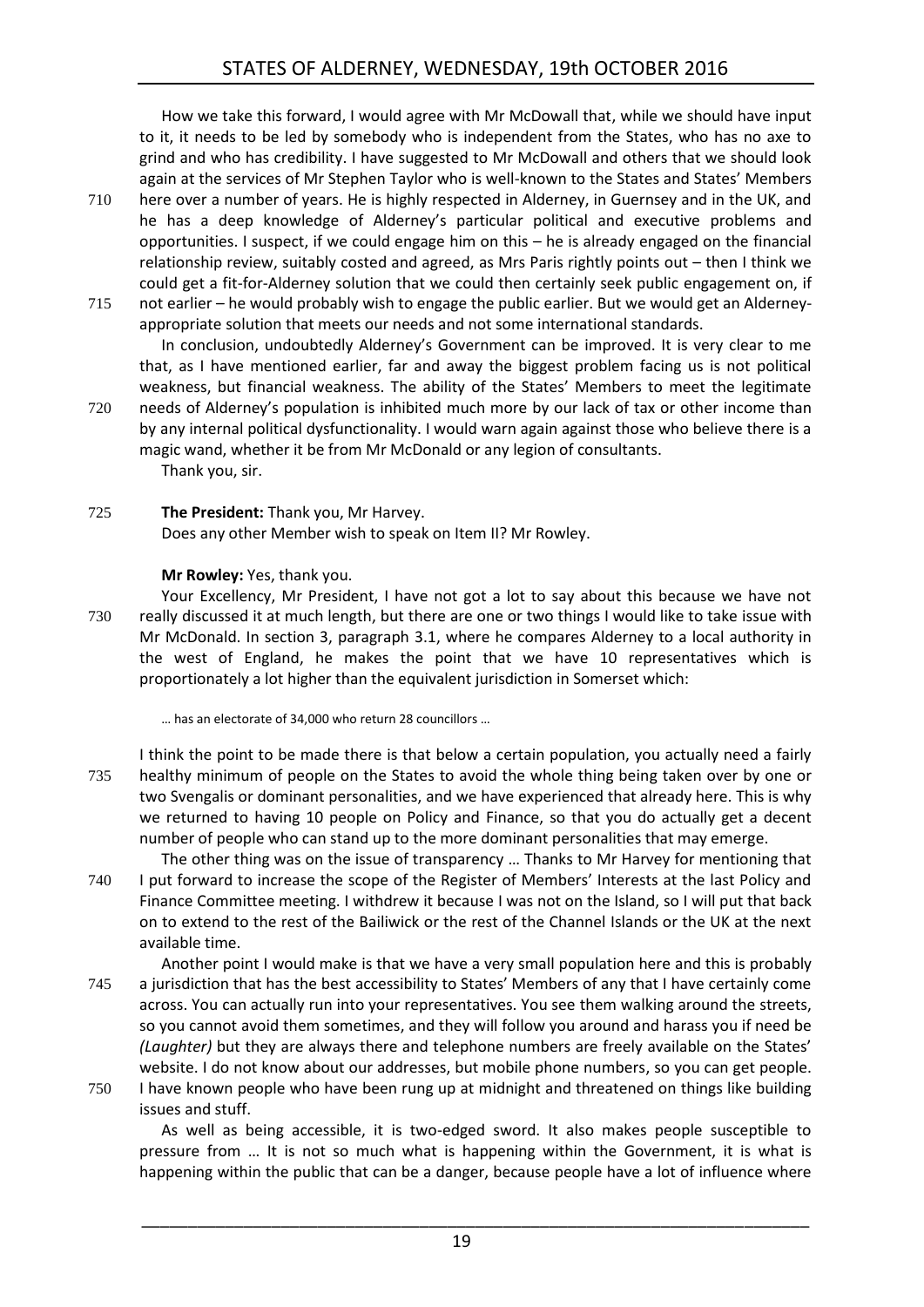755 they should not and you need to develop quite a thick skin to actually be able to resist some of these … 'blandishments' is too soft a word, really.

One thing that has been – in light of the current developments, what is going on, topical issues … We are not very good at standing up to pressure groups and we do not like to upset our friends down the pub or on the cocktail party circuit and things like that. It is a sensitive issue

- 760 with a small community. You are constantly dealing with people who you went to school with or whose sister you are married to – whatever it is. I get around it by trying to be as obnoxious as I can. *(Laughter)* Everybody gets it equally, but some people take in and it seems to be obvious. We have to stand up to pressure from those who have the loudest voices and the wildest eyes, sometimes, and this is what you get a lot of the time. I would just like to make that point. The
- 765 same old accusations come out every time -

**The President:** Mr Rowley, as interesting as your discourse on the public is, would you please restrict your comments to the reform of Government. You are talking about the public at the moment.

#### 770

**Mr Rowley:** What I am trying to say is that we actually are a transparent Government in just about every way and constantly accessible to the people it represents.

I am also trying to say that, because of the nature of some of the interaction, it is not easy. The pressure comes from outside. Some people deal with it better than others.

775 I think that was just about it, really.

## **The President:** Thank you, Mr Rowley.

Does any other Member wish to speak on Item II on the Billet? Mr McKinley.

780

**Mr McKinley:** Thank you, sir, Your Excellency, Mr President.

I will keep it very short because a lot of the things that I wanted to say have already been said. I think that a Government Review is essential. I think the sooner we do it, the better. I cannot comment on matters relating to the Civil Service. I leave that to the Civil Service. But, as 785 reforming the Government, I have only been on the Government for less than two years and I have to ask a number of questions: why do we have 10 States' Members? Well, Mr Rowley has mentioned that but I do not necessarily agree with that and no doubt we will discuss that on the 25th.

Why are all States' Members on the Policy and Finance Committee? I do not necessarily 790 agree with that. All States' Members can sit in on the Policy and Finance Committee but they perhaps should not be Members of Policy and Finance Committee. The perception is that important decisions are made behind the scenes when in fact they should be made here, and in that respect I agree entirely with what Mr Harvey has said. We should have open debates here in the Court and I do not think that we are a transparent Government at the moment, Mr 795 Rowley, I am afraid. I think we should be more transparent.

I think that Committee meetings should be open to the public. That was suggested. That was agreed, I think, over a year ago, yet when we tried to put it into practice in one of the Committees I was on, four of the members of that Committee of only five voted against it. I think that we should try it on some Committees. They will not be allowed to say anything during

- 800 that meeting but they will be allowed to sit in and watch the procedure and follow the debate. Obviously, if there is a confidential item, which will probably be held at the end of that meeting, they would be asked to leave the room. So I think we should be looking at that. We have moved on a little bit. I know I was criticised very much at the People's Meeting last week, but I think public consultation is most important and I am glad we now have a second part of open
- 805 questions for that People's Meeting.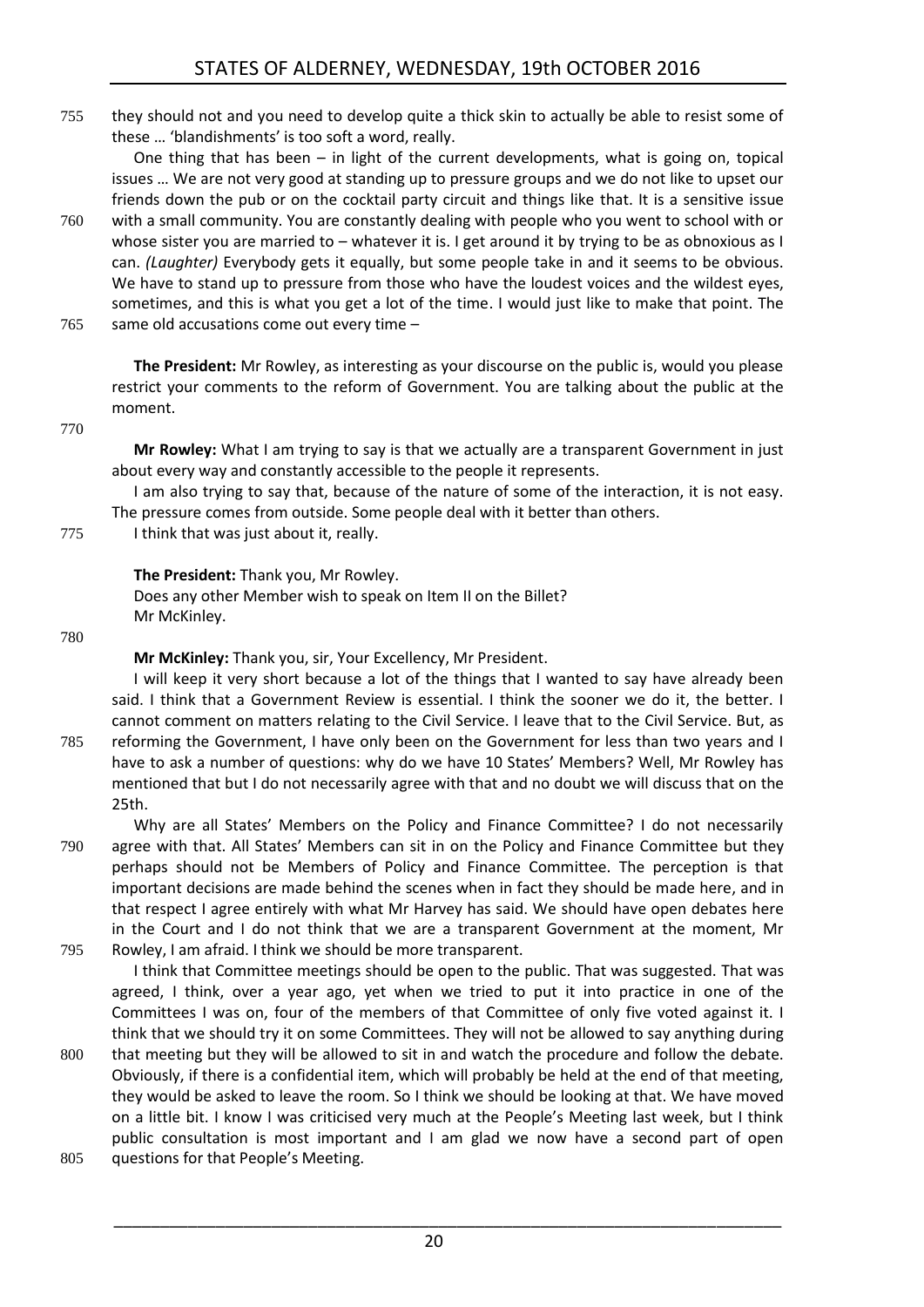I think we should be considering the employment of on-Island consultants. We have a mass of adequately qualified and well qualified people out there who actually could help us enormously in some of the areas that we quite often seek – I will not say overseas assistance but – assistance from elsewhere. Perhaps we should look, first, here.

810 I think that the Economic Development Plan and the Island Plan should be made available to the public and I think there should be a little bit more detail in those plans.

I think that we have tried surgeries in the past. I believe they failed because nobody bothered to turn up to them. In that case, we did try, but nobody turned up.

As far as those standing for the States, a lot of people out there are critical of the present 815 States and possibly the present States' Members, but maybe they ought to stand for themselves. There are some very well qualified people out there who could do a lot of good and have a great love for this Island. I know some of them possibly are in the public gallery today. With regard to whether they are male or female, I really do not mind at all. *(Laughter)* As long as their main objective is for the interests of Alderney, that is the principal one concern that I have. I would

820 also say that I think we need a lot more younger people. At the end of the last elections, I went to have a celebratory drink in one of the pubs here and actually met a lot of younger people, under the age of  $30 - 25$  to  $30 -$  and asked them if they were happy with the result of the election and they said, 'We did not even vote.' They were not even on the Register. So I would say, please, younger people out there, if you are listening to this, if you are not in the pub at the 825 moment, do consider getting yourself on the Electoral Roll and standing.

Finally I say, if we cannot get our Government right in the next few years, perhaps the only other option is what is often being suggested by the States of Guernsey and it is to become a third parish or another parish of Guernsey. Do we really want that? No, I do not think we do and I think we want our own super-efficient, streamlined Government, and if it costs a bit of money,

830 it is well worth the cost.

**The President:** Thank you, Mr McKinley. Mr Jean.

835 Mr Jean: Well, that was a marvellous speech, by the way, Mr Harvey and Mr McKinley, if I may say. (**Mr McKinley:** Thank you, sir.) Two very good speeches, excellent.

Cost: £71,000, if we want to do this. First of all, let me clear up one thing: I am all for Government reform; I always have been. I mentioned the reports that we have on file. Everybody knows that. I talked about the Report which I contributed to in the 1990s. I made my 840 contribution to the Home Office Policy and Constitutional Review Unit.

Like Mr Harvey, I see the weaknesses in this Report: lack of ideas; the fact that so much of it is elementary and things that we should be doing anyway. We can do them; not only that, we can do them starting in January, so if anybody thinks that I am against Government reform, I am certainly not.

845 What I am against is what I regard as a substantial spend to tell us how we reinvent the wheel. It is all there. We need to do it, but what do we need to do? Let's just look.

This was put before us – a paper regarding the expenditure – on 20th September, long after we had received our Agendas. I used the Rules of Procedure to say, 'No, I am not in the habit of picking up a seven-page paper at a P&F meeting for immediate decisions when I have to have a 850 chance to look through it. It is not on!'

A lady, apparently, was invited to the Island as well as part of this Review. We were not informed. The first I knew of it was the day that she was literally due to come.

It is not that I would be against Government reform, and we can implement many of these things in January. We can get on with it and do it. They could be implemented immediately.

855 Let's us take Declaration of Interests: let's include the Bailiwick; let's get on and put in international interests; let's tighten this up – and company interests. Let's do it in January.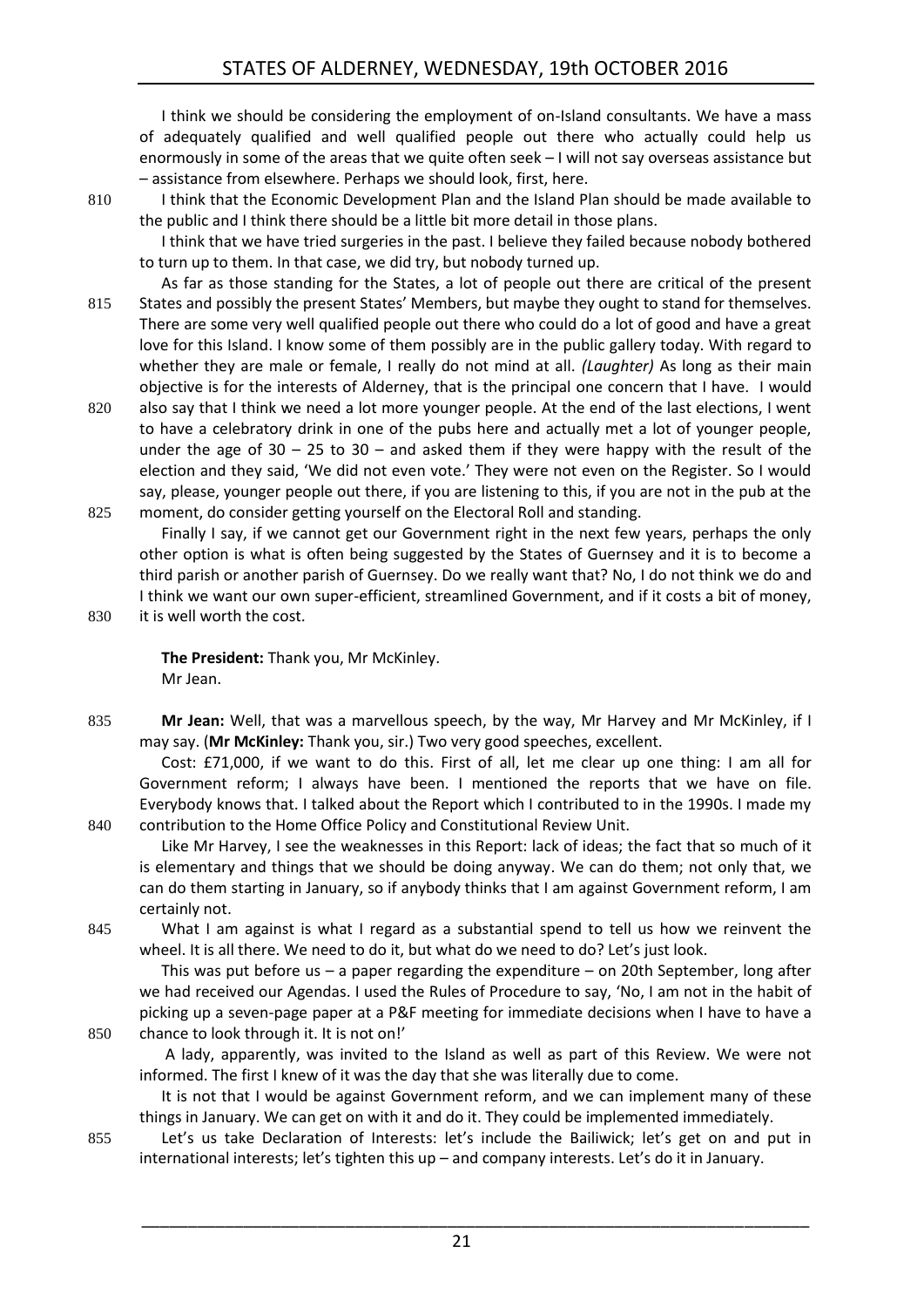Again I say, do we need a £71,000 spend on ourselves, on our Government, when we have other very serious pressing matters? If we dealt with those first, then we can pretty ourselves up in the mirror. Myself, if I tried to do that, I think I would end up on the Most Wanted List but 860 nevertheless. *(Laughter)*

When I came back to the States in  $2013 -$  and here we are where I am getting to the reinvention of the wheel. The Report mentions an induction process. In 2013, we had an excellent induction process, but we walk over paper –

865 **The President:** Mr Jean, will you please address your fellow States' Members and not –

## **Mr Jean:** Yes, indeed. I am very sorry, sir.

We walk over a trail of paper and we just seem to forget what we have done. Two years ago, no induction process. So, let's, in January, bring it back in: open the filing cabinets, find the 870 induction papers – they are all there – heave them all out, dust them all off, revise them, and get them out to the Members including packs of Rules and Procedures, the various things – we have got all that. That was done and reasonably well done.

Transparency and open meetings: yes, absolutely. I would like better minutes. I have always said I would like more detail. Our minutes are so sterile, almost, of any indication of what 875 actually goes on regarding any item. The public really can glean very little other than the vote

and the decision. Something could be done to make those minutes show and reflect the true nature of debate. There we are, better on detail.

I agree declaration of gifts and hospitality.

- There is so much of this Report, for that kind of money, that is a reinvention of the wheel and 880 I could not agree with Mr Harvey more that we could do so much of this ourselves and boil it down and then look at anything that is left that needs to be done. To pay £71,000 when we have got other problems we could push that money towards and solve with it, that is the answer. Perhaps, when this Island is beginning to regain momentum, business-wise, in the community, maybe then would be the right time to look to spend a little money on ourselves. But this is not 885 the right time.
	- Thank you.

**The President:** Thank you, Mr Jean. Does any other Member …? Mr Tugby.

890

**Mr Tugby:** Sir, I found this Report quite insulting in certain respects. We take the flack throughout the years. I was on the States back when we had 12 Members. I am getting a bit long in the tooth now for being a States' Member. Over the years, back then, I was on about six different Committees. We had a separate Committee for the Water Board; a separate 895 Committee for the Works Department. There were so many separate Committees and we had to spend an awful lot of time doing it. It was streamlined along the way.

Anybody who says we are doing a reasonable job, when you consider that we do not have control over our money … To a certain extent it is forced on us by Guernsey, yet Guernsey have got major financial problems, Jersey has got major financial problems and we are being asked to, 900 more or less, be similar to what they are. Over the years we have more or less kept within our Budget. This year we have still kept in by just moving things around. Why on earth spend another £72,000 on another Report when we are more than capable of sorting anything out?

At the present time, we have got a couple of different consultants looking at different options for us and, if we have a problem or something particular we need to look at, you bring in 905 somebody for that particular problem, not one who comes in and is fully employed by us, because he is not going to be an expert on everything – like States' Members are not experts on everything. You just bring in an expert for that particular problem that you have, not go spending vast sums of money on having permanent people. All right, some people might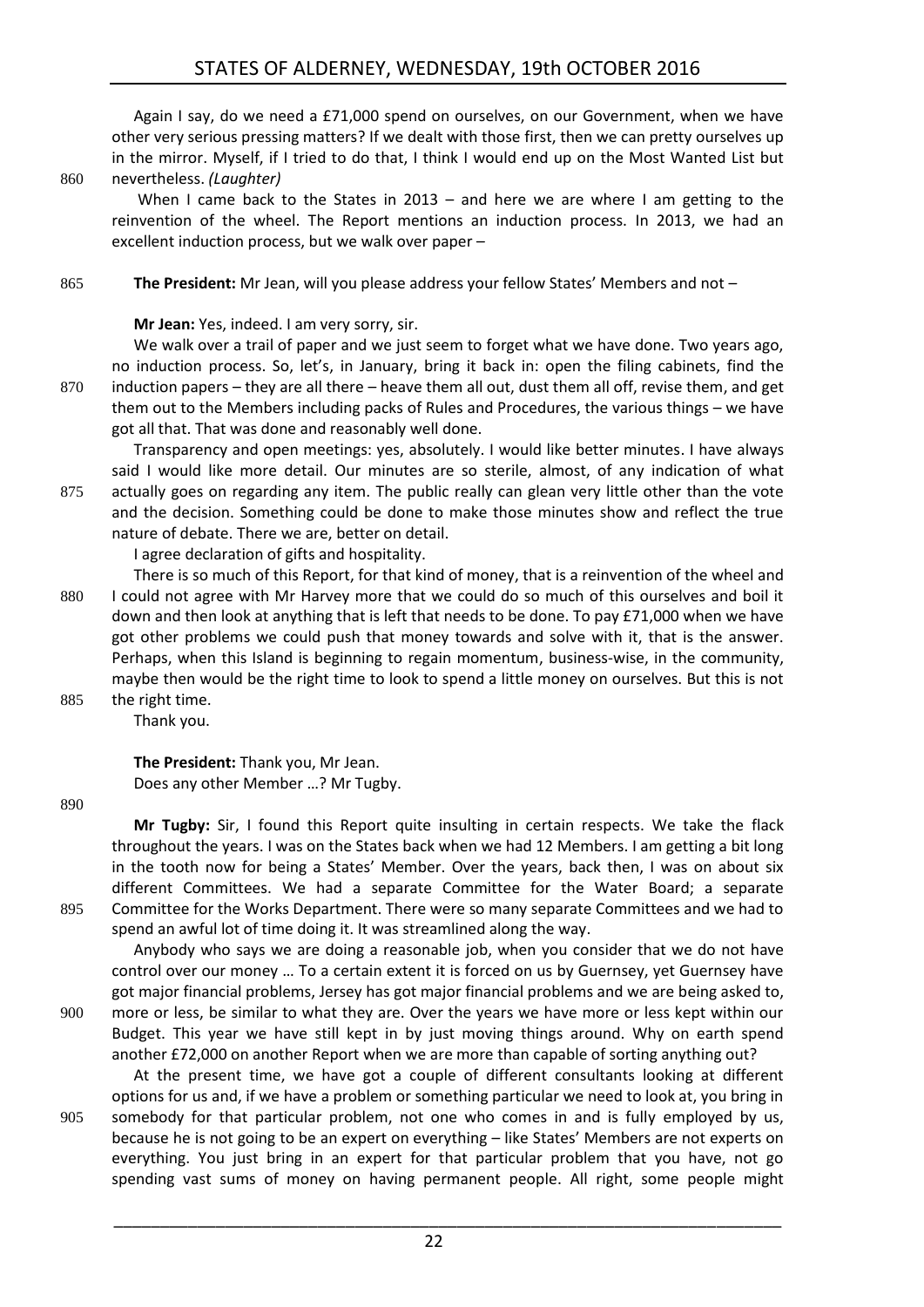disagree with me, but at the end of the day, I would say we have done quite a good job over the 910 past few years.

You always get problems just before an election. We hear from the public, 'The States is rubbish. This, that and the other.' Well, they have got an opportunity to come. It is easy to criticise. I have been criticised vastly in the past. It is just a way of Alderney life, I am afraid, that you criticise States' Members. They always think they can do better but they are not willing to

- 915 put their name forward themselves. You just have to have good broad shoulders and accept it. I cannot see any point in spending another £72,000. We have had a few tips already after spending £27,000 on what needs to be done. We can just trim it around a bit and sort out the rough parts that are in the States and save ourselves £72,000. Then, maybe we can use that £72,000 in something more constructive to earn some extra money, which we will be
- 920 desperately needing in future. Thank you.

**The President:** Thank you, Mr Tugby. Mr Simonet.

925

**Mr Simonet:** Your Excellency, Mr President, the majority of States' Members and Civil Servants who have served Alderney over the years in either capacity have acknowledged consistently that our present structure of Government does not promote either efficient administration or good Government. This Report, to my mind, builds on the Stephen Taylor Staff 930 Analysis completed in 2012 and we have over the past four years implemented some of Stephen's recommendations.

We have for the first time in our history appointed a Chief Executive Officer with a local authority background, who, after overcoming the shock of engaging with our political system, *(Laughter)* set about reforming the administration within the limits of our financial resources.

935 Staff changes have taken place that have improved the delivery of the services that the States provide without any additional cost. By contracting out some of our Civil Service requirements, we have benefitted from being able to secure high-quality advice and guidance at a price we can afford. I am sure all of you who have engaged with ARUP, Stephen Taylor, Lee Dawson, will give testament to the outstanding service they have provided. I am confident that this restructure 940 will continue.

The Governance Report – written in a language that leaves no doubt about the message it is imparting – tells us that our political system must change if it is going to meet and overcome the serious financial challenges that will face us during the next five years and beyond. Make no mistake, those challenges are huge: the repatriation of some of our taxes from Guernsey, 945 securing our transport services and establishing stable income streams that will be necessary to replace the ever-dwindling financial support that we receive from Guernsey. These are just three of the major issues that will test our resolve and the ability to secure satisfactory outcomes.

If we are going to embrace this Governance Report, then we must be fully committed to it. In my view, we should follow the example set by the Building and Development Control Committee 950 when they were faced with what appeared to be a very contentious proposal to make significant changes to our Building Law that included the exclusion of section 33 relating to sea permits. They had an independent company with an international reputation for advising on and framing building law and planning polices to guide them through the process. The ARUP team involved all the Island's stakeholders and the general public in a fair, completely inclusive and transparent

955 process that enabled a Building Law to emerge that had the support of the overwhelming majority of Island residents. It was successful largely because the electorate had confidence in a process that was non-political, professionally managed and independent. In my view, there are lessons to be learned from the success of this process. It provides a template for progressing this Governance Report and other major issues that the Island will have to resolve in the next few

960 years.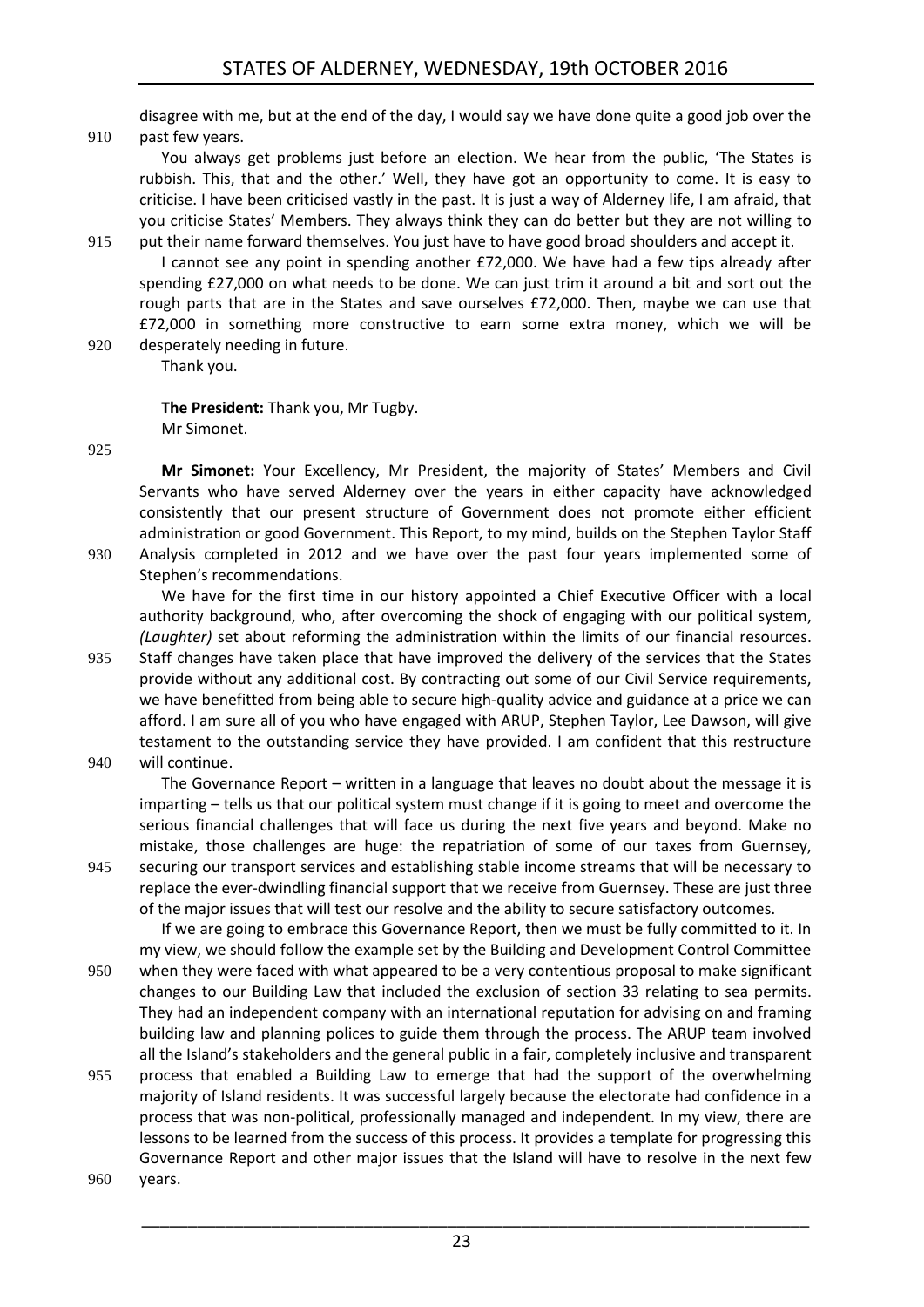There will be cost to the process of reform but this money will be well spent if it enables us to bring about beneficial change that has the support and the good will of the majority of Island residents.

Thank you, Mr President.

965

**The President:** Thank you, Mr Simonet. Mr Birmingham, do you wish to speak?

**Mr Birmingham:** Yes, please, sir.

970 Thank you, Your Excellency, Mr President, fellow States' Members.

Do we need a review of governance of Alderney? Well, after six years as a States' Member, for me, the answer is a clear yes. However, the issues of governance cover a wide spectrum of issues as we have heard already.

- Some improvements are quite straightforward and can be undertaken relatively easily, while 975 others do require more extensive review, but the basics are simple: you ensure you have got a clear committee structure, each committee with clear mandates, with clear lines of communication, with adequate Civil Service support, to provide implementation. Unfortunately, Mr Rowley, in my view, that starts with scrapping the 10-man P&F Committee and replacing it back with a five-man committee.
- 980 There is a phrase that 'a camel is a horse designed by committee' and I believe that a fiveman committee would probably create a camel still, but it is more likely to be a Dromedary rather than a Bactrian and this is what you get from a 10-man committee: a camel with an extra hump.

You just need to see the sheer logistics of trying to co-ordinate the timetables of 10 part-time 985 States' Members and half a dozen civil servants. It leads to a tortuous decision-making process

and discussions about the minutes of a meeting are akin to a family argument about who said what about Aunt Sheila at our cousin's wedding.

Importantly, not actually sitting on a committee does not prevent a States' Member from maintaining oversight or holding committees to task. Scrutiny should be done through *this* 990 Chamber, by asking questions of committee chairmen as the Government of Alderney Law allows – at States' meetings.

Fundamentally, there is no handbook on how to be a States' Member and some of the procedural methodology is complex and not easy to understand. In fact, I would say it takes a new States' Member about a year to come to grips with the role; some even longer; some not at

- 995 all possibly. *(Laughter)* But assuming it is a year, that means in reality you get about six months of governing done before another election cycle comes around and a new States is elected, who then need another year to get to grips with being a States' Member. Add in a level of churn in the States' Members themselves and in reality this means the Island actually gets governed about one year in four.
- 1000 That could be simply solved by moving to a four-year election cycle. (**A Member:** Hear, hear.) At least this will allow for a programme of Government that the majority of States' Members can agree to and for there to be a chance that the majority of the programme will be implemented. Governing three years out of four is better than one in four.
- Open meetings would help but it is complicated by the lack of civil service support and 1005 inadequate logistics, though I will say yesterday at the BDCC meeting we did agree a protocol for open planning meetings. I hope that, when the new BDCC is formed in the new States, that will be taken on board and, if we can just deal with the logistical elements of that, that we will be heading towards open planning meetings, which I think would be at least a step in the right direction.
- 1010 The problem is, of course, if you employ enough civil servants to solve this problem, what happens? The public criticises the States for having too many Civil Servants and wasting money. I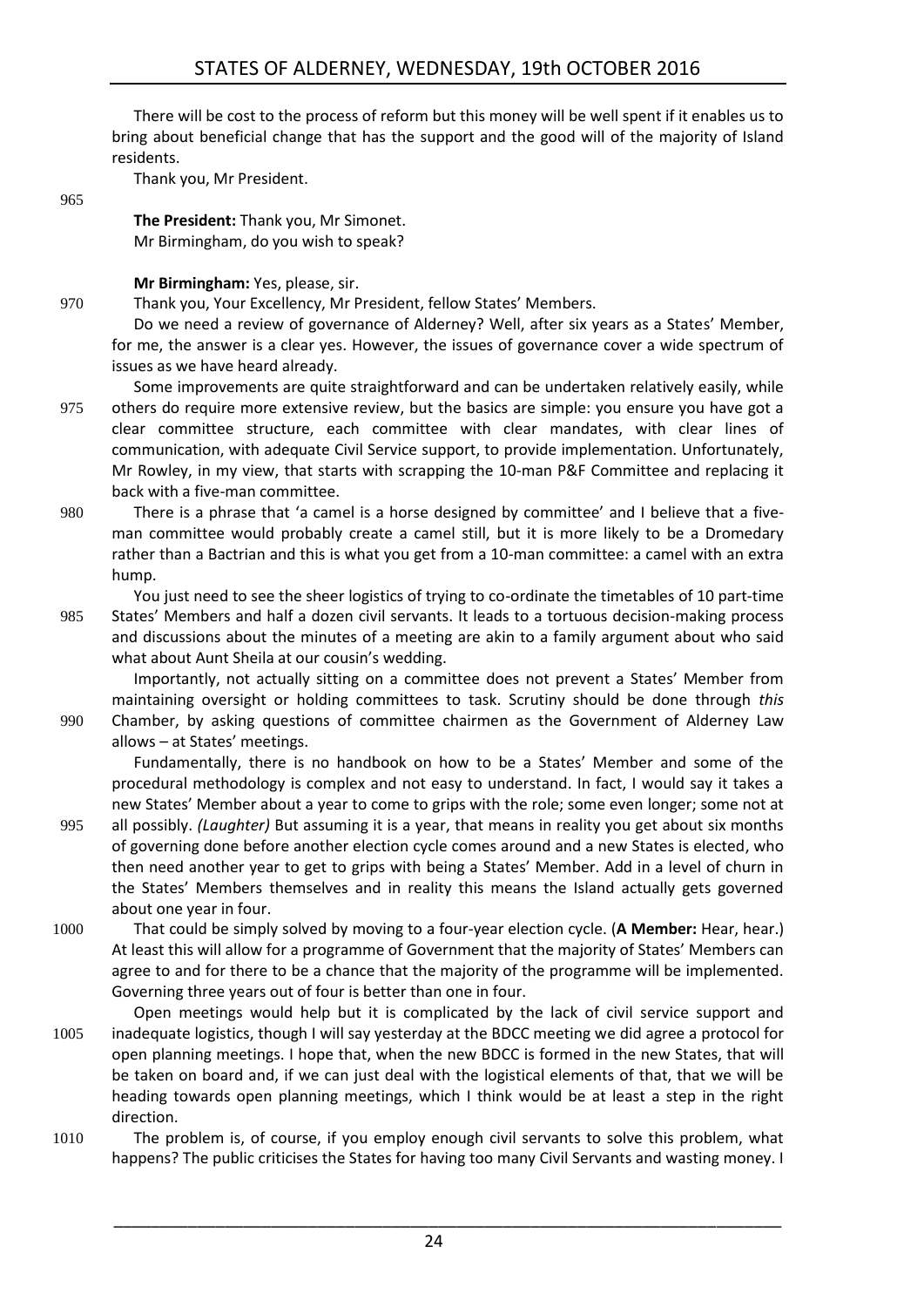am a firm believer that you get what you pay for. Unfortunately, there are too many people on Alderney who want Mouton Rothschild for the price of Mouton Cadet! *(Laughter)* 

To enable States' Members and Committees to deliver services and policy, you need a 1015 properly staffed and trained Civil Service with clear mandates, defined roles and lines of communication, and that means proper resourcing. It is not rocket science. This is just good management.

Obviously, governance for Alderney has other levels. One is our relationship with Guernsey and the fundamental changes that the renegotiation of our financial relationship will have, plus 1020 the renegotiation of service-level agreements around the provision of health, education and policing, along with other issues, which means that we must have a review of the 1948 Agreement. Alongside that, how our relationship with the UK and Europe will change post-Brexit must be reviewed.

I have heard suggested that maybe an external review of the Island by the Privy Council 1025 might be the way forward – maybe that needs consideration – but probably the best way forward for the States is certainly the formation of some form of constitutional committee in the new States to consider the way forward.

For me, Government reform starts now. A new States is elected next month – I myself am not up for re-election but personally I will not be supporting a 10-man Policy and Finance Committee

1030 in the new States. I will vote against it and I encourage the States' Members who are up for reelection or who are re-elected or even new States' Members to really consider the fallacy of this 10-man Committee.

**Mr Rowley:** Could I just make a clarification –

1035

**The President:** Is it a point of order? Clarification – please go ahead.

**Mr Rowley:** It was just that I did not actually … At least I do not think I said I supported a 10-man Policy and Finance Committee. I supported 10 States' Members. (**Mr Birmingham:**  1040 Okay.) That is what I meant.

> **The President:** Thank you, Mr Rowley. Mr Roberts, do you wish to speak on this matter?

1045 **Mr Roberts:** Yes, I just want to make one small comment about what Mr Birmingham said. Mr Birmingham, sometimes an extra hump can be useful. *(Laughter)* 

> **The President:** Thank you very much, Mr Roberts. Mr McDowall, do you wish to sum up?

1050

**Mr McDowall:** Yes. This will be very brief because, as I said, this was an opportunity, Mr President, for the public to hear the views of existing States' Members. They have heard them and I think there is no need for me to say anything else.

1055 **The President:** Thank you very much, Mr McDowall.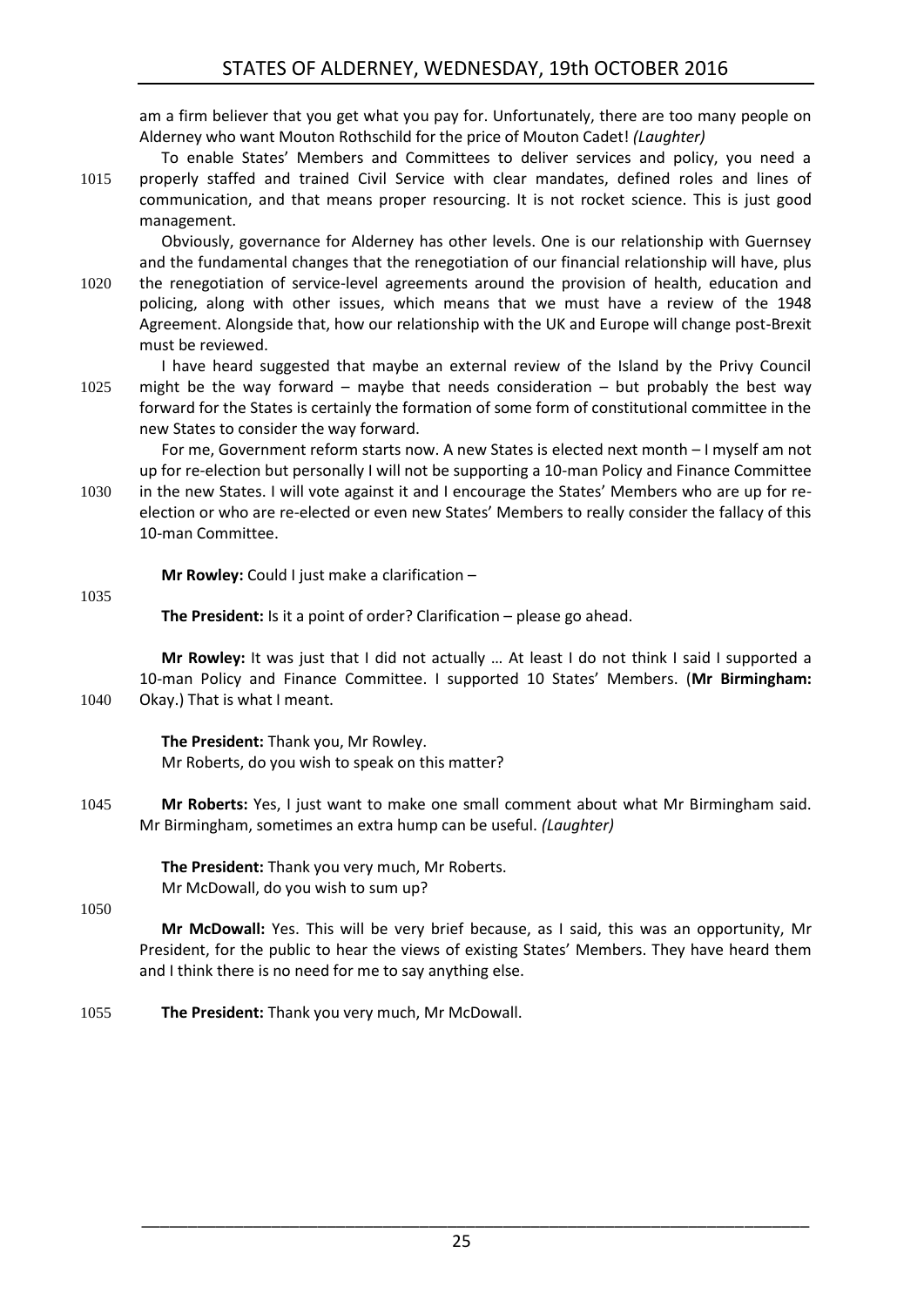#### **III. Aurigny Air Services – Vote of no confidence in its management and its articles – Item approved**

<span id="page-25-0"></span>*Item III.*

*The States of Alderney is asked to vote for a motion of no confidence in: (1) the senior management of Aurigny; and (2) the articles governing the relationship between Aurigny and its current shareholder, the States of Guernsey.* 

**The President:** Mr Greffier, could you move on to Item III, please.

**The Greffier:** Thank you, sir.

1060 Item III this evening is a Requête. Pursuant to section 45(4) of the Government of Alderney Law, four Members of the States of Alderney have signed a Requête entitled, 'In concern of Alderney's failing air service and economy.'

As a result, the States of Alderney have been asked to vote for a motion of no confidence, firstly in the senior management of Aurigny and, secondly, the Articles governing the 1065 relationship between Aurigny and its current shareholder, the States of Guernsey.

**The President:** Mr McKinley, as Convener, would you care to give the Convener's Report.

**Mr McKinley:** Yes, please, sir.

- 1070 We may have to open the windows, actually. Things may get a bit hot for the next hour or so. The comments on this Item included: 'The Alderney Pressure Group fully supports the Requête. We find ourselves trying to get off the Island with just two Dorniers in situ. This cannot be delayed any longer; it is a matter of urgency. The money spent on Dorniers is £16 million to £18 million and we are left with two in service. This should not be an attack on Andrew Haining
- 1075 as he is the Chairman. Running routes with two aircraft is resulting in a loss of £4 million per year.' I am not quite sure what that £4 million is. It is either £4.6 million for the whole of Aurigny or it is £1.4 million for Alderney.

'There is major concern for the future of the Southampton route which has been the concern of the Pressure Group for the last two years. Timing is critical – the States of Guernsey are 1080 reviewing their budgets.'

The Convener asked. 'If the Pressure Group had received a reply to the Britten-Norman letter – update to be sent to the States' Members for information.' I do not think they have received that reply.

He stated that, 'The ALG meeting confirmed the possible threat to the Southampton link.' 1085 The Convener clarified that the States of Guernsey Strategic Review of Aurigny is due to report in January or February 2017 on the structure of Aurigny and other Aurigny-related matters. James Dent is representing Alderney as a member of the review body.

The 2016 reported loss of £4.6 million, with £1.4 million attributed to Alderney routes – which cannot be proven – is to be discussed at the November Guernsey States' Meeting on 1090 1st November.

It was noted that there is no criticism of the Aurigny ground staff, pilots, etc. just senior management.

Another comment was, 'It is not the time for another Requête. They know their issues, but we cannot put pressure on them to sort out the issues.'

1095 Another comment was, 'This is straight criticism – not the way forward. Aurigny need direction, a list of possible solutions. It is our lifeline to tourism and the Island's existence.'

The Chief Executive stated that the MoU is in place. As a matter of interest, discussions on updating that MoU took place on Monday. That a schedule of services for Guernsey and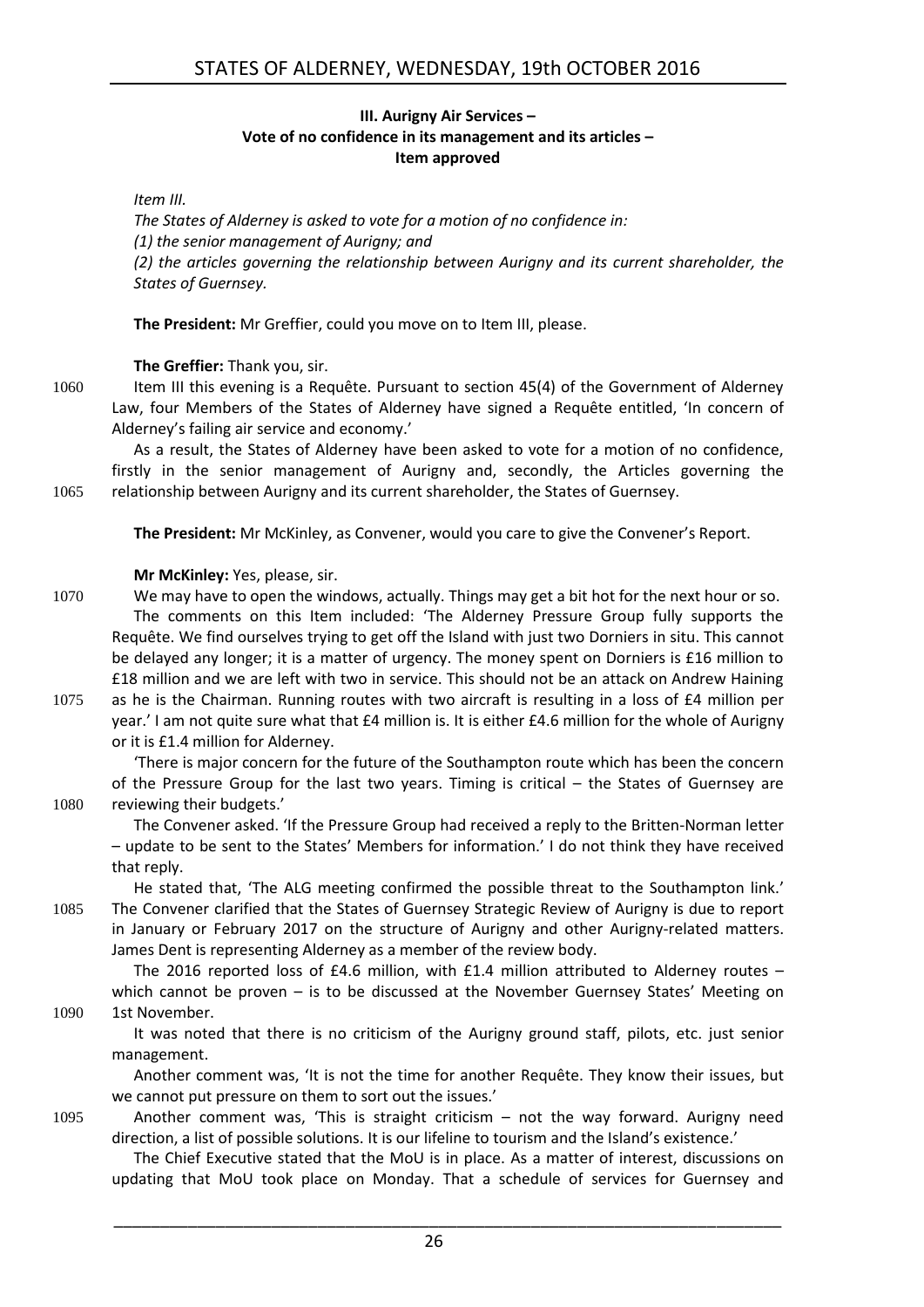## STATES OF ALDERNEY, WEDNESDAY, 19th OCTOBER 2016

Southampton routes are being established and this is our only mechanism in place at the 1100 moment. The States of Alderney are putting pressure on the production of the schedule. The States of Alderney are also not letting the States of Guernsey off the hook. The final question was, 'Has the States of Alderney considered buying shares in Aurigny, as currently we cannot exercise any leverage on them?' The Convener stated that he had requested a Member to be on the Aurigny Board, a breakdown of their losses, and a better 1105 MoU. We do want the Jersey route back and need a longer runway for larger aircraft. **The President:** Thank you very much, Mr McKinley. Mr Roberts, would you care to propose your Requête. 1110 **Mr Roberts:** Your Excellency, Mr President, States' Members, I would like to propose this. Thank you. **The President:** Thank you very much. Mr Simonet, you wish to second this. 1115 **Mr Simonet:** I do, indeed, sir, yes. **The President:** Thank you very much. Do any Members wish to speak to Item III? *(Interjection by Mr Roberts)* 1120 You have had your chance to speak when you introduced it. You can have your right to reply at the end.

**Mr Roberts:** Oh, right! I did not realise that I could not. I just thought I had to introduce it. I have quite a long speech that I would like to make, sir. That was a mistake on my part.

#### 1125

**The President:** Okay, on this occasion I will allow you to make your speech before anybody else speaks.

**Mr Roberts:** Thank you. It is really relevant to what I am trying to say.

1130 May I first begin with reminding you of my first Requête, my deep concern for Alderney and the accessibility it has to the rest of the world – for it shapes our very destiny and the future of all our children.

Last time I spoke of the late Sir Derek Bailey. I told you of an amazing afternoon with the man who created Aurigny, a man who cared deeply for Alderney, a man who should always be 1135 remembered in our minds as somebody that bought us great prosperity – but I am not going to repeat that again. However, last time I did not tell you the whole story. Aurigny wanted to give him an honour of a framed photograph. As he had declined to attend a certain function, my friend and I were dispatched by the company to try to persuade the great man to attend.

He sat quiet for few minutes and he smiled at us. 'Look', he said, 'I have the utmost respect 1140 for you but with the way Aurigny is going, the future for Alderney is going to be difficult. I will accept this framed photograph of myself but only from you two ground staff – you boys, who I greatly respect. But it has gone to Guernsey. I cannot and will not attend the reception. The staff are the only asset to the company and that will never change.'

Food for thought, for this great man – then very elderly – was so right and wise. Boats for 1145 Alderney are not the answer, they are supplementary.

With my second Requête I am taking a different approach and this I will try and explain to all. Nevertheless, this is an endeavour to unite our States with the people of Alderney and send a resounding message that we have had enough and are singing the same tune with the public.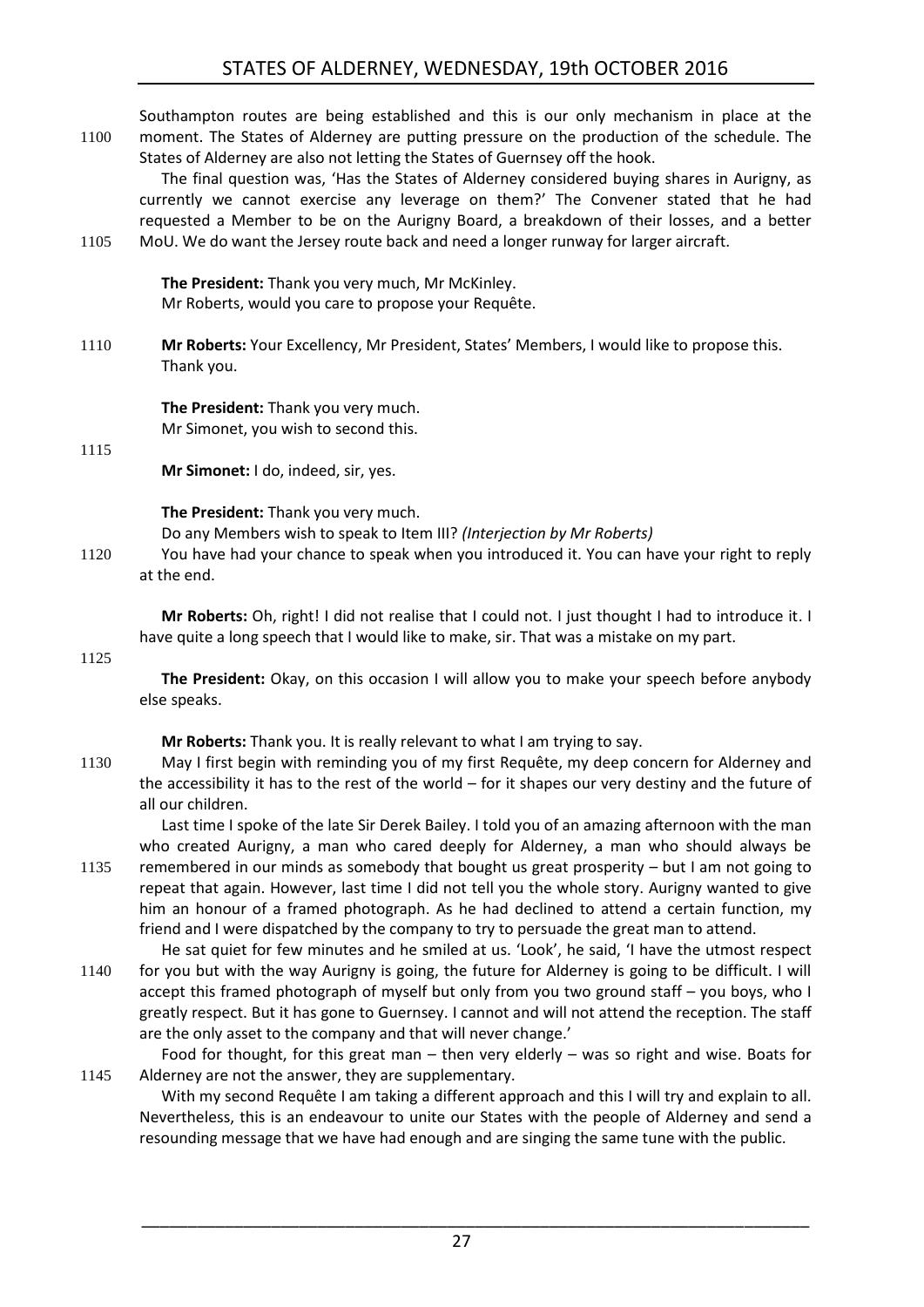People pay huge fares, the highest in the world, arrived at by Aurigny. I am sure I saw the 1150 ghost of Dick Turpin in their head office. Our flights are 90% full. We pay the highest prices in the Islands, yet they say we lose money. How can that be?

Now for the MoU – not my favourite plan of action. I never had any faith in it from the start, although it has served its purpose. Aurigny will say that they are delivering the level of service agreed in the MoU and we must agree with that fact, but listen to me, they are treating the MoU

1155 as if it was specifying the maximum level of service that they should provide, not the bare minimum, which is what they do.

We had long periods early this year when every single flight to our Island was booked to the full – one period lasting eight days where you could not buy a seat out of Alderney. How is that right? Empty and quiet sectors have to be operated on the Island route as they do in Guernsey

- 1160 to provide availability on the return. This is not the case now and it is starving us. It was never the intention of the MoU to set limits on the number of flights. Firstly, Aurigny must no longer have the required number of aircraft to serve Alderney. They admit they are troubled with operational constraint – they have not got enough aircraft. Secondly, because of inefficient operations and poor planning decisions, the operating costs are far too high and excessive. It is
- 1165 losing millions. Who do you blame for those decision me or the management? If the people cannot get to the Island, how can the Island survive an economic future?

The States of Alderney welcomes the Strategic Review of Alderney that has just commenced, but we must make one thing very clear with this new review: we need to have a clear distinction between the needs of Guernsey and ourselves in Alderney. We need action and not words.

- 1170 Let me explain the Articles governing the relationship between Aurigny and the States of Guernsey. (1) To achieve a break-even position for the Aurigny group, excluding exceptional costs and losses incurred in operating lifeline services to and from Alderney, as agreed with the shareholder. (2) As it is written, to offer 63% of all fares on London Gatwick at £67.22 average. So that is why our fares are so high  $-$  it is written in black and white. The language used with
- 1175 regard to 'lifeline services' could mean almost anything. It needs to be made clearer. The contradictions implied by the requirement to break even and at the same time offer controlled fares needs to be sorted.

If there are controlled fares from Guernsey to Gatwick, where are they for Alderney links to Southampton and Guernsey? Is this why our prices are so consistently rising to unaffordable, 1180 unbelievable prices? Who pays the highest tariff? We do, and it has kept us in recession. There is no culture or appetite for inclusion of Alderney.

Do you have confidence in any of that, any single one of you? Truthfully! The States of Alderney believes the changes should include: to more clearly define the nature of our lifeline services; to reconcile the separate requirements of Alderney; break even and provide lifeline 1185 services for the cheap controlled fares to Alderney and Southampton as well as Gatwick; take in

- extra flights when the need arises and absorb empty legs as happens now on other services the London Gatwick and other regional sectors. Dinard loses money yet they will not provide a Jersey. A Trislander recently flew to Dinard empty to collect *one* passenger and they will not provide us with a Jersey!
- 1190 We have one good Dornier and a promise for another and two second-hand Dorniers purchased off a mate of Mick Barnes – meany Mick himself. One was somehow bought with a two-year gap in maintenance records. They might find that has to be scrapped in Germany because of excessive corrosion – throwing away money from an unbelievably managed decision.

The other purchase can carry less than my truck  $-12$  passengers on a Dornier  $-$  with all the 1195 baggage following on a Trislander. What is that costing Alderney, fellow States' Members? £400 to taxi offloaded baggage to Wales, back to the passenger's home, is just one case. The CEO travelled on the same flight that passengers had their baggage left behind! That is unheard of.

There is no contingency plan whatsoever for 2017; although that is funny, because today they tried to conjure up one like a rabbit out of a hat at the eleventh hour – today!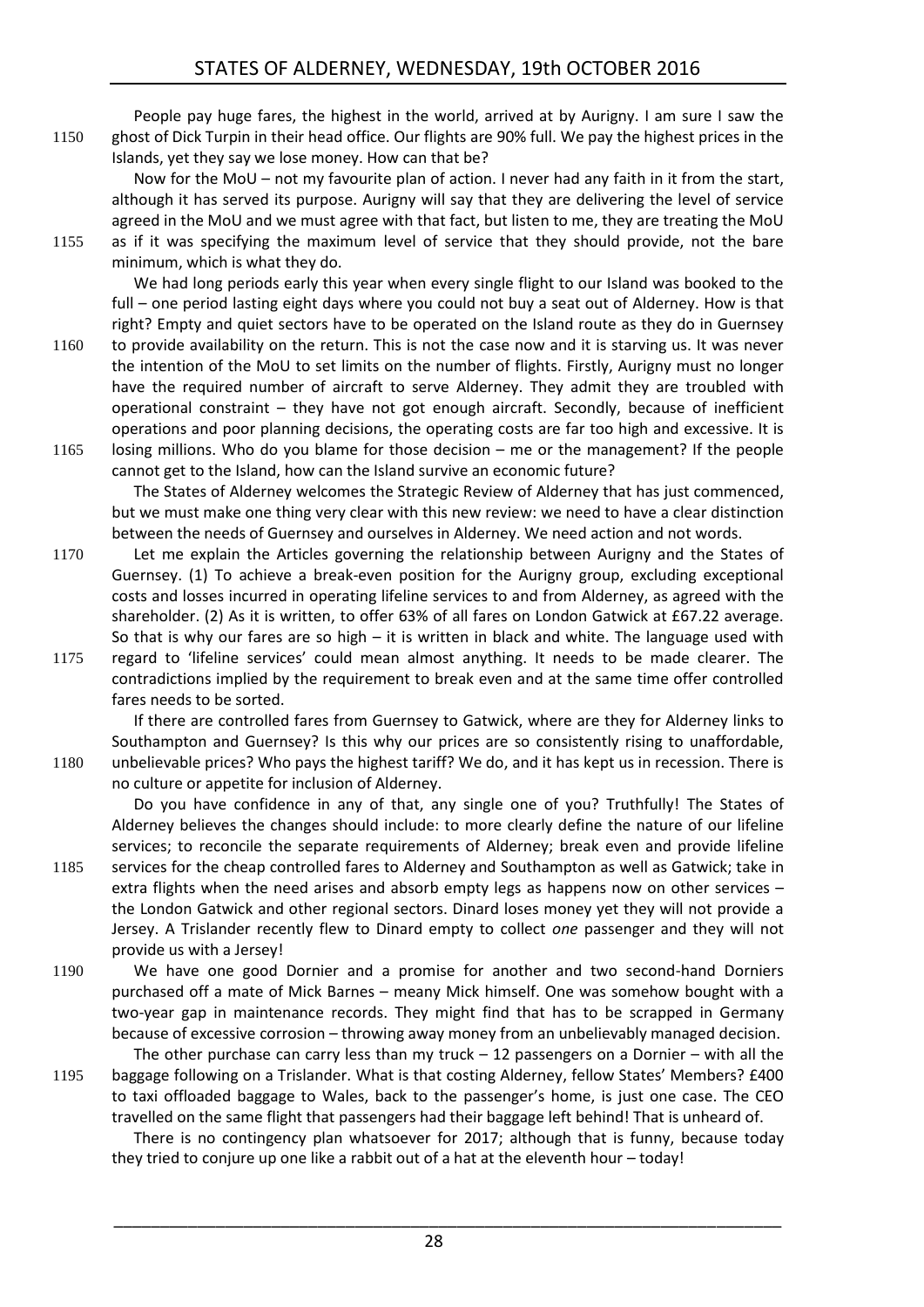1200 Two Dorniers in maintenance, so how much is that costing? I estimate about £100,000 a month. If it is less, can the management give me the real figure, or if it is more … It could be more. I am not far out. What waste! All this deficit put down to Alderney and on our fares! The Aurigny propaganda machine is going to beat on overtime. They will claim we will have another operator and they can hand it over to them – that old chestnut! The airline belongs to the 1205 taxpayers, Mr Management, and that includes Alderney.

Your only asset is your staff and I bring this Requête to help them as well, in both Islands, for they too have suffered with bits and pieces they have had to pick up: excusing and handing out bad news on a daily basis.

Three Trislanders are being scrapped; the next one in May. That leaves us with one Dornier, 1210 one new Dornier promised, and the other two: temperamental, money-losing aircraft, if they are not down to the recycling plant before then because I think they will be. It sounds, today, like one of them has gone or it is going.

Sell the two old Dorniers, put that money towards the SP90 checks on the next three Trislanders to keep the service going for the next few years until new aircraft fill the gap. That is 1215 your only answer, because without those Trislanders we have got nothing. It is mostly a Trislander operation as we speak anyway. The last three days, we have had only three Trislanders and the next Dornier comes back online on Friday. We have not seen a Dornier for a week.

Perhaps now we can count on two and realistically you need at least four to provide a reliable 1220 service. I worked there for 20 years – longer than the current CEO, nothing personal to him. I do not suppose he has got my picture on his wall, but I will not lose any sleep.

I met the new Chairman and I liked him too, but little impact; he has done nothing.

I remember our Director, John Cadoret, running out of his office to help load aircraft when the fog had cleared. You would not see this lot dirty their hands.

1225 Last time, all the States' Members in this States supported my Requête, but some said it was the wrong time to see yellow cards. The time for cards is done. It is time for a red sending off.

At least the new Strategic Review Panel has got one representative on it, Mr James Dent. If we pass this Requête tonight, we are giving him our mandate to emphasise and fight for Alderney as a separate case. We need this to make sure that Alderney's demand for a proper 1230 and affordable air service is taken seriously and acted upon. If it fails, it displays weakness in Alderney. It will be seen as weakness in Guernsey. It will display a weakness to Aurigny who will then continue to cut our service and hike our prices.

Recent news tells us that the Guernsey public, with petitions and such, are fed up with the management of Aurigny also. A poorly advertised petition in Alderney was started by a local. 1235 One thousand and thirty four signed the petition. That is surely a good reason for us all to stand together and speak as one and we know there are many more in support that would have signed. A similar petition in Guernsey to maintain the same figure *pro rata* would have brought in 40,000 votes. So that is 1,034 reasons backing this Requête. So represent what Alderney demands, represent what Alderney is saying and represent a new and fighting future, a strong

1240 States. As I say to you tonight – and you all know the reason we are still in recession – we, the States of Alderney, have to stand up this time and vote for Alderney's people and our future. Our service is a shambles. It is badly managed. It is losing millions and no one cares about us.

Vote so that sick people can meet their appointments on time. Vote for affordable fares for the everyday man. Vote for the holiday home owners. Vote for the locals and vote for a basic 1245 human right of travel. For it was Alderney's taxpayer – part of the tax pot – that bought this very airline, you know. They owe those taxpayers. They owe us an equal service. We put all the money into that tax block that they purchased that on.

I was out walking at Blue Stone Hill just last Sunday, and it was an old friend who I had checked in for many flights at the Aurigny desk, who has lived here locally for many years. He 1250 had a business on the mainland and he has lived here for 20 years or more and he lives out that way. After I asked him how he was he said, 'We have not sold our house yet, Steve, but when we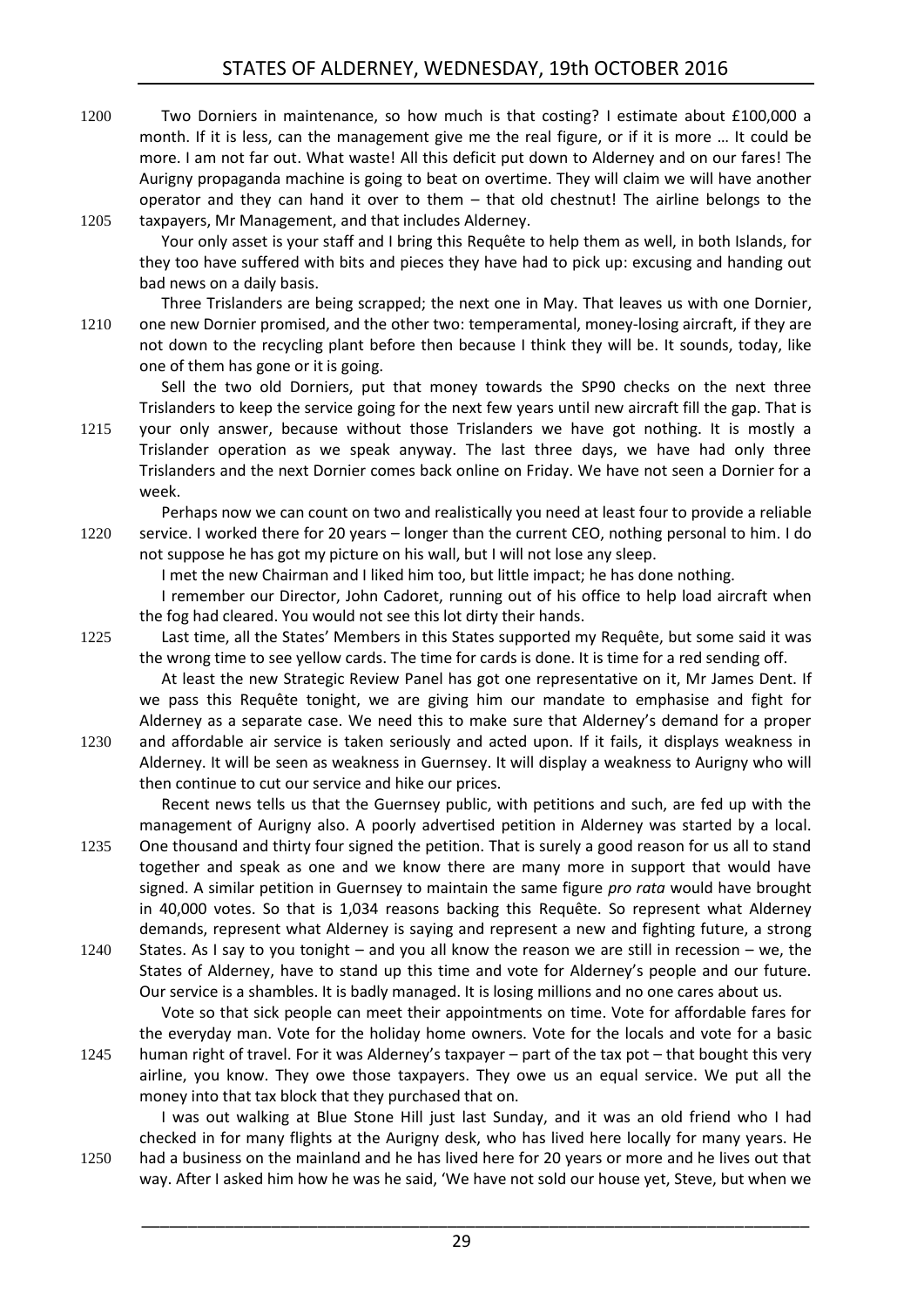## STATES OF ALDERNEY, WEDNESDAY, 19th OCTOBER 2016

do we are leaving Alderney.' 'Why?' I said. His answer was two words, 'Aurigny, Steve.' States' Members, Your Excellency, members of the public, that said it all.

Please support.

1255 Thank you, Mr President.

**The President:** Thank you very much, Mr Roberts. This has already been seconded so does any Member wish to speak on this subject?

1260 **Mr Tugby:** Yes, sir.

**The President:** Yes, go ahead. Mr Tugby, please.

1265 **Mr Tugby:** Sir, I signed the Requête because of the bad management. There are no ifs or buts about it, there is bad management in Aurigny.

At the moment we have got one Dornier which has to go in for a check every 50 hours. The other Dornier has been out of action waiting for a spare part for God knows how long and the other Dornier that they spent £3 million on buying is scrapped. Now, if that is good 1270 management, well God help us!

Back to the present time, the only thing that is keeping Alderney going is Trislanders. Mr Darby, the last time we had a meeting a couple of weeks ago, said 'I believe that we could get the three Trislanders fully, totally refurbished for £380,000 each.' That is just over £1 million. Wouldn't that have been better to have got that done instead of spending £3 million on a

1275 scrapheap? Because that is all it is; even if they did do it up it can only carry nine passengers without the baggage as there are weight restrictions on it. I am sorry, but no matter what they say, it is bad management.

In the paper today, one of their executives was criticising Alderney in the *Guernsey Press*. They are upset with the Requête because, 'We are aiming it at the wrong people. It should be

- 1280 the States of Alderney and the States of Guernsey where the problem is.' But surely if they are the management, they advised the States of Guernsey to buy these scrapheaps basically. So it is not the States of Guernsey's fault. It is the management, I am afraid, because they have advised the States of Guernsey. If they did not advise the States of Guernsey, what are they being employed for?
- 1285 It just goes on. The service to Alderney is absolutely appalling and I believe the next Trislander goes out of action in February and they have all gone out of action before the second Dornier comes. So when the new Dornier that they are using at the moment – or part-time using – is going into for a service after every 50 hours, what have we got? Nothing!

The previous Chief Executive at Aurigny – back a number of years, now, before Mr Darby 1290 came on the scene – had a meeting with us in the States and said, 'If they did up the Trislanders, they could go on for a number of years.' The following year, Mr Darby comes on the scene and the Trislanders had to go, because they were finished. It was purely, I think, because he had fallen out with Britten-Norman. Instead of trying to build bridges, he went down a different route and spend vast sums of money of Guernsey's buying planes that I am afraid are not fit for

1295 purpose. Even the new one, it went tech, I believe, on Saturday and it is not coming back, according to Mr Roberts until Friday – so that is a week. If we have got no Trislanders, what have we got? Nothing!

The prices of fares are astronomical and even the old age pensions' fare is dearer than what you can get online by using your credit card or your debit card. It just goes on and on.

1300 When I said to Mr Darby the other week, 'What would happen …?' because he said the MoU was what they were working to. I said, 'If you have only got two Dorniers ...' – and he claimed they would have a third backup, which I do not believe  $-$  "... and they went tech, there would be nothing.' We would have nothing at all.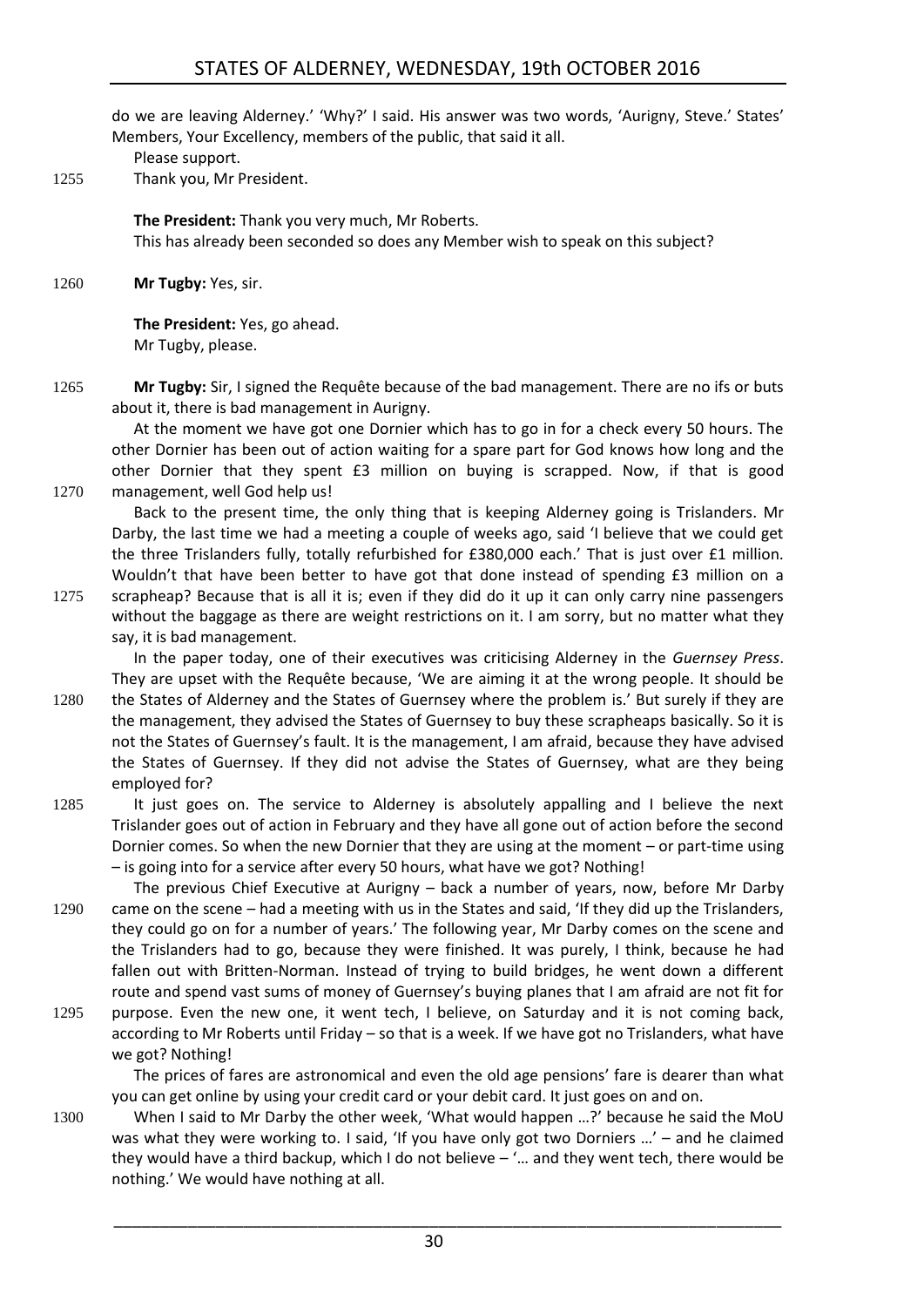We can talk about wanting to increase the population of Alderney, getting more businesses 1305 to come here. What chance have we got with an airline like that? I am sorry, not a hope! Because people come over, they try to get here to look at houses for sale and the first thing they find … This comes from an estate agent on the radio the other day. They ask, 'But the air service is letting us down.' That is another reason why we have got to look at this.

Now, where do we go? If we give a red card, will Guernsey do anything? I doubt it because 1310 they have got problems themselves down there, so what do we do?

Mr Darby says, 'Just over £1 million could totally refurbish three Trislanders for a few years.' Maybe that is the way we should go: get them reserviced, totally refurbished, so that they go. These are not my words, these are Mr Darby's words saying that they would go on for a number of years. That would then give us the security of an airline until something else is sorted out.

- 1315 We can talk about having an extension to the runway an extra 300 metres to create a runway to take larger planes. To get that through is going to take at least another five or six weeks and in the meantime we go backwards. We need action now. As a final backup plan, if Guernsey is not running to do it, maybe we should do it ourselves, because I am sorry, we have got to do something drastic, otherwise we are an Island which will end up gradually dying. That
- 1320 is one thing that is holding us back. Guernsey would willingly, I suppose, give us Trislanders. What I would personally do is speak to previous management and the pilots and get their advice –
- **The President:** Mr Tugby, I am sorry to interrupt. Are you supporting this motion or not? Your 1325 solutions for the airline are very interesting but we need to know whether your support the Requête or not.

**Mr Tugby:** I definitely support it – no ifs or buts.

I would speak to the pilots and everybody else who has been associated with it in the past.

- 1330 What I cannot figure out is Aurigny made a profit until Guernsey took over. What went wrong when Guernsey took over? That is what we have got to be asking. They were apparently getting 60,000 passengers or more a year back then and it has just gone totally pear-shaped. The previous Chief Executive: I was told by the person who worked for them – not Mr Cadoret or anybody like that, but another one of the management at the time – that they looked at all 1335 different options of aircraft for Alderney when they stopped producing Trislanders. What happened was Mr Cadoret told the other management, 'We will go and buy all the spares that
- are available', because they were going at a knockdown price. I presume because the firm wanted to sell them off. They bought them for  $f\mathcal{L}$  million and they were all stuck in the hanger in Guernsey. Because the previous executive had a bad year with his accounting and he wanted
- 1340 to get some extra money, he saw all these spares in the back of the hanger and the spares had got, for those that needed them, quite demanding. He sold them at a profit. He sold them for £2 million, which made his bottom line look much better. That has come from previous management. Then what happened? I believe they spent up to £4 million trying to get parts back, purely because the management back then wanted a quick turnover. I see Mr Roberts
- 1345 nodding. I presume he knows a bit about that after working there all those years. That is why I supported this Requête, sir, because we have got to do something and if it involves us getting the planes repaired to secure our lifelines, we get somebody … I do not know how to run an airline and I am sure none of us do, but I am sure there is a man out there that does and that is what we would have to do for this particular thing: get somebody in and look at
- 1350 all the figures and see what they could do. And not have a full-time; you would employ somebody on a basic salary and you pay them on results. If they do not deliver, they do not get any bonus. That is the biggest incentive for them to actually produce something positive. I am afraid that is the only way. If Guernsey do not support what Mr Roberts has been proposing here tonight – because they do not – we are going to have to be brave and bite.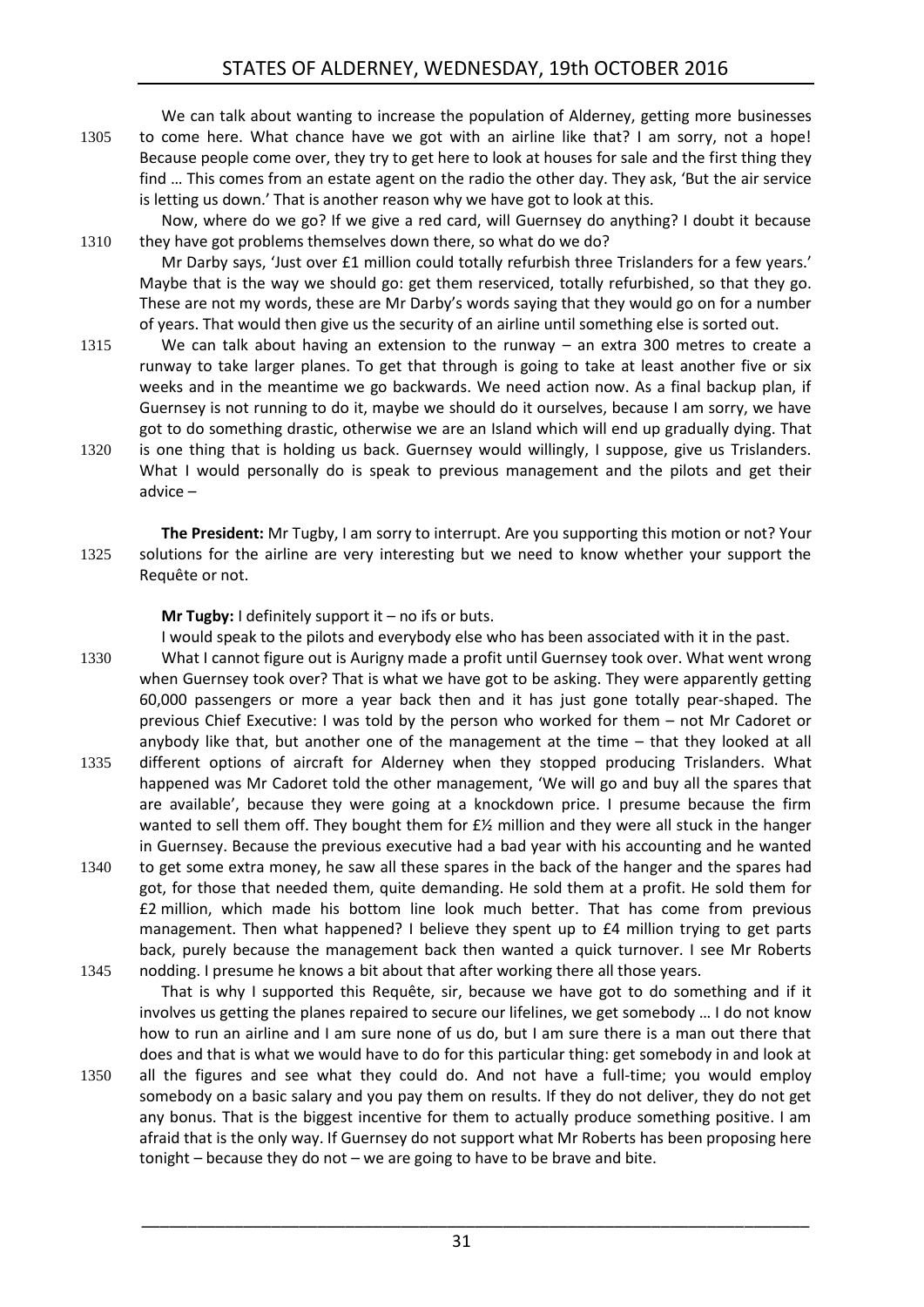1355 **The President:** Thank you, Mr Tugby. Mr Birmingham.

## **Mr Birmingham:** Thank you.

Your Excellency, Mr President, follow Members, earlier this year when Mr Roberts originally 1360 brought forward his first Requête, whilst I sympathised with the concerns that he raised, my problem was that I felt it was aimed at the wrong target in that it placed the blame for the airline's problems solely on the Aurigny management and I did not share that view.

I believe the situation has been created over time by the lack of a strategic policy towards air links by the States of Guernsey and then unrealistic expectations placed on Alderney by the 1365 States of Guernsey which has led to uncoordinated long-term planning.

The Trislander replacement programme was the direct outcome of this. Decisions made on replacing aircraft were made four or five years too late. That led to rushed decision-making in regard to what aircraft type should be considered and a lack of transparency and public consultation around the requirements of those aircraft, and most importantly for Alderney a 1370 shambolic changeover from one aircraft type to another involving a requirement for totally unsuitable interim aircraft that have created problem after problem.

Some of these issues are not in the hands of the Aurigny senior management. They lie firmly at the door of the States of Guernsey, and I am delighted that this new Requête identifies that. I support wholeheartedly the endorsement of the Strategic Review of Aurigny: analysis that, if it 1375 had been undertaken five years ago, would have meant that we would not be in the situation we are today. Of course hindsight is a wonderful thing, except for some of us it is not hindsight.

States of Alderney identified the need for a Bailiwick Transport Strategy five years ago in work undertaken by Island Analysis. That continued in the Future Economic Planning for the Island of Alderney work authored by myself, and was further supported by the work of Dr Andy

- 1380 Sloan that identified that reopening the Alderney/Jersey route would generate £5 million in extra GDP for the Bailiwick and over £1 million in extra revenue in taxes. This over a period of time when the States of Guernsey, instead of trying to develop routes, were considering selling Aurigny and giving away a significant tool for economic enablement, just at the time when the Bailiwick, particularly Alderney, needed it most. No consideration of potential economic 1385 damage, no consideration of the significant social impact and no consideration for the risk that would arise in undermining Alderney's Medivac services. It is vital that Alderney takes an active role in the formation of that future strategy and I support completely the proposed changes in
- language.

That leads me with one last issue: do I have confidence in the senior management of 1390 Aurigny? As I have said previously, my issues have been with the organ grinder and not the monkey. However, at board level, Aurigny have known about the issues of the Trislander replacement for at least 20 years. I worked for Aurigny, left in 1997, and Trislander replacement was being discussed then. That shows that there have been successive failures at board level to communicate potential operational problems to Guernsey States or to formulate any proper

- 1395 identification of long-term risk to the business. That seems to be a systematic failure of management over time. However, that systematic failure has been compounded recently by what seems to be a complete lack of respect that individuals and senior management seem to have for Alderney, Alderney customers and Alderney itself.
- Also, it was not the States of Guernsey that failed to undertake proper due diligence in 1400 identifying interim aircraft in the botched Trislander replacement programme. And when Alderney raises the significant concerns about the damage that this is creating within the Alderney economy, it is met with distain and the old Guernsey refrain of, 'Oh well, you are costing us money, you know!'

It was Aurigny that identified Dorniers as the right aircraft for the future with the elements of 1405 this Island and no doubt the new generation Dornier is an excellent aircraft and it will serve the Island well. However, the Aurigny senior management told us unequivocally that despite the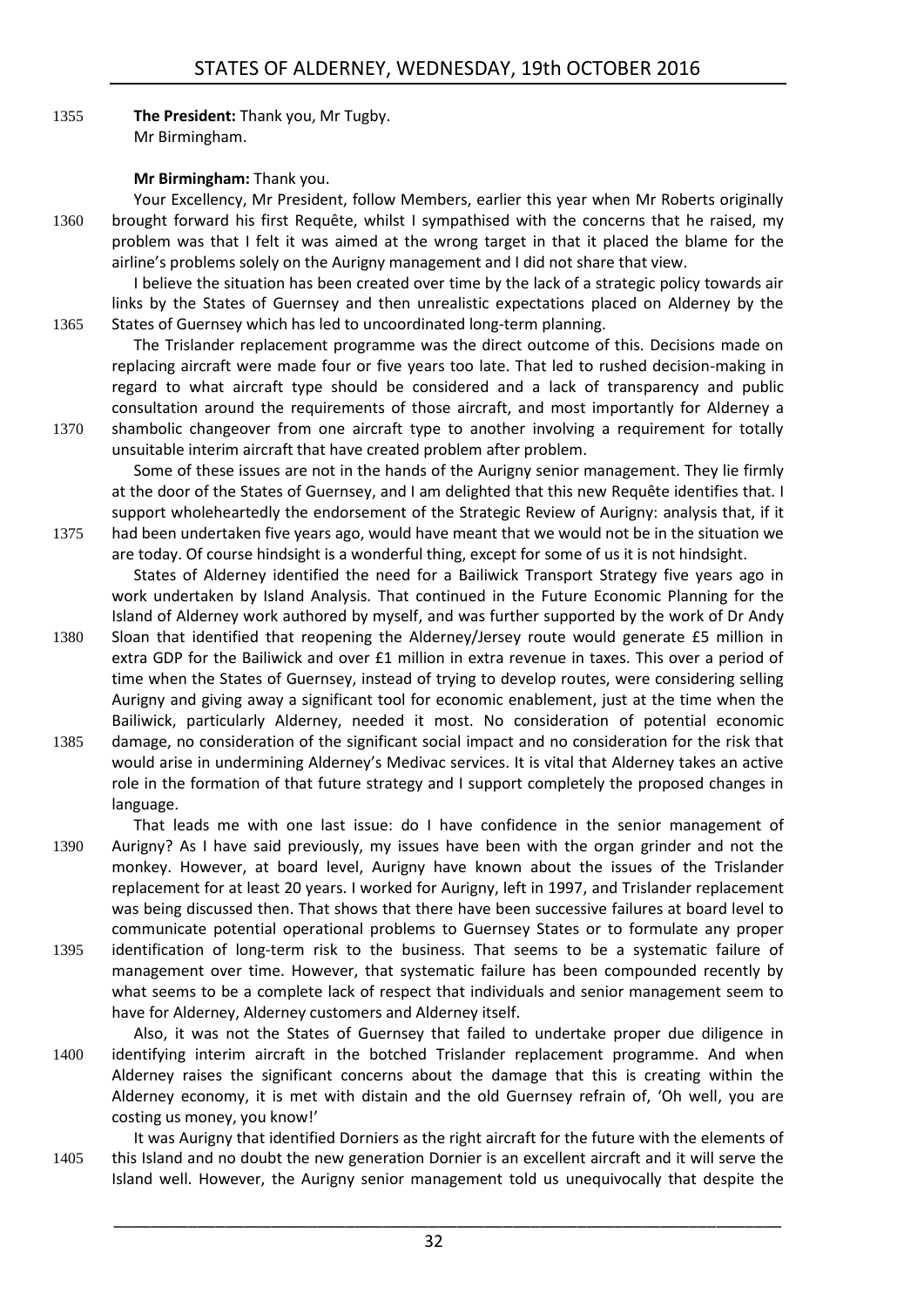Dornier running on jet fuel, there was to be no requirement for jet fuel at Alderney Airport. Within weeks of buying an old generation Dornier, what happens? Aurigny senior management are complaining that they cannot operate the aircraft that they have purchased properly due to

1410 load factors because there is no jet fuel at Alderney airport. Aurigny senior management proceeded to place the blame for that on Alderney Electricity for not supplying Jet A-1 despite the fact that they previously stated there was no requirement for jet fuel at Alderney Airport.

After being blamed for causing the problem, AEL were then asked to try and solve it. Now, this is not a simple matter of a bloke turning up at the airport with a jerry can, a funnel and a 1415 hose. There are stringent safety tests required, storage fuel protocols to be dealt with, specialist fuelling equipment has to be bought and paid for – all the while, operational protocols have been stringently enforced by Guernsey Airport who incidentally consistently failed to assist in any funding or operation control of that fuelling. It is important to note that the protocols are particularly stringent once you are offering two types of fuel instead of one.

1420 During this time, Aurigny get a new Dornier, except this one has underwing fuelling, not overwing fuelling which means that you need a different type of fuelling system as one is gravity-fed and the other is pumped. Apparently, this was also AEL's fault for not being clairvoyant, as none of the senior management of Aurigny deemed it necessary to mention it to AEL – probably, again, due to a total lack of due diligence on their part of the aircraft that they were purchasing.

1425 Thousands of pounds of States of Alderney money and hundreds of man-hours to try and fix a problem of Aurigny management's making. A thank you, maybe? No, instead we have Aurigny blaming AEL's failure to supply jet fuel as the reason for connectivity problems.

Dealing with Aurigny's senior management gives me flashbacks to conversations with exgirlfriends. *(Laughter) '*Yes, dear, you are quite right. I should have filled the car with petrol.'

1430 'Yes, it is completely my fault you ran out 100 miles into your journey.' And, 'Yes we will discuss my attitude on how I can be a better boyfriend.'

I have a simple view: if you make a mistake, you put your hand up and say, 'My bag' and try to fix the problems. Aurigny senior management's approach is to point the finger at everybody else and try to push the blame elsewhere. It is like listening to a Donald Trump election rally. In 1435 fact, the only excuse I have not heard from Aurigny senior management is, 'It is not our fault. Big

boys made me do it.'

So where does the States of Guernsey's ineptitude end and the Aurigny senior management's begin? Well, with Guernsey's senior politician sitting on the Aurigny board, actually you cannot separate the two, and I have to ask where is the independent, non-executive oversight at board 1440 level? This is a systematic failure of senior management. The people I feel sorry for most are the

hard working staff of Aurigny – lions led by donkeys, quite literally in this case.

Mr Roberts, your Requête has my full support.

**The President:** Thank you, Mr Birmingham.

1445 Mrs Paris.

**Mrs Paris:** Thank you, Mr President, Your Excellency, States' Members, I will go through this quickly, partly because Mr Birmingham has said most of it and, secondly, I have something to add to it which I suspect the President may try and stop me from saying.

- 1450 When Mr Roberts brought the similar Requête in February I did vote against it for pretty much the same reasons as Mr Birmingham has put out. We had just signed a Memorandum of Understanding with Aurigny and, whilst fully aware of its many shortcomings, it was the first basis we had to try to negotiate any sort of levels of service and I felt at the time it should be given a chance.
- 1455 The criticisms and the remarks levelled at Alderney, that 2,000 people are fortunate to have the air services they currently receive, miss the point – and this has been in the *Guernsey Press* quite recently. This is not just about us getting on and off-Island in a timely, reliable, safe and affordable manner; we are very isolated geographically and having a good transport structure,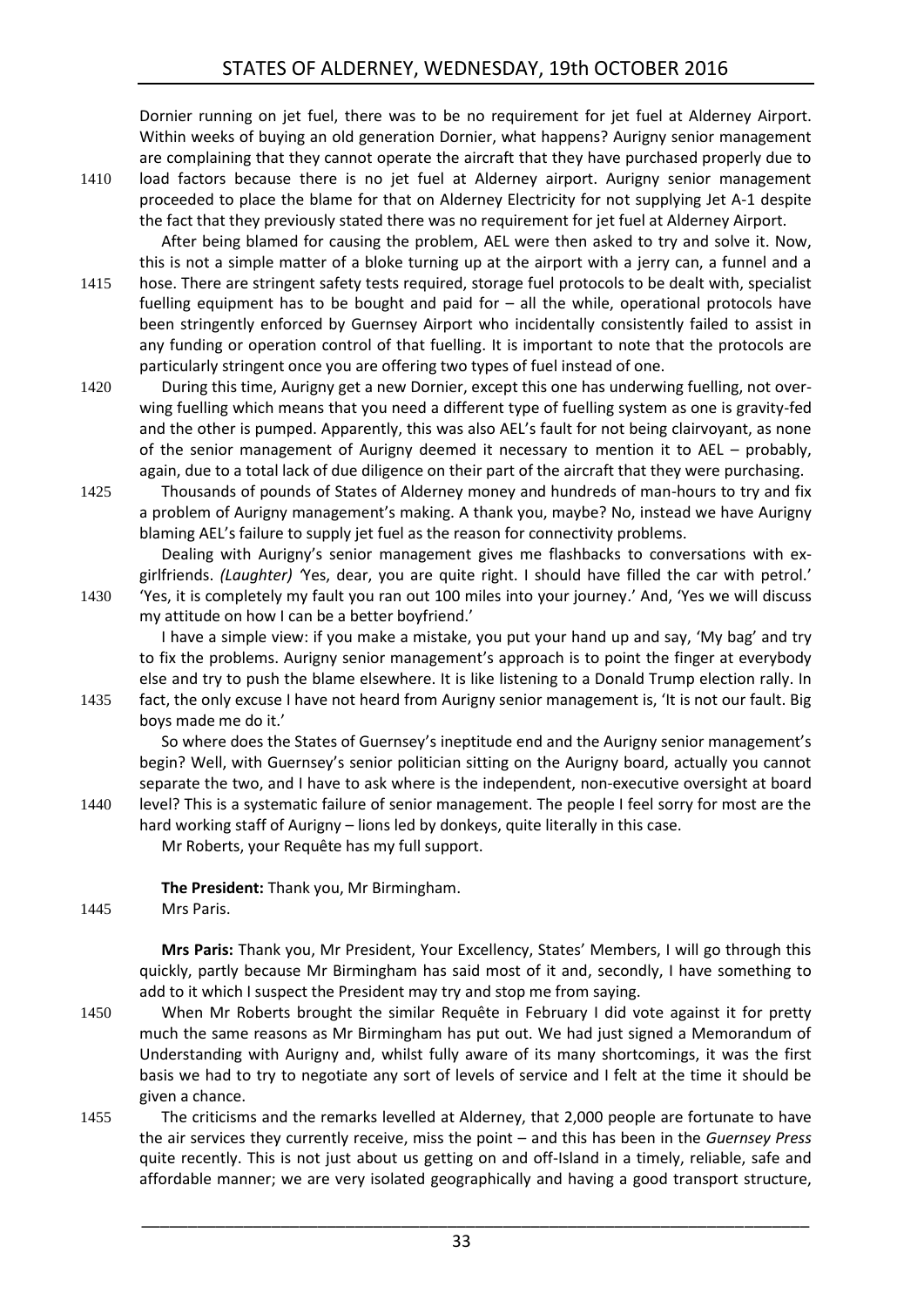as we all know, is the enabler to support a vibrant visitor economy and we need that to prosper 1460 and attract more people to come and live here.

This is the bit where you will probably stop me. Mr Tugby has said, 'We have not got anybody who has any experience of running an airline here.' I am not sure I really want to volunteer but that is not true. My husband and I ran a very successful, profitable airline for 20-odd years with the same number of aircraft ironically as Aurigny have. I will leave it right there. I have put a

1465 proposal out about using Islanders. It has not been particularly well received. (**The President:**  Thank you.)

Aurigny is asked to be aware of the wider social and economic factors of providing the lifeline services that we need here and, in return, in all fairness, they are sheltered by Government protection from many of the cold winds of commercial reality, which my husband and I never

1470 had – sorry.

However, in my opinion, the debacle of the late recognition that the Trislander fleet needed to be taken out of service and the seemingly panic-stricken purchase of two second-hand Dorniers which neither, as we all know, are fit for purpose, I think should have resulted in changes in the top management in the company – any company, whether commercially driven 1475 or otherwise.

I am not sure that many of us have the confidence that Aurigny are actually going to have the necessary physical resources of aircraft and pilots to offer us an even adequate service in 2017, and that is despite the progress that we are making with the MoU because at the end of the day if the aircraft are not there, the rest of it is not worth the paper it is written on.

- 1480 A Strategic Review of Aurigny has been commissioned recently. Regretfully and I am regretful about this – but nevertheless, I now think it is time to mark the Government of Alderney's dissatisfaction with the way in which our air services have been handled in recent years. I am going to support both parts of the Requête.
- 1485 **The President:** Thank you, Mr Paris. Mr Rowley.

**Mr Rowley:** Yes, thank you, Your Excellency, Mr President.

Mr Birmingham and Mrs Paris have said pretty much everything I was going to say but I 1490 would just like to endorse particularly what Matt Birmingham said. I voted against it because I felt it was at the wrong time when the Requête first appeared, but there is no improvement on the cards so I will support it. Also, I am a believer in Mrs Paris' scheme –

**The President:** Thank you.

1495 Mr Harvey.

## **Mr Harvey:** Thank you, sir.

Your Excellency, Mr President, ladies and gentlemen, I think it was I who suggested eight months ago that we show Aurigny a yellow card to give them a chance to improve things as we 1500 had the Memorandum of Understanding for the first time ever to at least measure their performance. Well, sadly, not much has changed since then, at least not for the better.

My main concern with that Requête, which is not entirely assuaged with this one, is what it will achieve. A motion of no confidence generally would be considered to have achieved something if those to whom it is aimed had resigned, been sacked or otherwise terminated – 1505 and therein lies an ongoing problem.

I totally respect Mrs Paris and her husband with their small airline, but I think it is very difficult to find anywhere where a small airline provides a good, low-price service without massive subsidies. Even with the Scottish Highlands and the Scillies – the Scillies incidentally have higher prices per mile than Alderney – there are countless complaints about service levels 1510 and prices and they are heavily subsidised.

34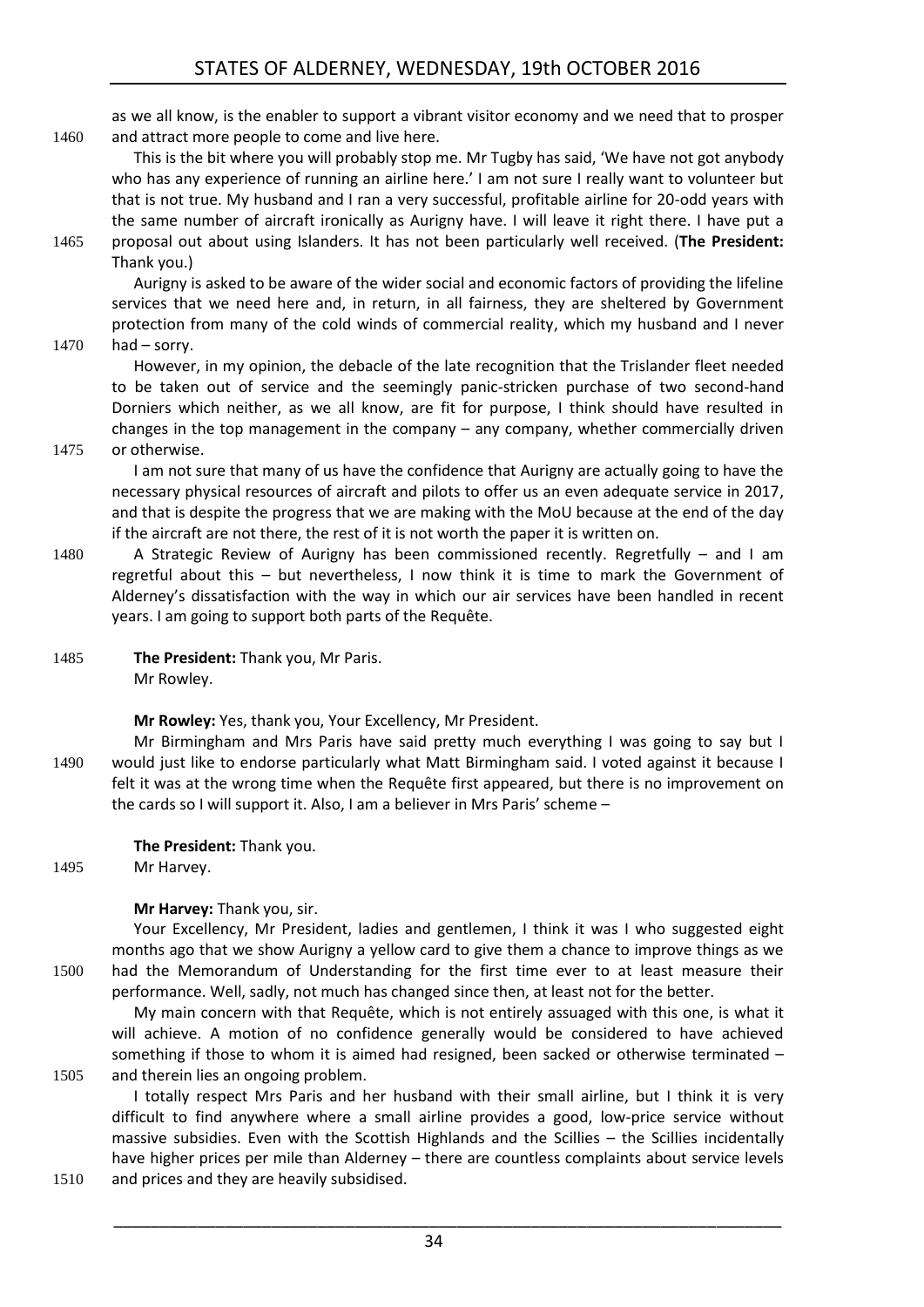I am not going to show a lot of sympathy for Aurigny but I think we need to just reflect for one minute. EasyJet, for example, have a turnover of £4.6 billion and a fleet of 234 aircraft. Aurigny's turnover is a bit of a mystery to us – probably to them too – and they have a fleet of 12 aircraft. But they both have to meet the same regulatory and bureaucratic requirements and 1515 that costs money. Running a small airline is a game for very wealthy individuals or extreme optimists.

Our service levels have dropped and yet despite this Aurigny have contrived to lose a massive £4.6 million, £3.1 million worse than forecast. I do not think even their PR machine could blame that entirely on Alderney. The problems at Aurigny are much bigger than just servicing Alderney.

- 1520 I am pleased that the Strategic Review is underway. I am not quite sure what happened to the Scrutiny Committee Report that we all gave evidence to but I assume it has been subsumed into the Strategic Review. Let's hope that one finally gets to report and produce some results. Also, the Training Supervisory Board, too, I believe, are getting their teeth into these issues. Ultimately, the whole of the States of Guernsey are going to be on the back of Aurigny, I feel.
- 1525 Not without some misgivings, I will support this Requête. I will support it for two reasons, really. Sometimes I think it is good for the States of exhibit some collective responsibility. It does not happen too often but this is a matter of such importance that whatever one's personal views, I think we have to look at collective responsibility. Secondly, I recognise the enormous frustration on the part of the people of Alderney, for business and family communities, at the 1530 poor levels of service seen on our only realistic supplier. So, I will support the Requête.

**The President:** Thank you, Mr Harvey. Mr McDowall.

- 1535 **Mr McDowall:** Thank you very much, Your Excellency, Mr President, States' Members, ladies and gentlemen. I have very little else to add other than the fact that we have a management here which fails to accept any responsibility, fails to ever even offer an apology and pushes responsibility both ways. I had the mixed pleasure this year of having to go to meetings with Aurigny – the air is quite static.
- 1540 Additionally, I am, frankly, disappointed: Andrew Haining, the new Chairman, had some idea of the issues when he came on board, but he does not seem to have made any difference in terms of motivating, changing the management, and I am very disappointed in that as well.

Additionally, I do hope that the Strategic Review does go well. It is being chaired by Mr Lyndon Trott, who I understand was politically behind the purchase of Aurigny from private 1545 hands. I hope he looks and surveys it now with a little bit of despondency. He certainly should

do. (**A Member:** Indeed.)

I certainly support the Requête and the review of the Articles governing the relationship between Aurigny and its current shareholder. I hope it has an impact. I am afraid it will not improve the relationships of we individual States' Members or the States of Alderney with

1550 Aurigny, but I am afraid that is something we have to face. I hope they will still take me on their planes.

Thank you.

**The President:** Thank you, Mr McDowall.

1555 Mr McKinley.

**Mr McKinley:** I am not going to say very much, sir, as it has all been said. I think the Requête has been passed already, pretty well.

What went wrong with Aurigny? Well, when they were operating here, they only had one 1560 type of aircraft, I believe. Operating in Guernsey, they have got four types. Flybe operate one type and make an enormous amount of money. I think the selection of their aircraft is wrong.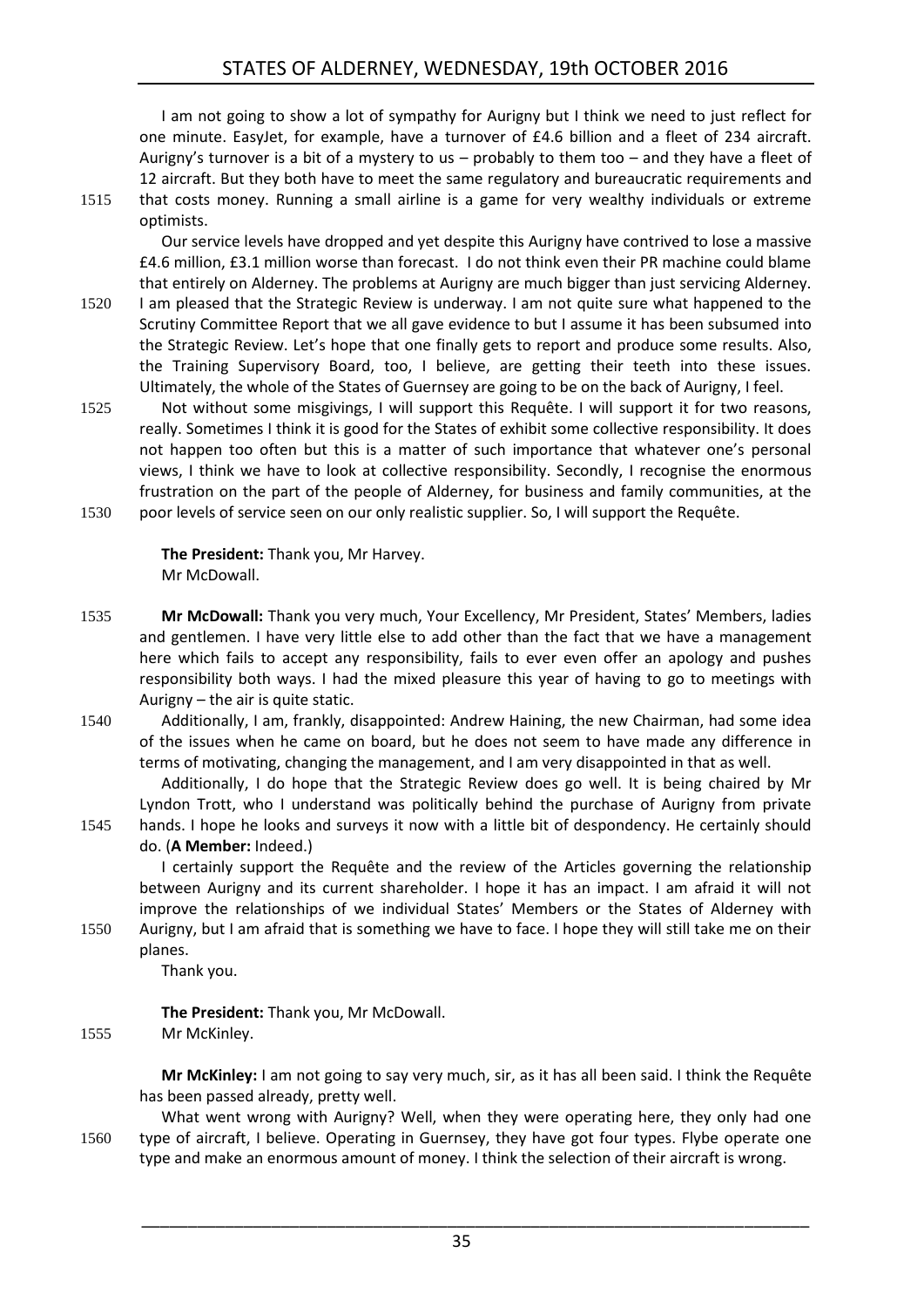I also question the Strategic Review that is taking place and it is interesting that Mr Lyndon Trott was Minister when the company changed hands and went to the States and he is now the Chairman of this Review.

1565 The MoU is actually not strong enough. I think what we really need is a public service obligation for both groups and I think that is happening already and discussions are in hand with York Aviation regarding that.

I think it is an excellent Requête, I really do, and a lot of emotion has been spoken. I understand the basis of it all. I am concerned, having discussed it lots last week and over the last

- 1570 few days with a number of Guernsey Deputies, that this is not going to help us down there at all, but I would have said that I would prefer to see the result of the Strategic Review in January or February and then, certainly, if it was not along the lines that we were expecting, I personally would have raised a Requête in the States of Guernsey, much along the same lines as this. However, it is important for us to maintain a good relationship with the States of Guernsey and I
- 1575 do not think this is going to help us too much. So I question the timing of it. I am not going to vote for or against this. I am going to abstain. Thank you, sir.

**The President:** Thank you, Mr McKinley.

1580 Mr Jean, do you wish to speak on this subject?

**Mr Jean:** Yes, sir. Thank you, Your Excellency.

Only briefly to say a few things … We know about the debacles of the Dorniers and we know that this goes back 20 years. What started the activity from myself and my late colleague, Paul 1585 Arditti, was the meetings that I sat through during the mid-1990s, roughly 1995 onwards, when we talked about the life cycle of the Trislanders coming to an end in 10 years' time, that was then.

We purchased land. We were advised to purchase the land around the airfield – which we did – in readiness to extend the airfield because we would be bringing in bigger planes.

1590 Someone at the People's Meeting mentioned buying shares in Aurigny. We already own shares in Aurigny. The money came from the General Revenue pot – much good it has done us. In other words, we contributed to the payment of Aurigny.

Disappointing for me that there was never any consultation about the recent fare rises of £11 this year, taking an airfare to Guernsey up to £121 – wow!

1595 No matter what action the Alderney States take, we cannot make any progress. It was never true that the provision of Jet A-1 fuel would avoid rising costs at the airport – which we were told. The costs just rose anyway.

I am seeing that this Requête is passed. You have all declared your hand and it is going to pass. If I had any chance … Because we have not used enough of these last four years with 1600 wisdom … We have no backup. What you do now, you do without backup and I say, 'Hold onto your hat, Harry' because we are going to have to buy a ferry. Now I mean it! This has got to stop. We go round in circles going on about Aurigny. I have not wanted to go on about Aurigny for the last three years. I walk away from all that and have no longer any interest in that. I want to see a different solution. Let this go on; this is long-term.

- 1605 What you are going to do today is going to cause a good storm and I am going to join you. I am going to join that storm, but let me tell you this: we should be buying a ferry. You have got no backup, boys – and ladies! Thank you.
- 1610 **The President:** Thank you very much. Mr Roberts, do you wish to exercise your right of reply?

**Mr Roberts:** Yes, please – just a short one.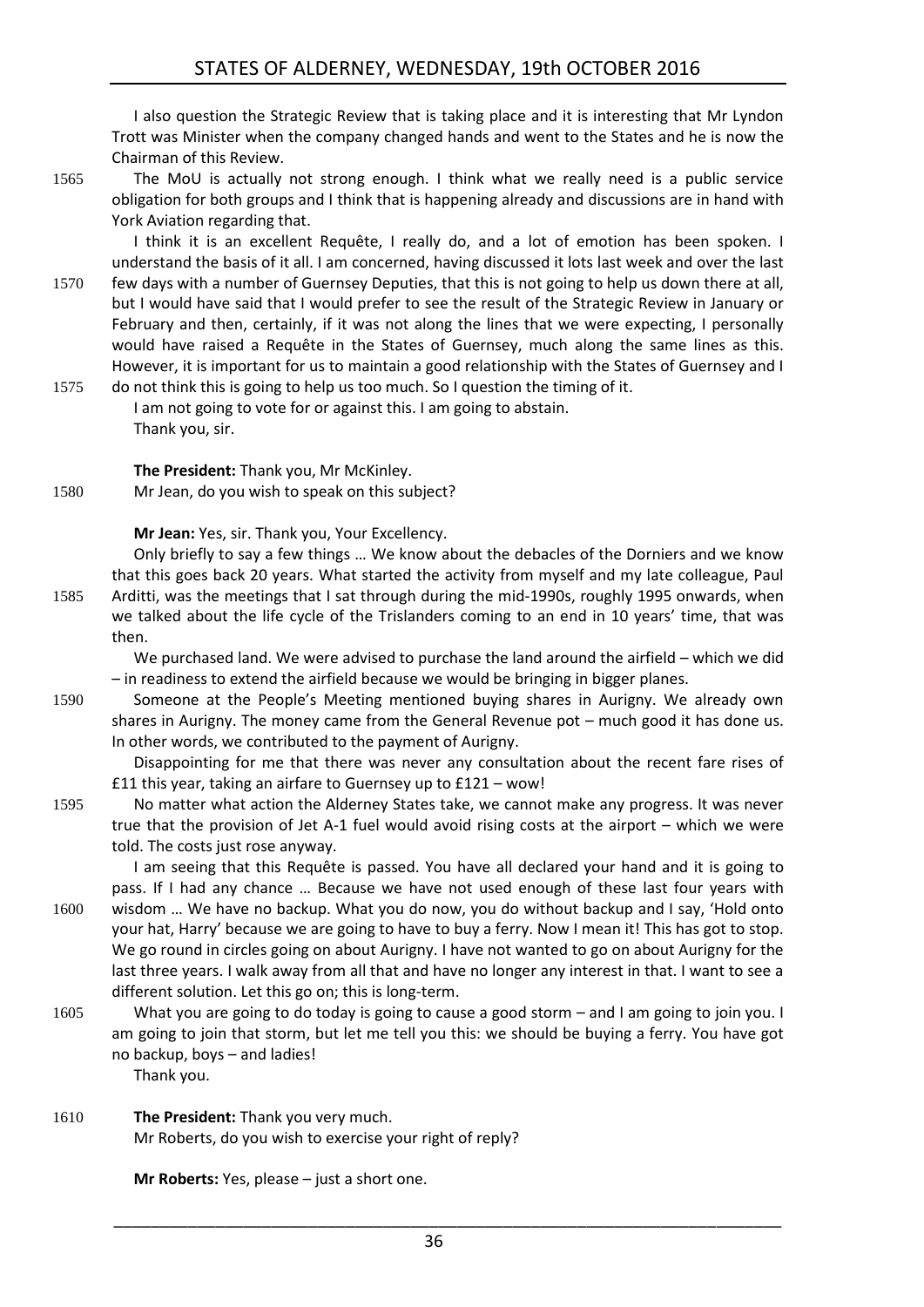## STATES OF ALDERNEY, WEDNESDAY, 19th OCTOBER 2016

The current CEO has been present in blunder, after blunder, after blunder, after blunder. We 1615 have got the new Strategic Review Panel – Mr James Dent – and if we pass this Requête tonight we are giving him our mandate to emphasise and fight for Alderney as a separate case. We need to make sure that Alderney's demand for a proper and affordable air service is taken seriously and acted upon.

If it fails, it displays weakness in Alderney. It will be seen as weakness in Guernsey and it will 1620 display weakness in Aurigny who will then, in turn, cut our service and hike our prices.

I am surprised at Mr McKinley, our Guernsey representative, that he takes that line, because I believe he should be representing Alderney and that does not seem like he is.

Louis jumped in; he is going to support us, which I am delighted with. I could not agree more: we do need a ferry, Louis, as well, as a backup –

1625

**The President:** Can we stick to the Requête, please, Mr Roberts.

### **Mr Roberts:** Sorry, Mr President.

We cannot wait for any more time. It was the right time last time. We wasted six months and 1630 we do not want to waste another six months. If we do upset Guernsey and we do tread on a few toes, I am very sorry for that. It is about time we stood up and we were strong.

**The President:** Thank you very much.

Mr Greffier, could you put Item III to the vote, please.

#### 1635

## **The Greffier:** Thank you, sir.

This is a Requête. In concern of Alderney's failing air service and economy, the States of Alderney is asked to vote for a motion of no confidence in the senior management of Aurigny and the Articles governing the relationship between Aurigny and its current shareholder, the

## 1640 States of Guernsey.

*A vote was taken and the results were as follows:*

| FOR           | <b>AGAINST</b> | <b>ABSTAINED</b> |
|---------------|----------------|------------------|
| Mr Tugby      | None           | Mr McKinley      |
| Mr Birmingham |                |                  |
| Mr Jean       |                |                  |
| Mr Harvey     |                |                  |
| Mr Simonet    |                |                  |
| Mr McDowall   |                |                  |
| Mr Rowley     |                |                  |
| Mr Roberts    |                |                  |
| Mrs Paris     |                |                  |
|               |                |                  |

**The Greffier:** Thank you, sir. The motion passed.

**The President:** Thank you very much indeed.

1645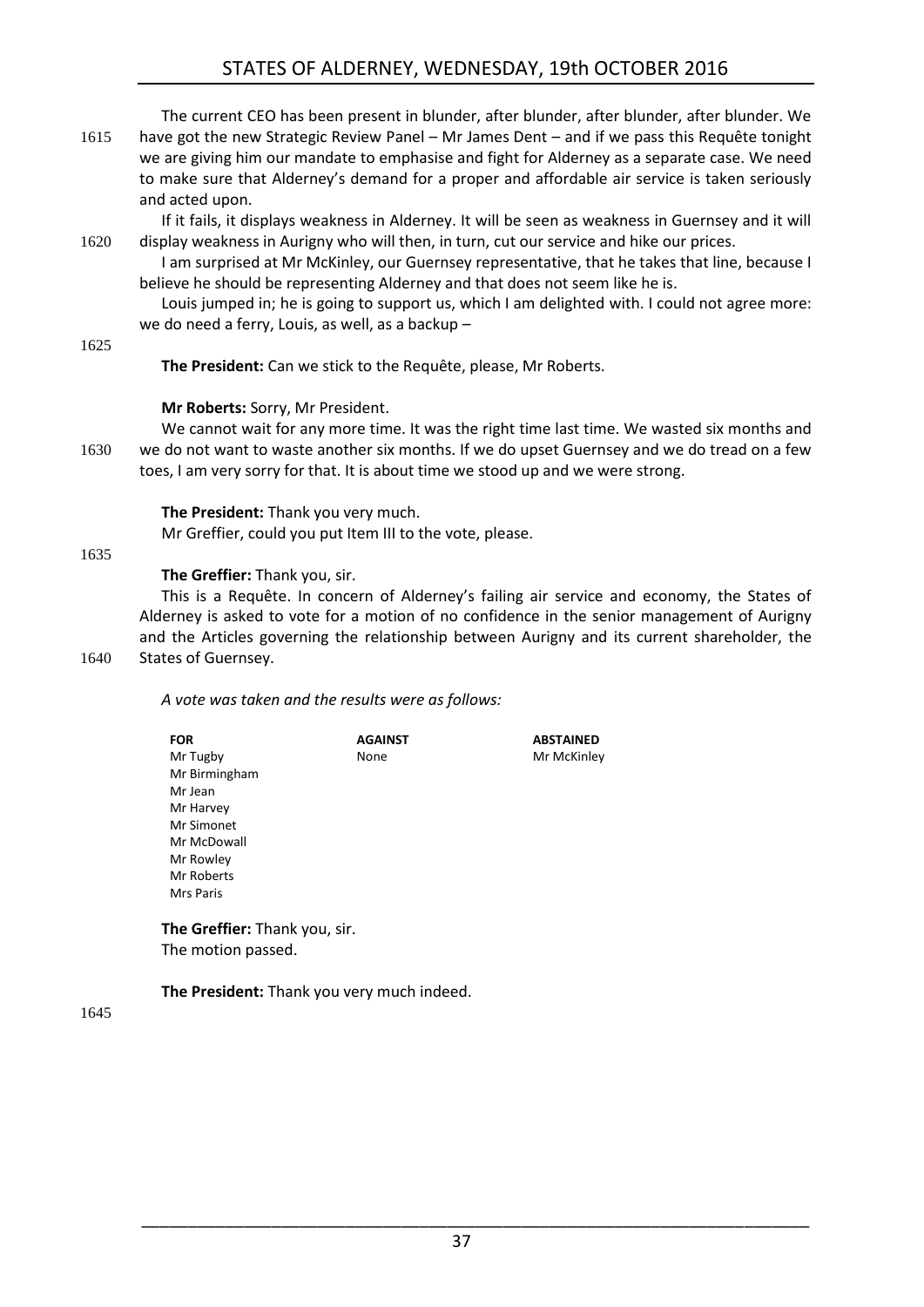#### **IV. Questions and Reports – None**

<span id="page-37-0"></span>**The President:** We move rapidly to Item IV, please.

**The Greffier:** Thank you, sir.

Item IV this evening is Questions and Reports. I confirm that I have received neither.

1650

<span id="page-37-1"></span>**The President:** I confirm that I have received none either.

## Billet d'État No. 2 for Wednesday, 19th October 2016

### **I. St Anne's Church Repairs – Capital funding, final phase – Item approved**

<span id="page-37-2"></span>*Item I.* 

*The States of Alderney is asked:* 

*to approve funding of up to £500,000 to be charged to the Capital Account for the final phase of the repairs to St Anne's Church.* 

**The President:** We move to Billet No. 2, please.

**The Greffier:** Thank you, sir.

1655 Billet No. 2 this evening, Item I is the capital funding of St Anne's Church repairs, the final phase.

A letter has been received from Mr Simonet in his capacity as Deputy Chairman of the Policy and Finance Committee and the States of Alderney are asked to approve funding up to the sum of £500,000 to be charged to the Capital Account for the final phase to repairs to St Anne's

1660 Church.

**The President:** Thank you very much indeed. Mr McKinley, as Convener, were there any comments on this at the People's Meeting?

1665 **Mr McKinley:** Very brief sir: the Chief Executive explained the report. It was clarified that the costed amount is for the provision of all final works required and that the States of Alderney own the Church.

**The President:** Thank you very much indeed.

1670 Mr Simonet, I believe you wish to propose it.

**Mr Simonet:** Yes, indeed, sir. Thank you.

I would like to say, Mr President, further capital funding is required to complete the repairs to St Anne's Church. This capital project was originally scheduled to start in 2011. Delays 1675 occurred that prevented any significant progress until 2013. Budget provision of £436,000 had originally been made in order to spread the works over at least five years. However, due to the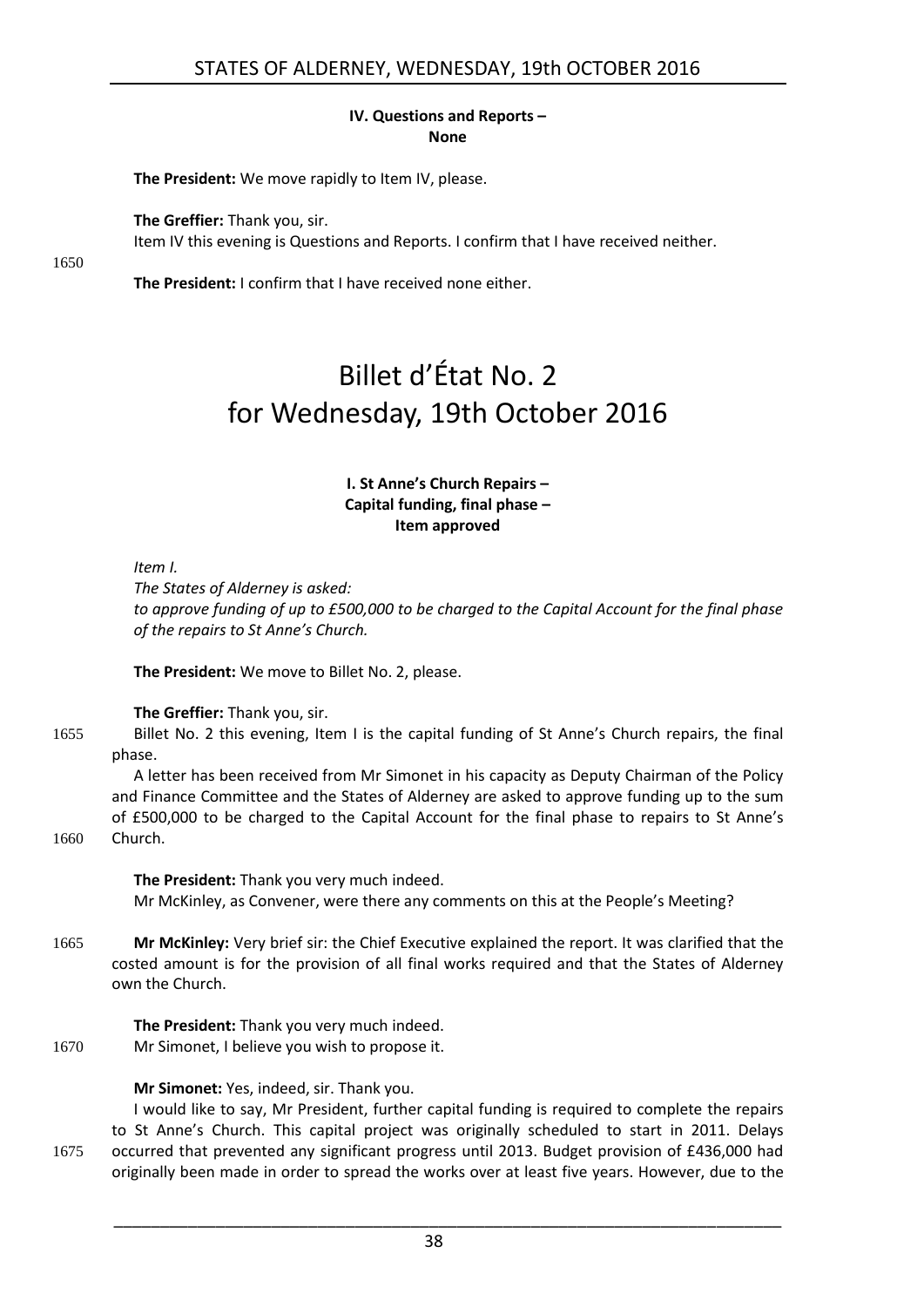delays in the project, no further funding was voted in 2015. From the original amounts voted, a sum of £123,000 remained unspent as at January 2016, with a further sum anticipated to be required in order to complete the full project.

- 1680 In early March this year a full quinquennial inspection was undertaken which highlighted a number of areas where further extensive repairs to the external fabric were required. However, the planned repairs resulting from this inspection were superseded by the effects of a severe north-westerly storm on the 11th March which saw significant direct and consequential damage to the roofs and ancillary components of the main tower, the stair turrets and the mid-level link
- 1685 passage, the north and south transepts, the nave and north and south aisles. The damage to the upper stair turret included significant structural damage to the upper external stone walls.

The damage was reported to the States' insurers and an early decision to provide full access scaffolding to be built at a high level enabled the full extent of the damage to be surveyed and an agreement to be negotiated with the insurer's loss adjustor would identify the full extent of 1690 the insured works' content.

In addition, the opportunity was taken to undertake other repair works – clearly not the responsibility of the loss adjustor but nevertheless identified by the quinquennial inspection and essential to the continued maintenance of the building. This additional work includes structural repairs to the upper stair turret and the parapet walls of the nave, north and south aisles, 1695 various masonry and glazing repairs and complete renewal of the existing roof coverings and

ancillary components to the main tower, north and south transepts, upper and lower stair towers, north and south aisles and the nave. I hope you all took that in! *(Laughter)* 

It is clearly in our interest to take advantage of the scaffolding that has been paid for by the insurance to carry out the high-level essential remedial work that has been identified by the 1700 survey. Failure to do so would place us in the unenviable position of having to pay for the scaffold ourselves at a starting price of £250,000 whenever the deteriorating tower fabric

compels us to do so. The core quality of the work is being carried out by the specialist contractor, Ellis & Co. It is of

the highest standard and once completed will be expected to last, without need for any heavy 1705 maintenance, for the next 25 years.

Thank you, Mr President.

**The President:** Thank you, Mr Simonet. Mr Rowley, I believe you wish to second this.

#### 1710

**Mr Rowley:** Yes, thank you, Mr President, Your Excellency.

Having served on the General Services Committee for four years and one year as Chairman, I can confirm that it has been an absolute nightmare trying to get the spire fixed properly. We could not find anybody who could operate at that height and the scaffolding was a problem. So, 1715 in a way this storm has actually solved all our problems and has actually paid for it. Now we have got the right people there and it is absolutely brilliant. I think we have to thank Axiom Ltd for

sorting a lot of this out, for actually co-ordinating everything, and the States' engineer and the local contractor and Ellis & Co.

What else can I say, really? This is a very important building. It is probably the finest church in 1720 the Channel Islands. It is a Gilbert Scott. Somebody here had the foresight to actually commission him to build it. They had the money as well to pay for it, which probably came from privateering which must have been more interesting, I think.

It is just nice to see that one of our decent buildings has been properly maintained and this is actually going to work. It seems to be a real success story. As I said, Gilbert Scott is certainly one 1725 of the greatest British architects of the 19th century – if you are into gothic revival – throughout the whole of Europe or the world even. There you go, I cannot be saying much more to you, but

it is money well spent and it is a really fine building that we need to preserve properly.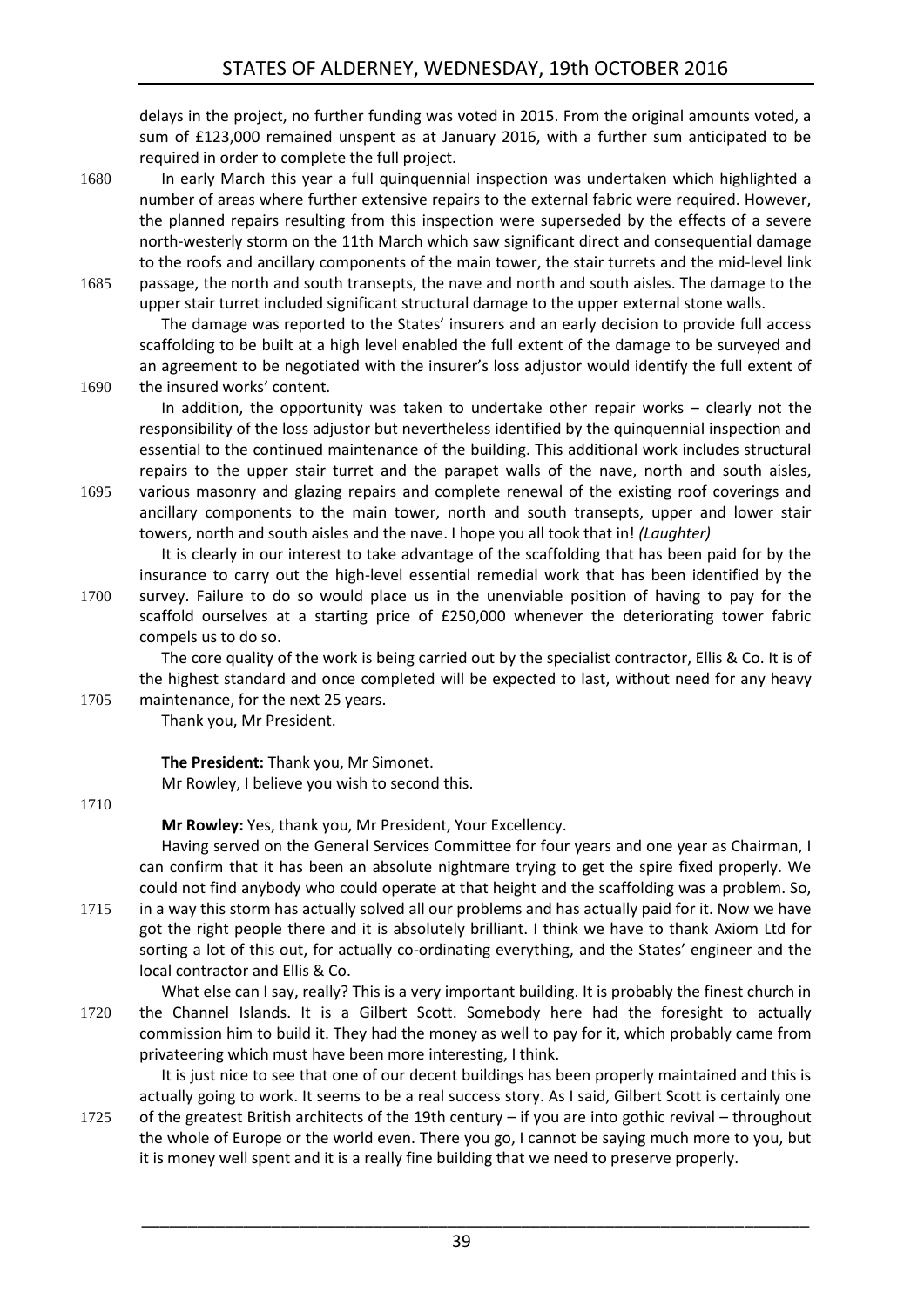## **The President:** Thank you, Mr Rowley.

1730 I am not certain that the Impey family would like a reference of privateering. *(Laughter)*  Thank you. Does any Member wish to speak on this?

## **Mr Harvey:** Thank you, sir.

I share Mr Rowley's view on the architecture. My interest in the church, as I sadly have to 1735 confess, is more architectural than spiritual. But it is a very large sum of money: in total about £1 million to spend on the church. I would just ask two questions, really. If I would understand it, Mr Simonet is unable to answer those at the moment. Firstly, although there is no legal requirement upon them to do so, is there some suggestion the Diocese might make a contribution towards this? Secondly, what degree of confidence do we have that this final 1740 amount will be enough to provide a lasting solution to what seems to have been a very long drawn-out problem?

> **The President:** Thank you, Mr Harvey. Mr Jean.

1745

**Mr Jean:** This project with our amazing monument of the church … And it really is an amazing church. We are so lucky to have that church. We have to pay for it. We do not have any choice.

I agree with Mr Harvey's points about Diocese and whether they would make a contribution. It is well-known that the church is a wealthy organisation and perhaps now would be the time to 1750 give the inside of the church a thorough revamp and a redecorate once this work is done. I think that they should look at the contribution that Alderney has made to this magnificent, masterpiece of a church and back it up with some action inside the church, like a good old repaint. That would make me feel a lot happier about it. But I am very pleased the work is being done – wonderful.

1755

**The President:** Thank you, Mr Jean. Mr McKinley? (**Mr McKinley:** No, sir.) Mr Tugby

- 1760 **Mr Tugby:** At long last the work is being done. It is unfortunate it carried on for a long time. What happened was three years ago, four years now, we were advised to get in specialists to run the project from Guernsey. Unfortunately, they did not live up to their reputation and they started at the bottom, instead of … The result is now is they have started at the top and are working down, and it has been causing damage to what had previously been done.
- 1765 I am a little annoyed, basically, because it was our Committee that commissioned this in the first place, and at every Committee meeting I have asked about an update on the church and none of these figures have been put forward. I do not know why, but there is never any, so none of them could be questioned. I realise the scaffolding now is paid for by the insurers, which has relieved some of my concerns. We should have been informed. I go into the States most days
- 1770 and I ask, 'Is there anything I should know?' I am told, 'No.' Then this is put on the agenda a special Billet – which did not even get chance to be discussed. We discussed it yesterday, in fact, in a General Service meeting and I am assured by the technical officer that this work should be the final price that we would have to pay and it should carry us through for the next 20 years. Hopefully, his judgment is correct, because I see the project manager and that has cost quite a
- 1775 lot of money an administrator. Hopefully, this will be the end of it and we can finally put this matter to rest.

**The President:** Thank you, Mr Tugby. Does any other Member wish to speak on this Item? No. 1780 Do you wish to exercise your right of reply?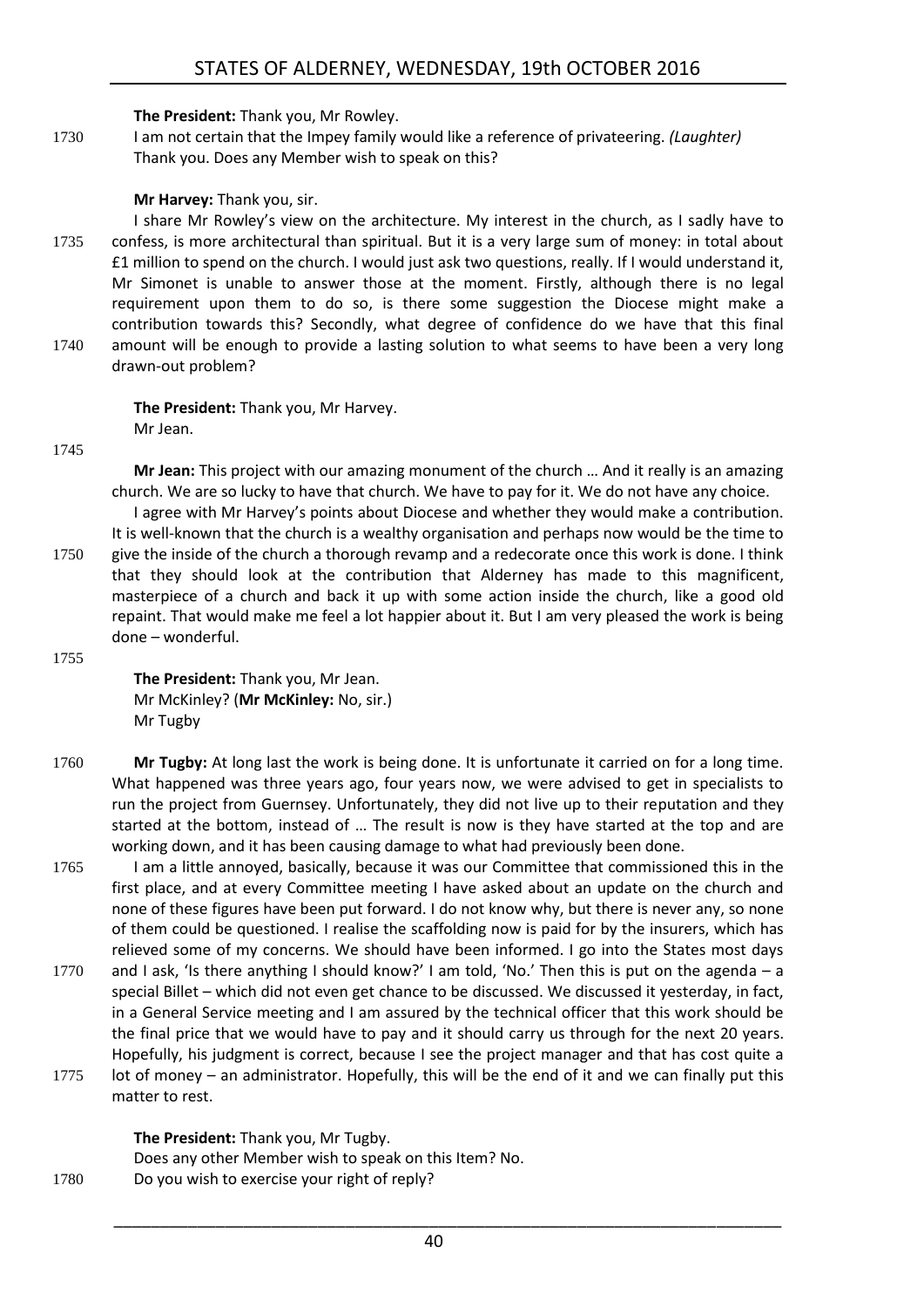**Mr Simonet:** Yes, I will just sum up on a few points. I take Mr Harvey's point about discussions with the Diocese. I believe those actually are taking place. I will not prejudge the outcome at this stage, but I will pray for the right one. *(Laughter)* 

- 1785 As for a lasting solution, over the years anybody who has taken an interest in that church … It is our iconic building and the repairs that have been carried out have been very mixed in actual fact. What is happening now: this team Ellis & Co are a team of craftsmen in church renovation. I encourage all States' Members to go down there and look at it and look at the quality of the work. I can give you an instance of what is taking place. If you stand back from the church and 1790 look at the spire, you will see these appalling concrete hips that have been placed up there some time in the past which is just reinforced concrete. The concrete is now slipping and has to be changed, but it is being changed and put back to the way that it was originally designed by the
- shape and I have no doubt they will look quite magnificent when viewed from the churchyard. 1795 As far as the rest of the work is concerned, given the quality of the work, the louvres to the main tower are also being changed. They are reinforced concrete and they have been replaced as they should have been replaced originally with the original type of slate  $-$  so they had been slate.

Victorians and to the same standard. So those hips will now be rolled out on timber to the right

- When that church is finished and the work is finished at a higher level, I think everybody will 1800 be delighted at the quality of the work that has been carried out and I am convinced that it will have no further problems at a high level for many years to come. I think, again, there is another lesson there because many times – as Mr Tugby points out and he is always concerned about the finances and rightly so – sometimes you have to spend the money to get the right craftsmen and the right supervision to get the right outcome. We have done this in this case and I am very
- 1805 proud to see the work that is being carried out at the moment. Thank you.

**The President:** Thank you, Mr Simonet.

Mr Greffier, would you put Item I, Billet No. 2, to the vote please.

1810

## **The Greffier:** Thank you, sir.

The States of Alderney are asked to approve funding of a sum of up to £500,000 to be charged to the Capital Account for the final phase of the repairs to St Anne's Church.

*A vote was taken and the results were as follows:*

| FOR           | <b>AGAINST</b> | <b>ABSTAINED</b> |
|---------------|----------------|------------------|
| Mr Tugby      | None           | Mr McDowall      |
| Mr Birmingham |                |                  |
| Mr Jean       |                |                  |
| Mr Harvey     |                |                  |
| Mr Simonet    |                |                  |
| Mr Rowley     |                |                  |
| Mr Roberts    |                |                  |
| Mrs Paris     |                |                  |
| Mr McKinley   |                |                  |

**Mr McDowall:** I am abstaining because I am the Treasurer of the Church.

1815

**The Greffier:** Thank you, sir. That motion passes.

**The President:** Thank you very much, Monsieur Greffier.

I believe that concludes this evening's business and I will ask you to close this session, please.